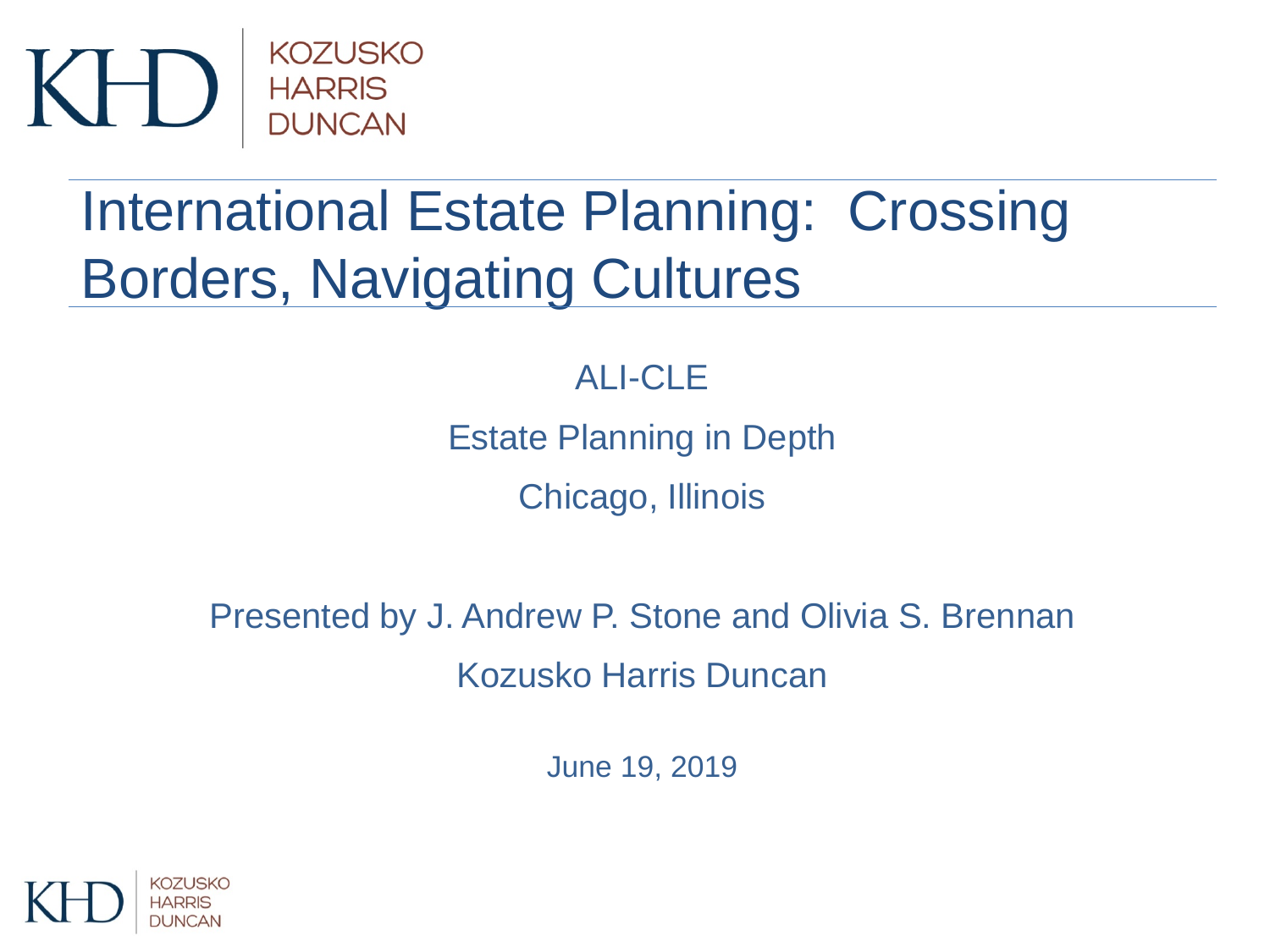### **Overview**

- Determination of residency and U.S. income taxation of a U.S. Person as compared to a non-U.S. Person
- U.S. income taxation of a U.S. Person's interest in foreign entities
- Determination of residency and U.S. transfer taxation of a U.S. citizen or domiciliary as compared to non-U.S. citizens not domiciled in the United States
- Drafting considerations for U.S. Persons with cross-border issues
- Planning opportunities for non-U.S. citizens not domiciled in the United States (in-bound wealth planning)
- Distinguishing between domestic and foreign trusts, foreign grantor and non-grantor trusts and taxation of foreign trusts

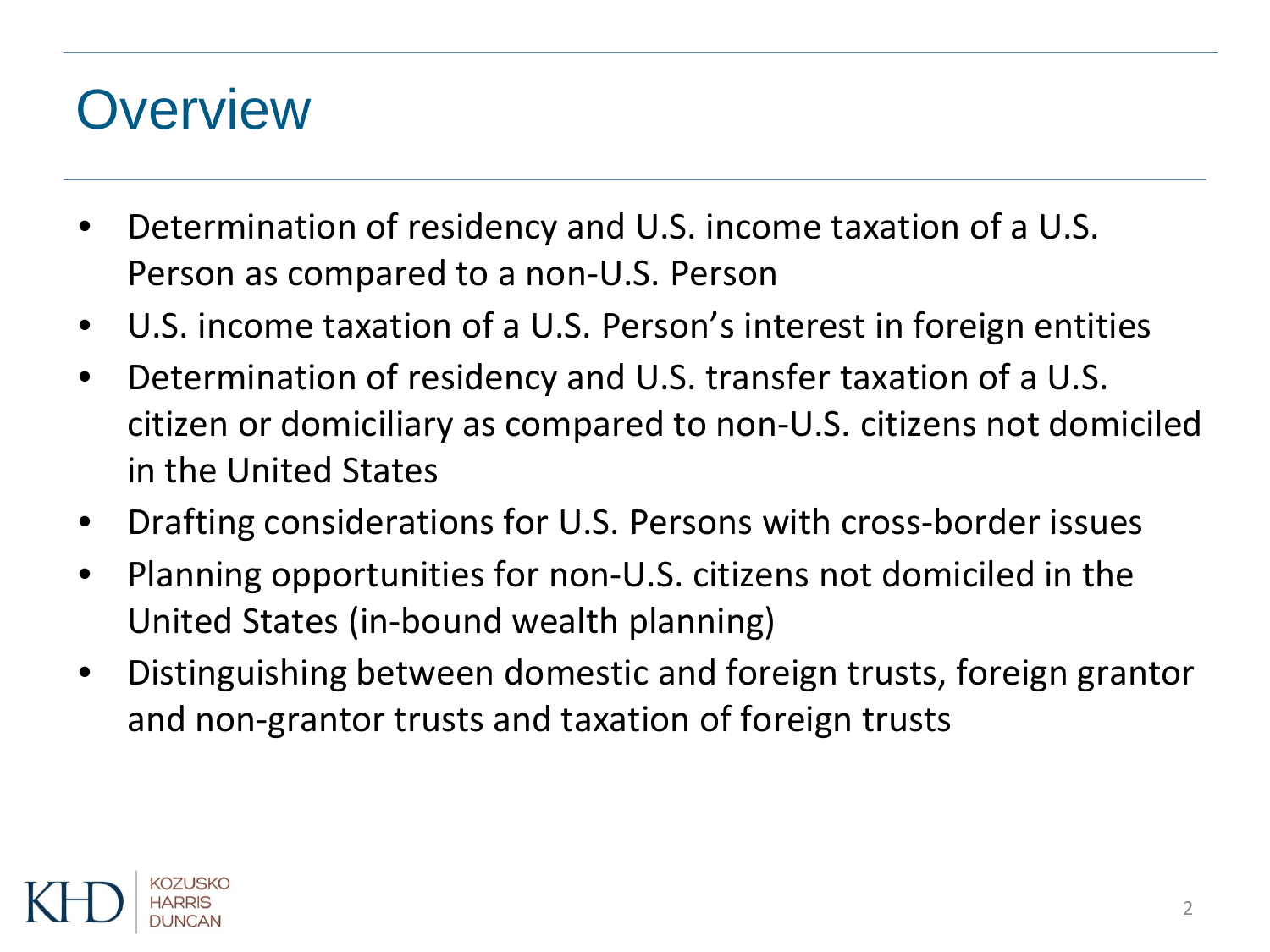# U.S. Income Tax Nexus

- U.S. citizens and U.S. residents are subject to U.S. income taxation on their worldwide income
	- Extends to U.S. individuals, trusts and estates
- In the case of a U.S. citizen, residence alone is not necessarily determinative of taxation, so even U.S. citizens who have long since departed the United States may be subject to tax on their worldwide income
- In addition, persons who are considered "residents" of the United States for income tax purposes are subject to the vast reach of U.S. income taxation on their worldwide income even if they are not U.S. citizens
- Conversely, non-citizens not resident in the United States (often referred to for tax purposes as foreign persons or non-resident aliens ("NRAs")) and foreign trusts and estates are only subject to U.S. income taxation on their U.S. "source income"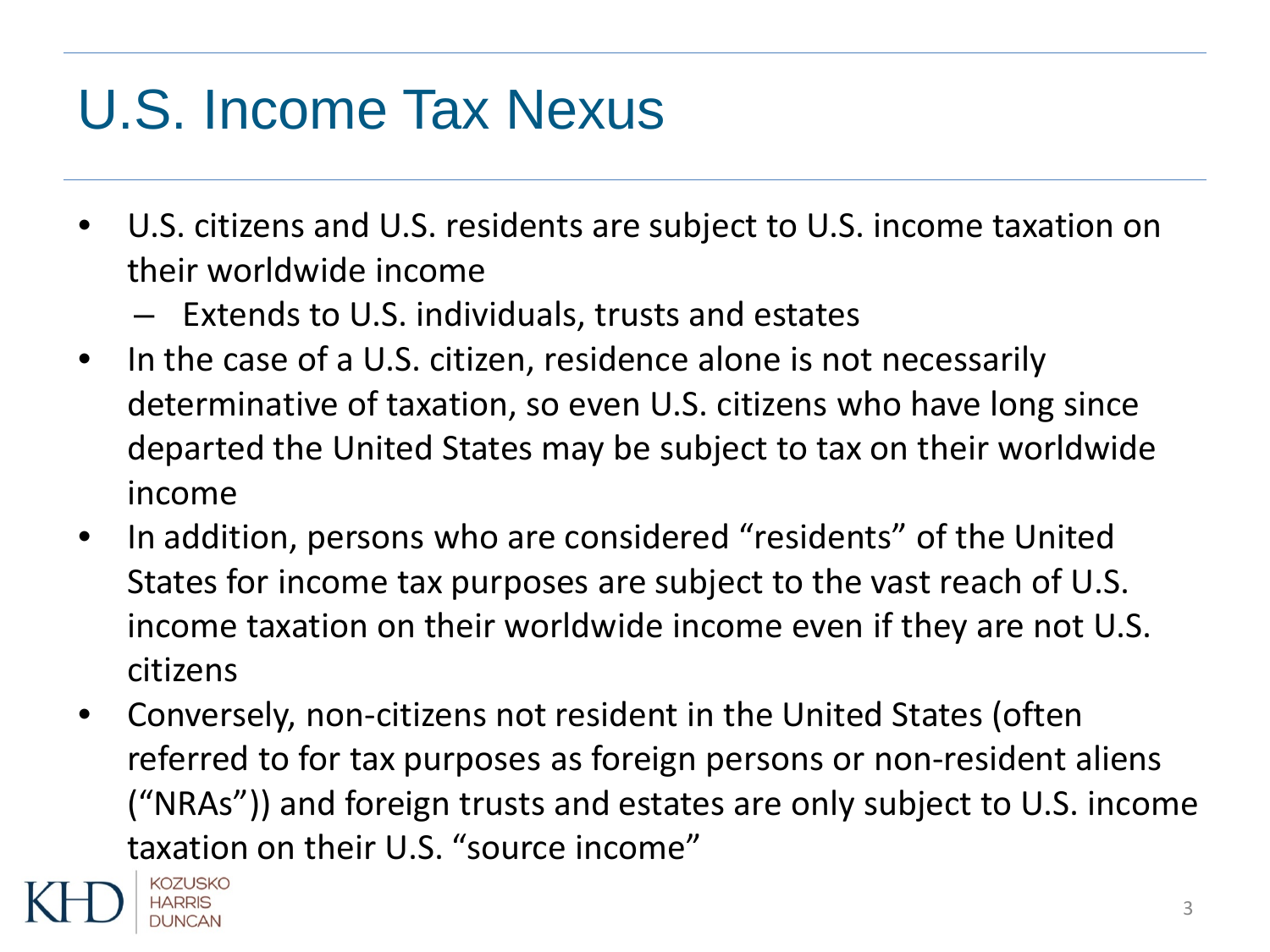### Income Tax Basics: Who is a U.S. Person?

#### *An individual is a U.S. Person for U.S. income tax purposes if the individual:*

- Is a U.S. citizen
- Meets the Green Card Test
- Meets the Substantial Presence Test
- Makes an election in year one to be treated as a U.S. Person for income tax purposes

#### *A U.S. Person also includes:*

- A U.S. partnership
- A U.S. corporation
- A U.S. estate
- A U.S. trust

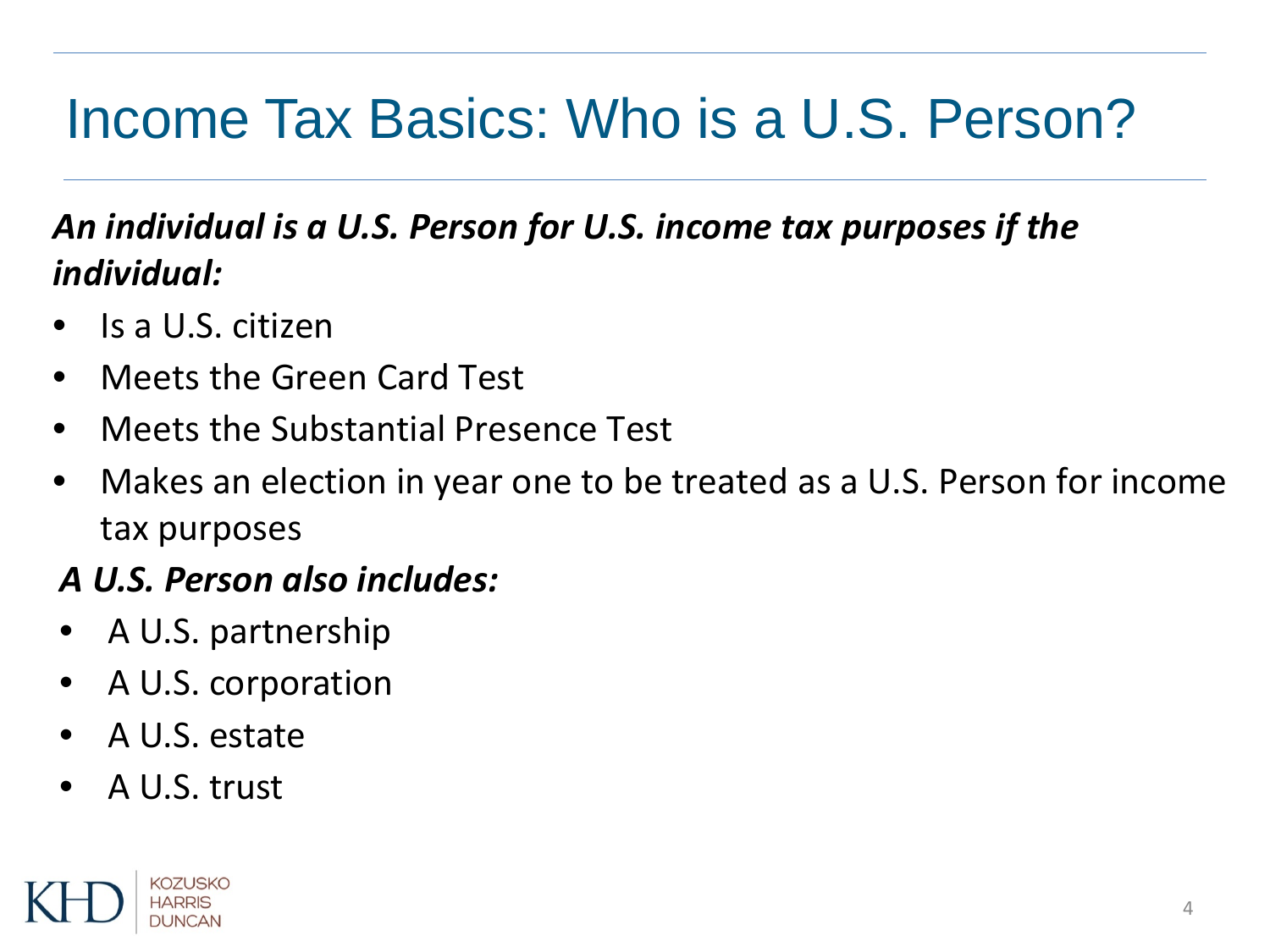# Income Tax Basics: Who is a U.S. Person? – Substantial Presence

### *An individual has Substantial Presence in the United States if:*

- 183 Days Present in the United States for 183 days or more during the current calendar year; or
- 3-Year Test Present in the United States for:
	- At least 31 days during the current calendar year; AND
	- 183 days or more, after taking into account:
		- All days of calendar year at issue;
		- 1/3 of days of 1st preceding calendar year; and
		- 1/6 of days of 2nd preceding calendar year

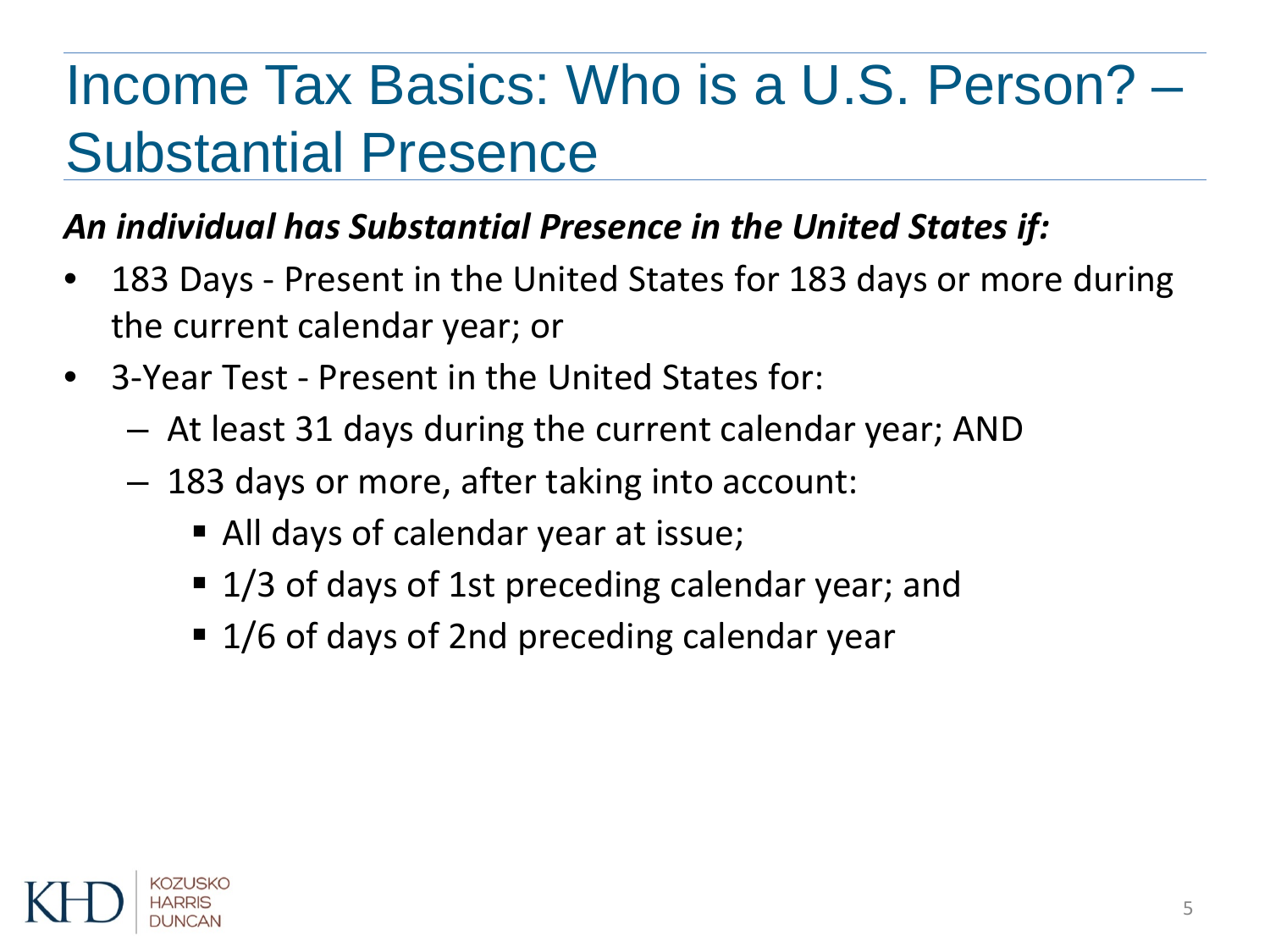# Income Tax Basics: Who is a U.S. Person? - Substantial Presence Continued

*Example: Individual spent the following days in the United States*

| 2019  | 120 days $x$ 1             | $= 120$ days |
|-------|----------------------------|--------------|
| 2018  | 150 days $x 1/3 = 50$ days |              |
| 2017  | 90 days x $1/6 =$          | 15 days      |
| Total |                            | 185 days     |

In 2019, was the individual a U.S. Person?

#### *Exceptions to Substantial Presence Test*

- Exempt individuals
- Closer connection to a foreign country
- Treaty-based return position

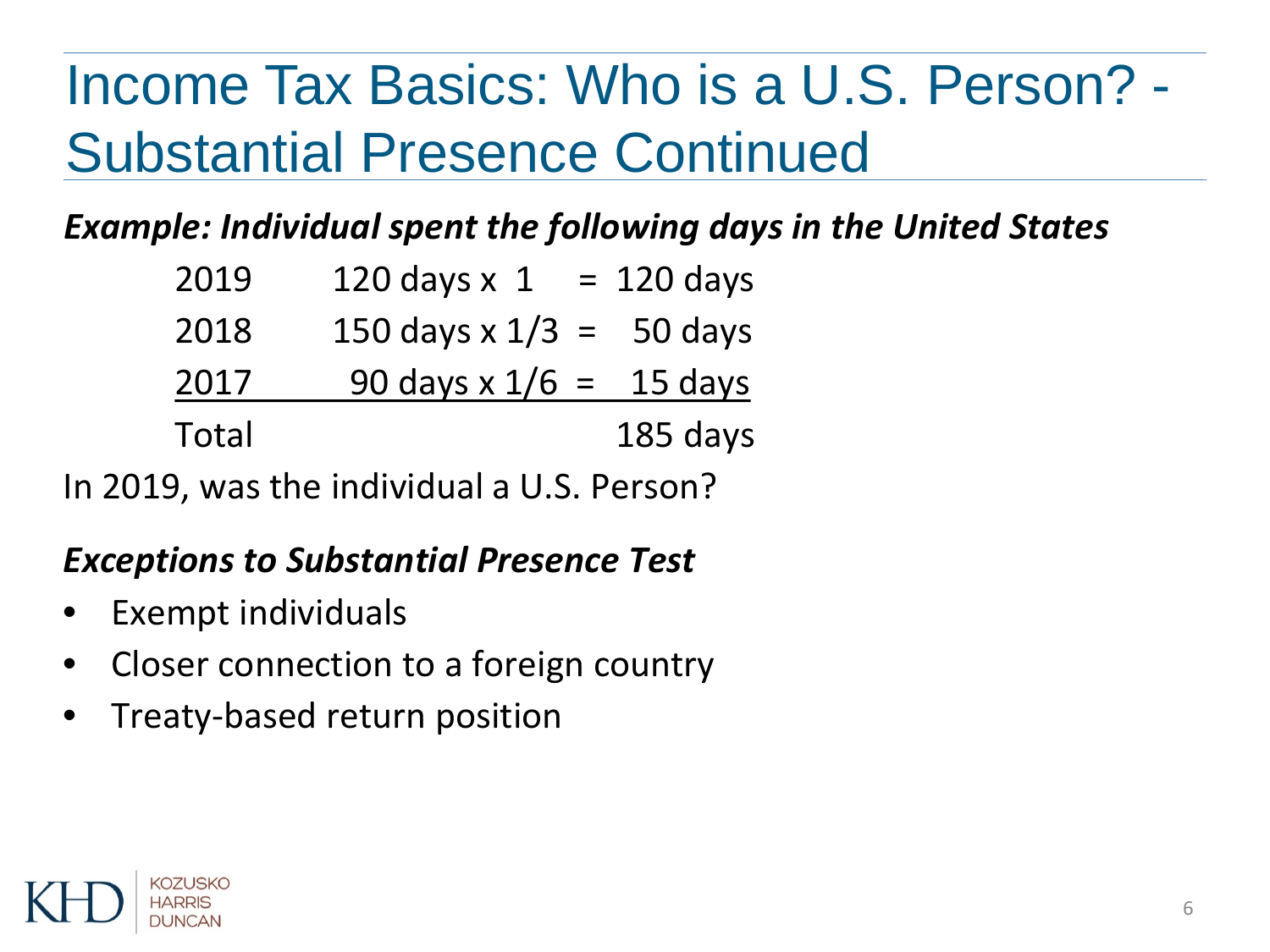# Non-U.S. Persons: Categories of Income **Taxed**

### **Not Taxed**

- Foreign source income
- Capital gains (except from the sale of U.S. real estate)

### **Preferentially Taxed**

- Fixed, include determinable and periodic ("FDAP") income
	- Examples include U.S. interest, dividends, rents, and royalties
	- Exceptions: portfolio interest and treaty benefits

#### **Fully Taxed**

- Income effectively connected with a U.S. trade or business ("ECI")
- Gains from sale of U.S. real estate

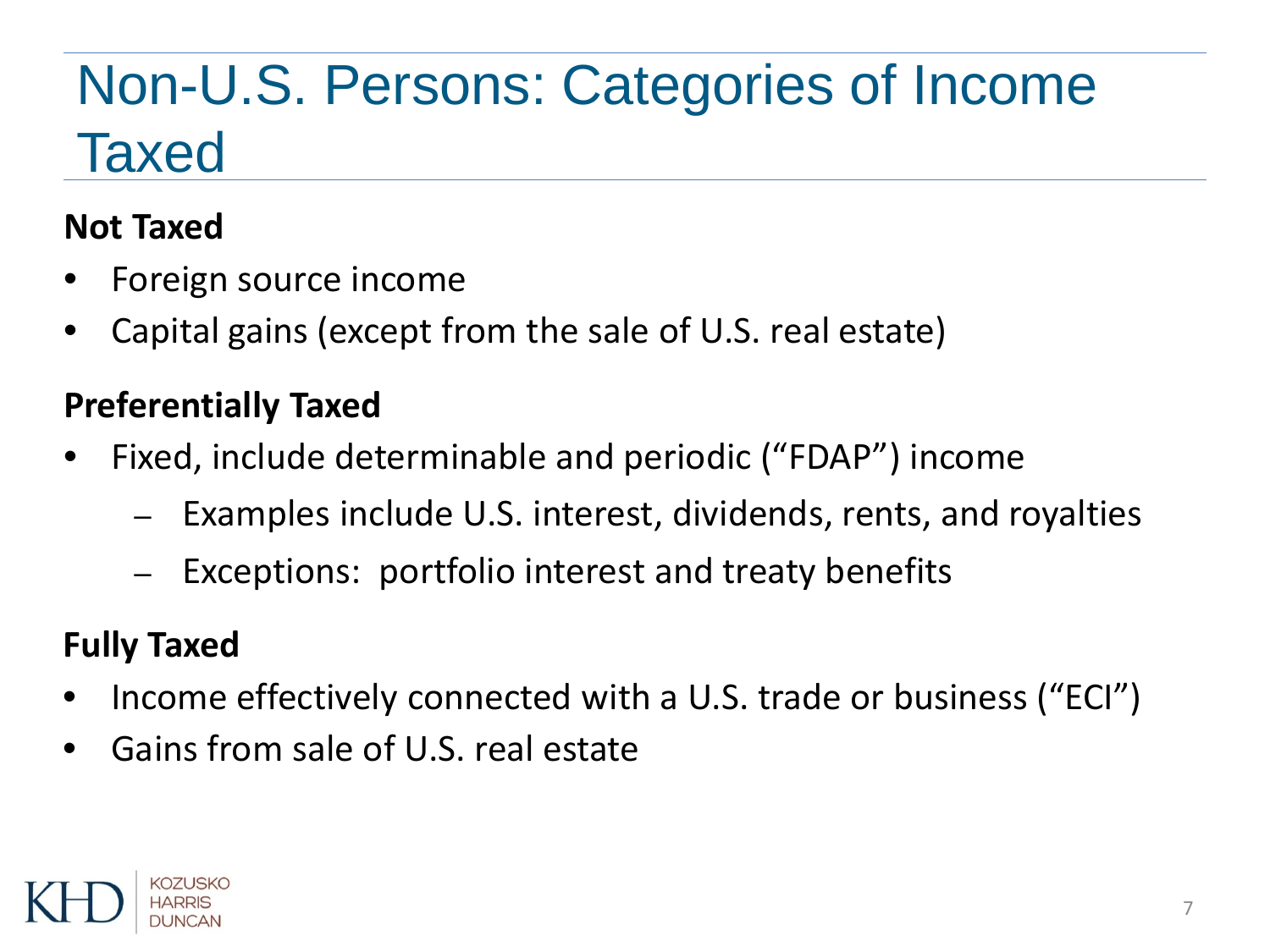## U.S. Source Income

| Type of U.S. Source Income                                      | <b>General U.S. Tax Treatment</b>                                                                                                                                                                                                                                                                                                                                                                                                                                                                                                                                                                                            |  |  |
|-----------------------------------------------------------------|------------------------------------------------------------------------------------------------------------------------------------------------------------------------------------------------------------------------------------------------------------------------------------------------------------------------------------------------------------------------------------------------------------------------------------------------------------------------------------------------------------------------------------------------------------------------------------------------------------------------------|--|--|
| <b>Capital Gains</b><br>(except U.S. real property<br>gains)    | Generally excluded from U.S. tax<br>$\bullet$<br>If the NRA was in the United States for 183 days or more during the tax year, the<br>$\bullet$<br>net gain from sales or exchanges of capital assets is taxed at 30%<br>Capital gains are taxed also if they are effectively connected with a trade or<br>$\bullet$<br>business in the United States during the tax year                                                                                                                                                                                                                                                    |  |  |
| <b>Capital Gains from the Sale of</b><br>a Partnership Interest | Capital Gains from the Sale of a Partnership Interest Gain or loss on the sale or<br>$\bullet$<br>exchange of all (or any portion of) a partnership interest will be taxed to the<br>extent that the NRA partner would have had ECI if the partnership had sold all of<br>its assets on the date of the sale and allocated the gain to partners<br>The buyer of the partnership interest is required to deduct and withhold tax<br>$\bullet$<br>equal to 10% of the amount realized on the sale of the partnership interest<br>If the buyer fails to withhold, the partnership itself must withhold the 10% tax<br>$\bullet$ |  |  |
| <b>Dividends</b>                                                | Generally included as U.S.-source taxable income subject to 30% withholding<br>$\bullet$                                                                                                                                                                                                                                                                                                                                                                                                                                                                                                                                     |  |  |
| <b>Interest from Bank Accounts</b>                              | Excluded from NRA withholding tax<br>$\bullet$                                                                                                                                                                                                                                                                                                                                                                                                                                                                                                                                                                               |  |  |
| <b>Interest from Bonds or Other</b><br><b>Debt Obligations</b>  | Taxable and subject to 30% withholding unless the portfolio interest exemption<br>$\bullet$<br>applies                                                                                                                                                                                                                                                                                                                                                                                                                                                                                                                       |  |  |

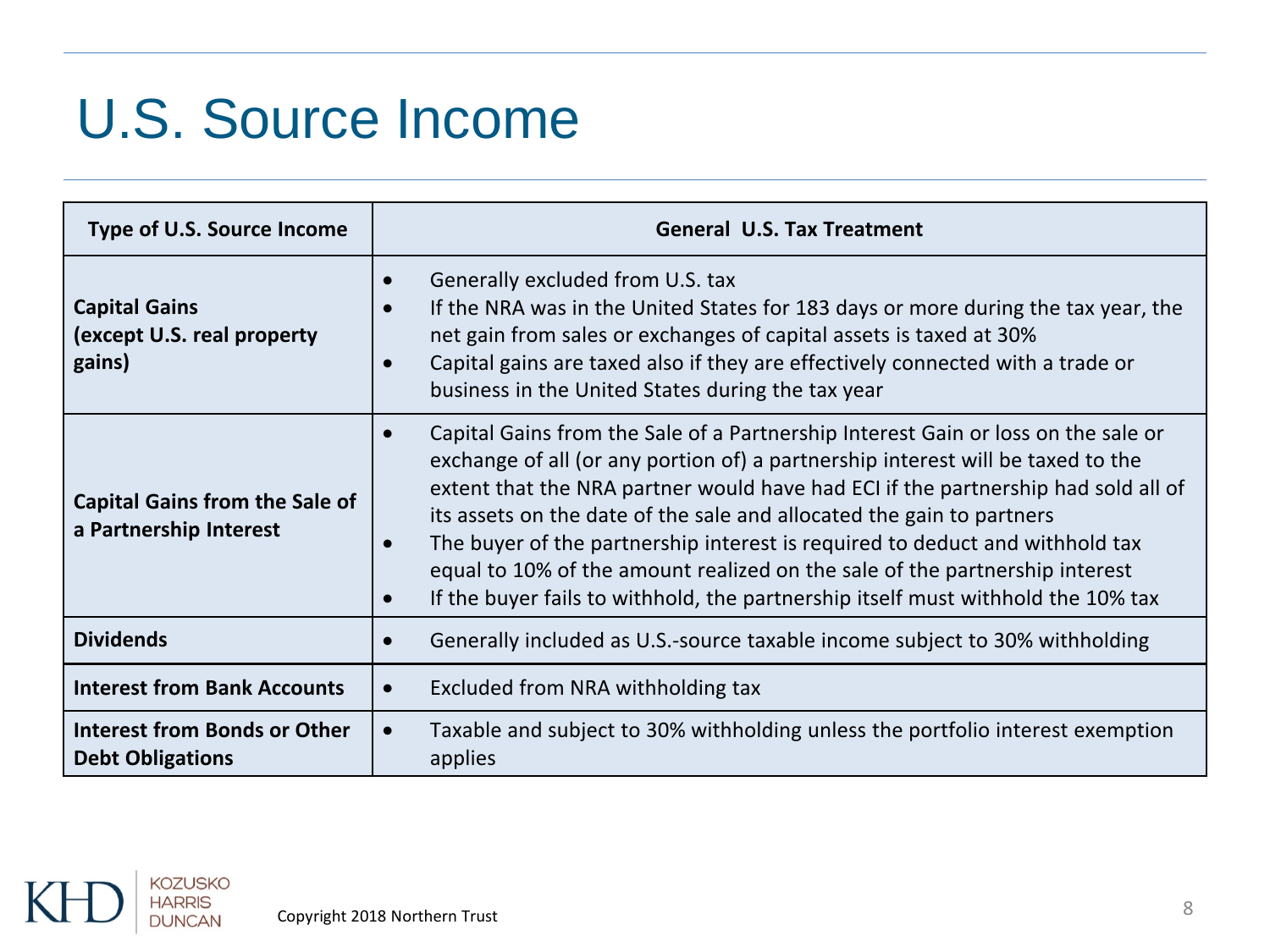# U.S. Source Income - Continued

| <b>Portfolio Interest Exemption</b>                         | Excludes interest paid to NRAs on bonds and other debt obligations held for<br>$\bullet$<br>investment if:<br>The obligation identifies the payer (i.e., is in registered form);<br>The payee is a foreign individual or entity and is the beneficial owner of<br>income; and<br>The foreign individual or entity provides a Form W-8 to the payer<br>The portfolio interest exemption does not apply if:<br>The foreign investor owns 10% or more of the U.S. corporation or<br>partnership that issued the obligation;<br>The interest payments are tied to the issuer's receipts, sales, cash flow,<br>$\qquad \qquad -$<br>income, etc.; or<br>The registered debt is convertible to bearer form<br>The portfolio interest exemption does not mitigate FATCA withholding<br>$\bullet$ |  |
|-------------------------------------------------------------|-------------------------------------------------------------------------------------------------------------------------------------------------------------------------------------------------------------------------------------------------------------------------------------------------------------------------------------------------------------------------------------------------------------------------------------------------------------------------------------------------------------------------------------------------------------------------------------------------------------------------------------------------------------------------------------------------------------------------------------------------------------------------------------------|--|
| <b>Capital Gains from the Sale of</b><br><b>Real Estate</b> | Under FIRPTA, capital gains are taxed on a net basis<br>$\bullet$<br>However, 15% withholding is on the gross sale price, unless seller applies for<br>$\bullet$<br>reduced certification<br>See Forms 8288 and 8288-A<br>$\bullet$                                                                                                                                                                                                                                                                                                                                                                                                                                                                                                                                                       |  |
| <b>Rental Income</b>                                        | Income generated by the use of U.S. real estate is subject to 30% withholding<br>$\bullet$<br>However, a special election may be made to treat U.S. real property income as<br>$\bullet$<br>ECI so tax may be paid on only the net income (income less deductions<br>attributable to rental income)<br>Timely U.S. tax returns must be filed to receive the benefit of this election<br>$\bullet$                                                                                                                                                                                                                                                                                                                                                                                         |  |

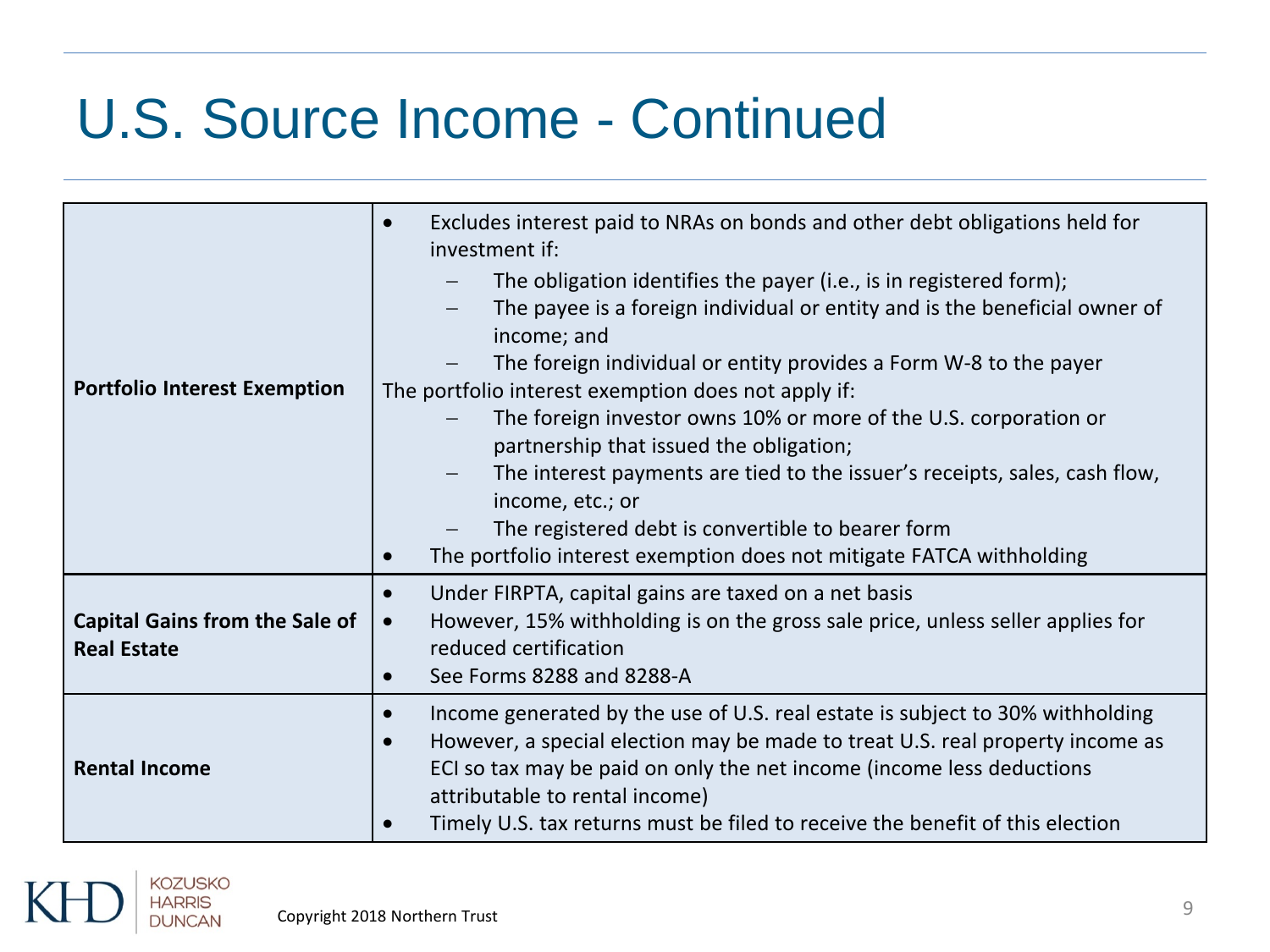# Additional Tax Considerations for U.S. Persons with Interests in Foreign Entities

- What the default classification of the entity would be for U.S. tax purposes and whether an election should be filed with the IRS to change the default classification
- Whether the entity is a Controlled Foreign Corporation (CFC) or Passive Foreign Investment Company (PFIC)
- Whether the entity has deferred repatriation tax
- Whether the entity is subject to tax on Global Intangible Low-Taxed Income (GILTI)

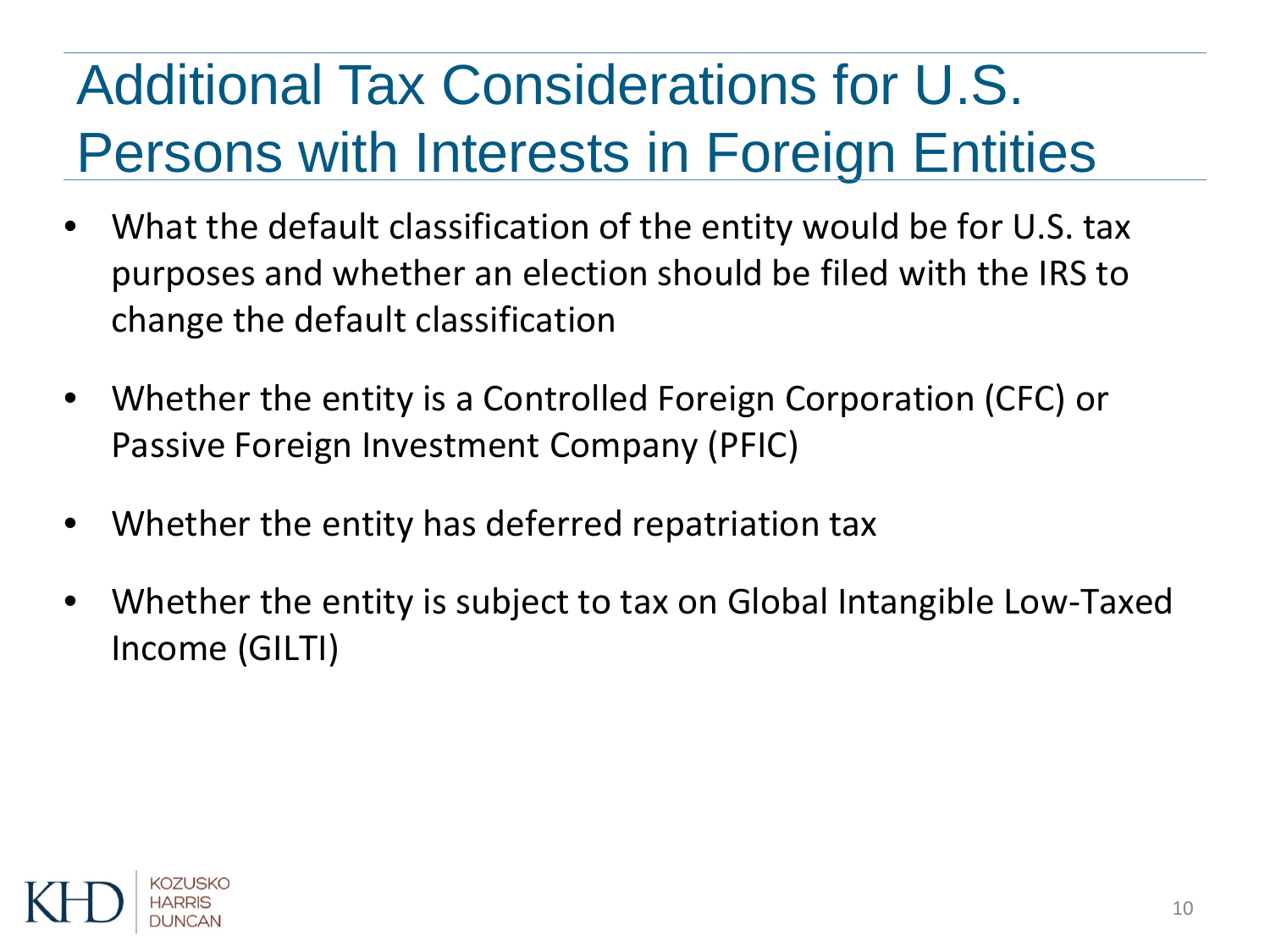# Classification of Foreign Entities

#### *Default classifications of foreign entities*

- Partnership  $\rightarrow$  if it has two or more members and at least one member does not have limited liability
- Association taxable as a corporation  $\rightarrow$  if all members have limited liability (e.g., a foreign LLP)
- Disregarded entity  $\rightarrow$  if it has a single owner that does not have limited liability

A foreign entity can elect to be classified differently from its default classification by filing Form 8832 within the prescribed time (generally not more than 75 days prior to the effective date and not more than 12 months after the effective date)

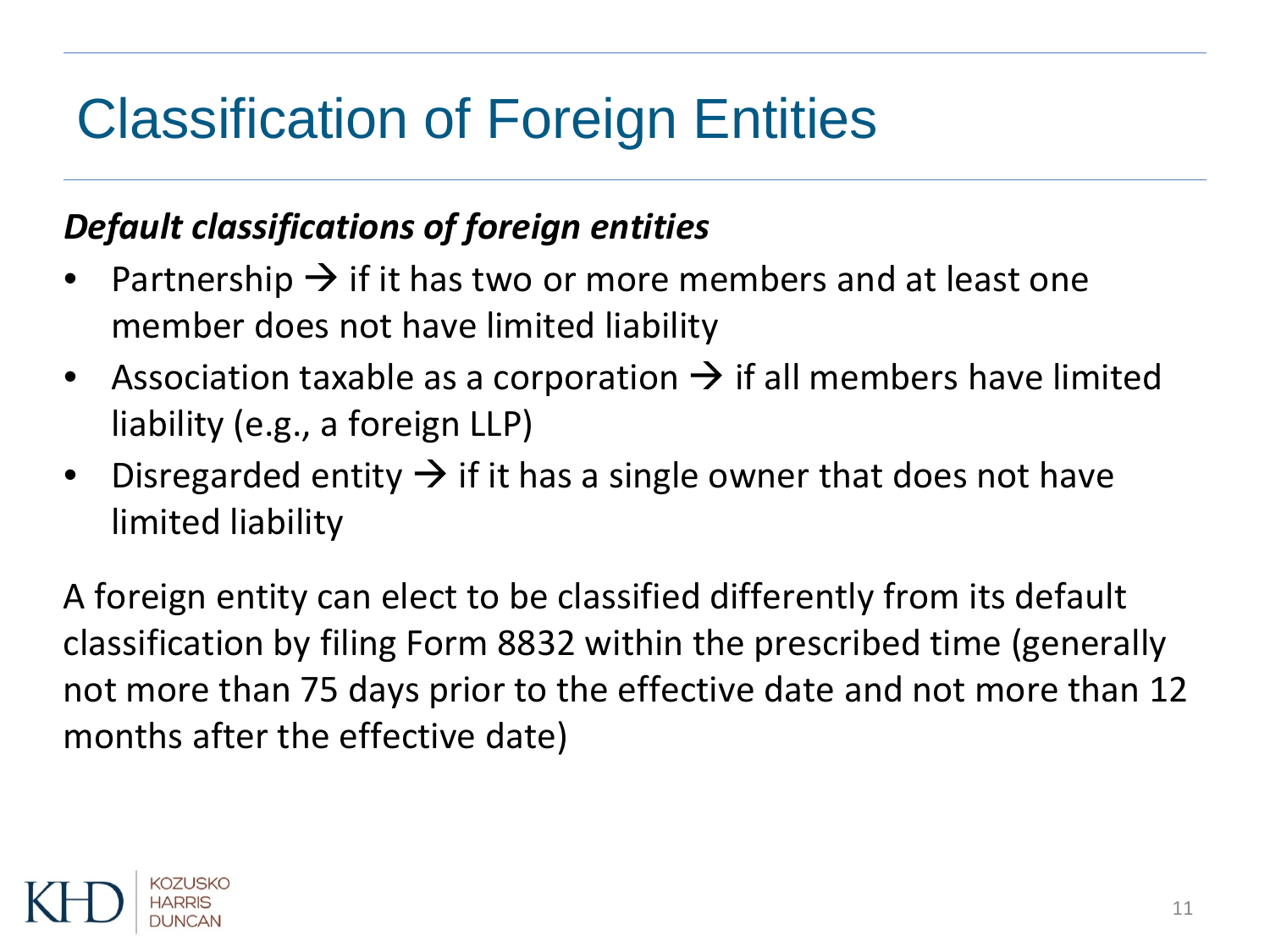## Taxation of a CFC

### *An entity is a CFC if:*

- 50% of the stock is owned by U.S. Shareholders
- A U.S. Shareholder is a U.S. Person who owns directly, indirectly or constructively (see Code Section 958 (a) and (b)) 10% or more of the total combined voting power **or** 10% or more of the total value of shares of all classes of stock

### *Taxation of a CFC*

- Passive "Subpart F" income is taxed to U.S. Shareholders annually as ordinary income even if not distributed
- Gain from the sale of CFC stock is treated as dividend income to the extent the CFC had earnings and profits attributable to the years the U.S. Shareholder owned the shares

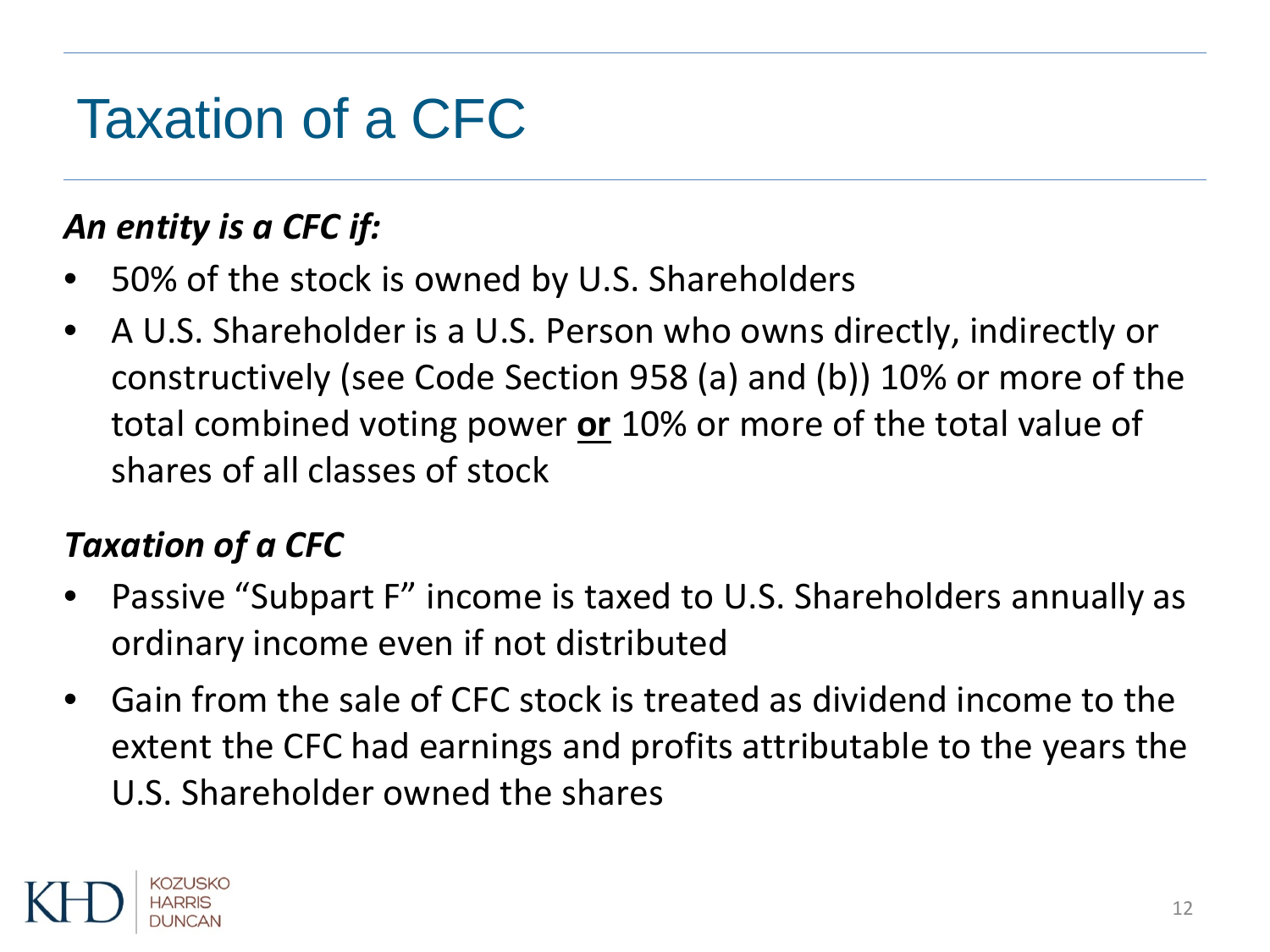## Taxation of a PFIC

### *An entity is a PFIC if:*

- 75% or more of the gross income is passive; or
- 50% or more of the assets produce passive income

### *Taxation of a PFIC*

- Distributions taxed at ordinary income rates
	- Excess distributions (more than 125% of the average distributions over the prior 3 years) allocated pro rata to each day of the shareholder's holding period and treated as a unpaid tax that is subject to an "interest charge"
	- Non-excess distributions are treated like ordinary dividends
- Gain from the disposition of PFIC shares is treated as an excess distribution

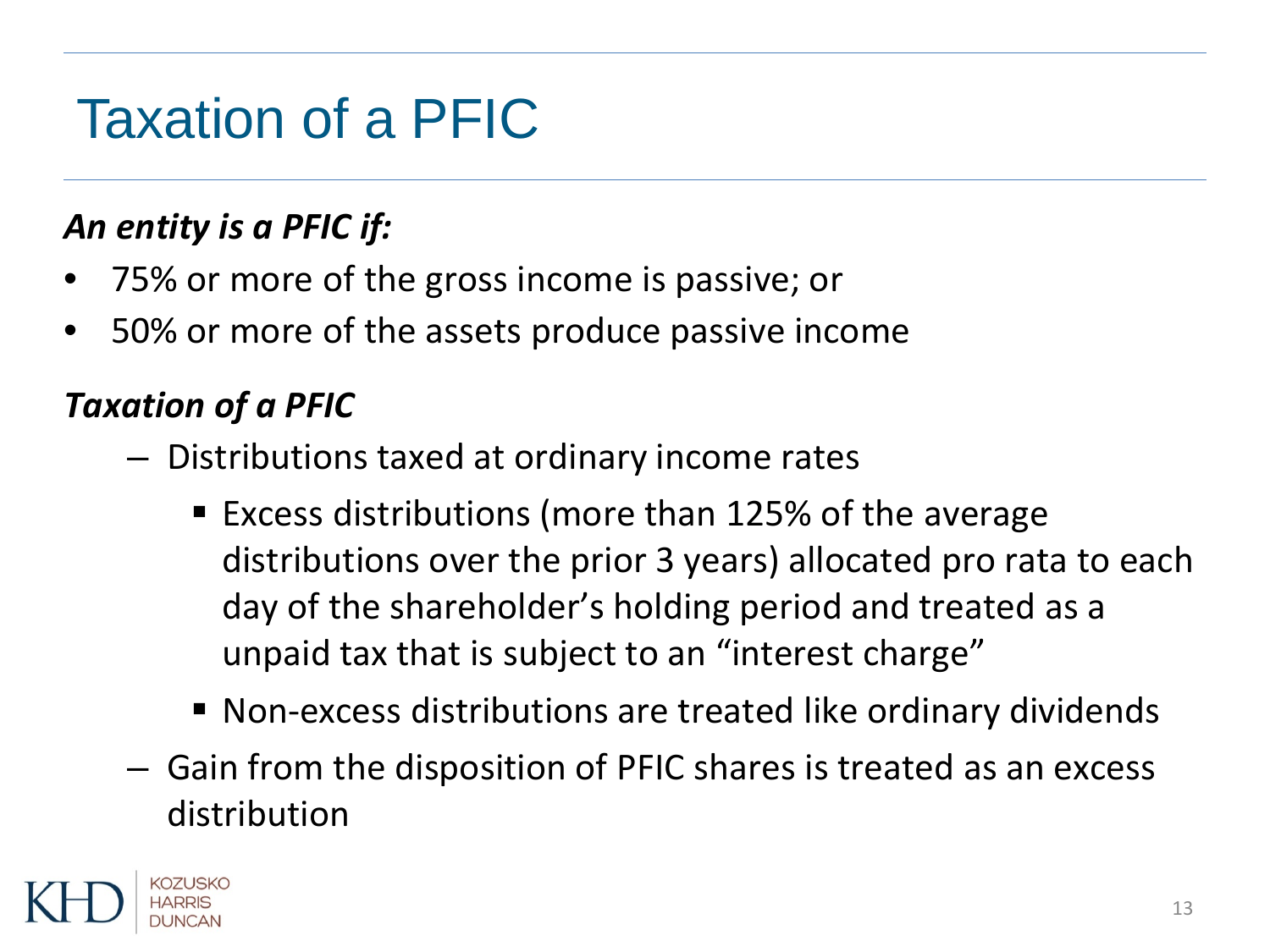### Repatriation Tax (Code Section 965)

Prior to Tax Cuts and Jobs Act (TCJA), foreign income earned by U.S. Shareholders (10% or greater vote) through a foreign corporation (other than Subpart F "passive" income) generally was subject to tax only when the income was distributed to the shareholders as a dividend

Following the passage of TCJA, post-1986 accumulated E & P through 2017 is taxed as Subpart F income and subject to tax even though the income remains undistributed

Applicable to U.S. Shareholders (10% or greater vote **or value**) of a Specified Foreign Corporation (SFC). An SFC is a CFC or any foreign corporation with one or more U.S. corporate shareholders with 10% or greater vote or value

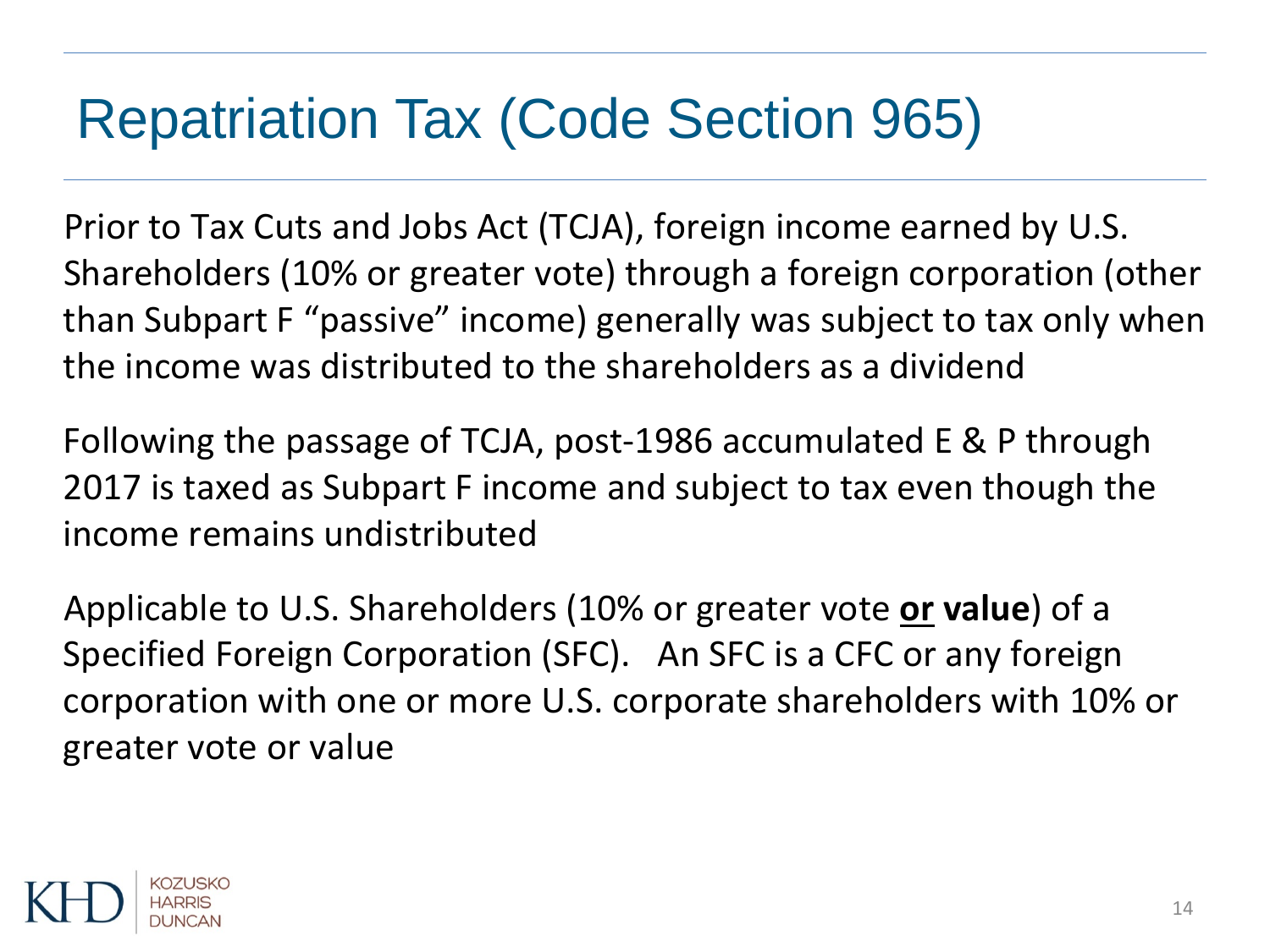# Repatriation Tax (Code Section 965) **Continued**

#### *Tax Rates*

- Corporate shareholder: 8% equivalent percentage (after deduction against 21% U.S. corporate rate) for accumulated E&P held in illiquid assets and 15.5% for cash and cash equivalents
- Individuals, estates and trusts: 9.05% for accumulated E&P held in illiquid assets and 17.5% for cash and cash equivalents

#### *Planning opportunities implemented in 2018*

- Deferral (8 years); and
- **S Corporation election**

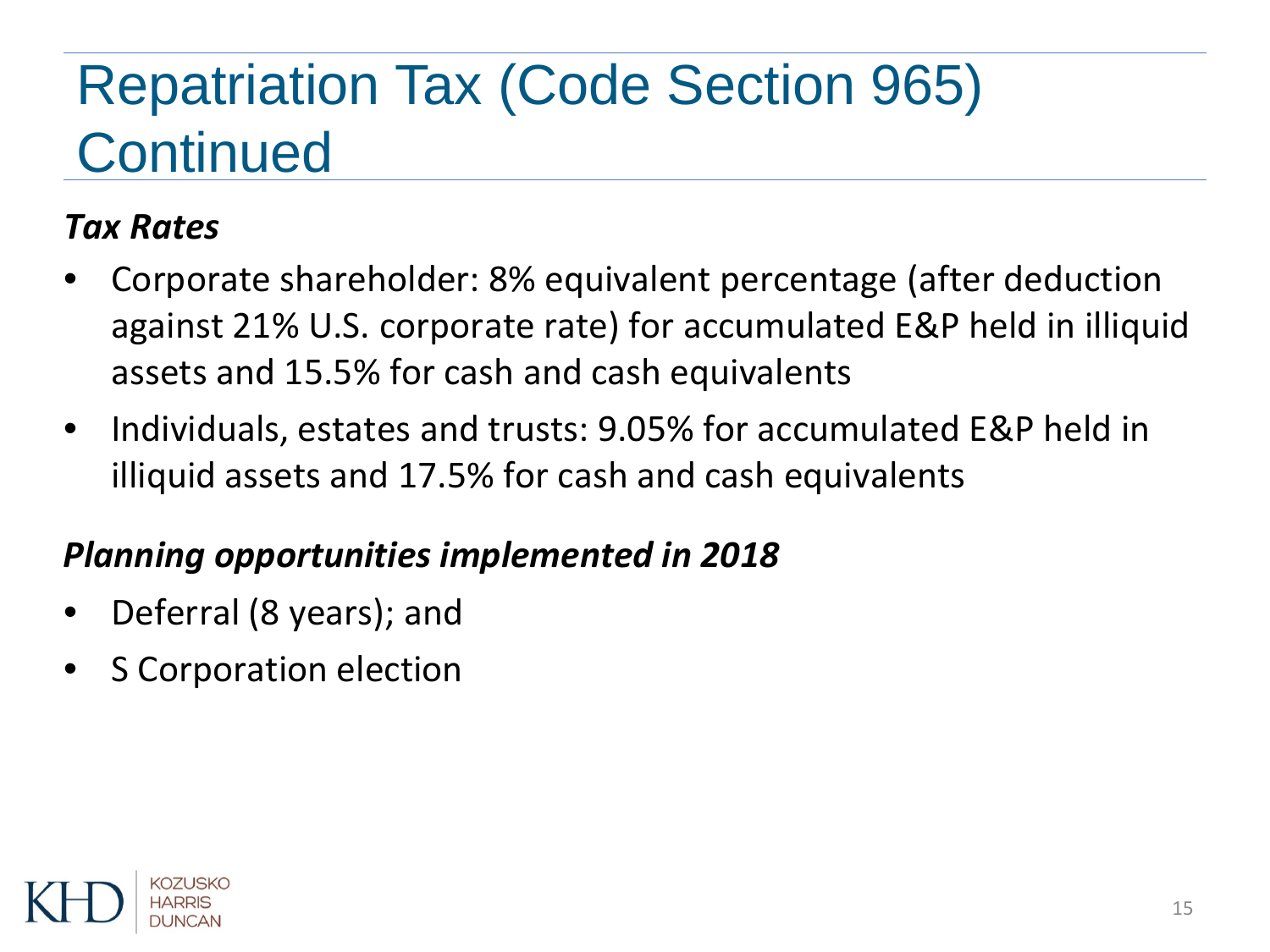# GILTI Tax (Code Section 951A)

Generally, GILTI is defined to include most of the U.S. Shareholder's net income from the CFC, reduced by 10% of the shareholder's pro rata share of the adjusted tax basis of the CFC's depreciable tangible personal property (such as buildings and equipment but excluding land) less interest expense

#### *Tax Rates*

- Corporate shareholder: 10.5% (50% of 21% corporate rate) less foreign tax credits
- Individuals, estates and trusts: 37%

#### *Planning opportunities*

- Code Section 962 election
- Creation of C Corporation blocker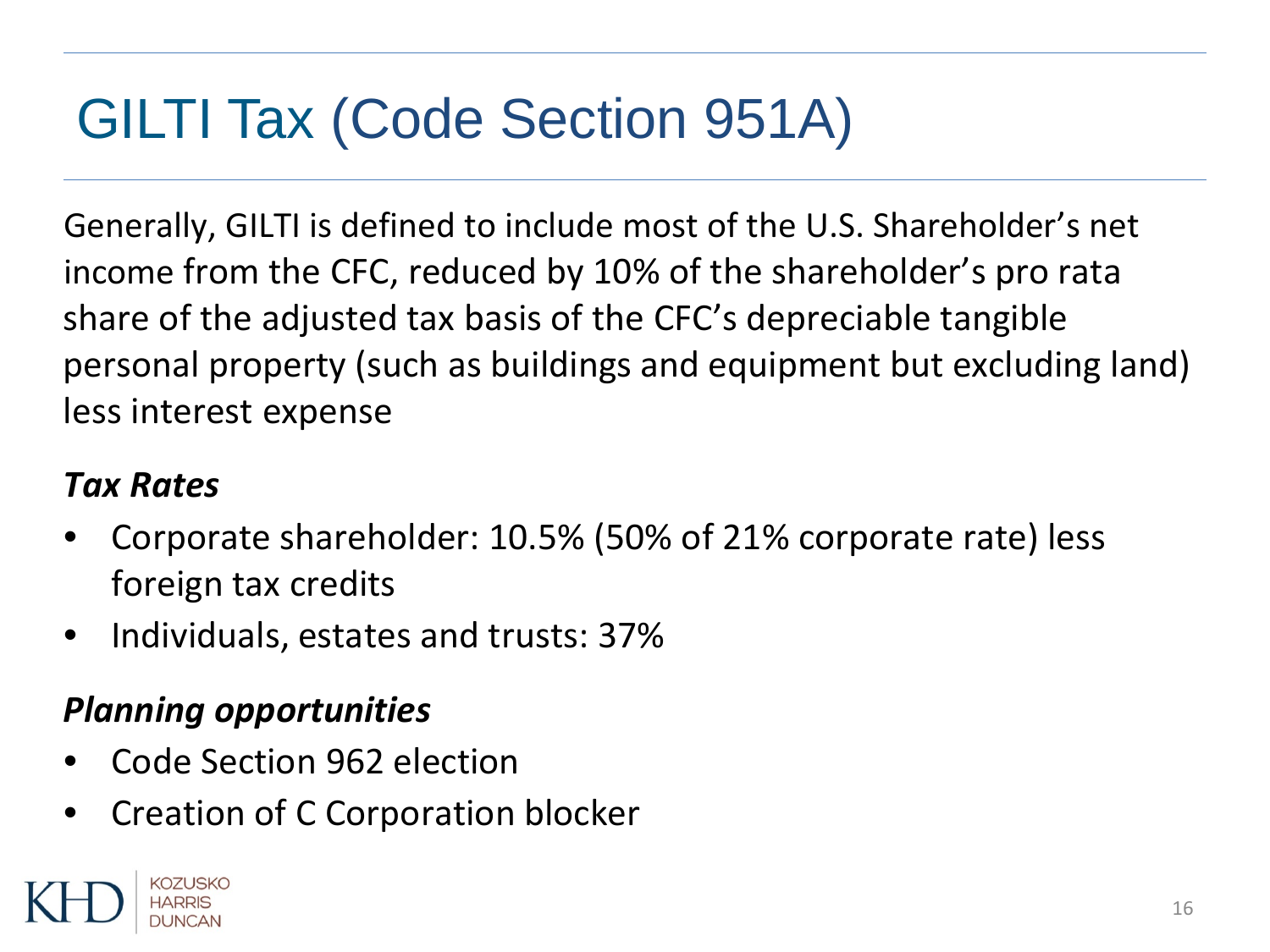### U.S. Transfer Tax Nexus

*Citizenship and domicile are determinative of many aspects of U.S. gift, estate and generation-skipping transfer taxation:*

- **U.S Citizens and "Residents":** U.S. citizens (wherever they live) and U.S. "residents" (regardless of their citizenship) are subject to U.S. gift, estate and generation-skipping transfer taxes on their worldwide assets
- **Non-Citizen Non-Domiciled:** Non-U.S. citizens not domiciled in the United States are subject to U.S. gift, estate and generation-skipping transfer tax on their U.S. situs assets
- **Treaties:** Additionally, the United States has estate and gift tax treaties with various countries

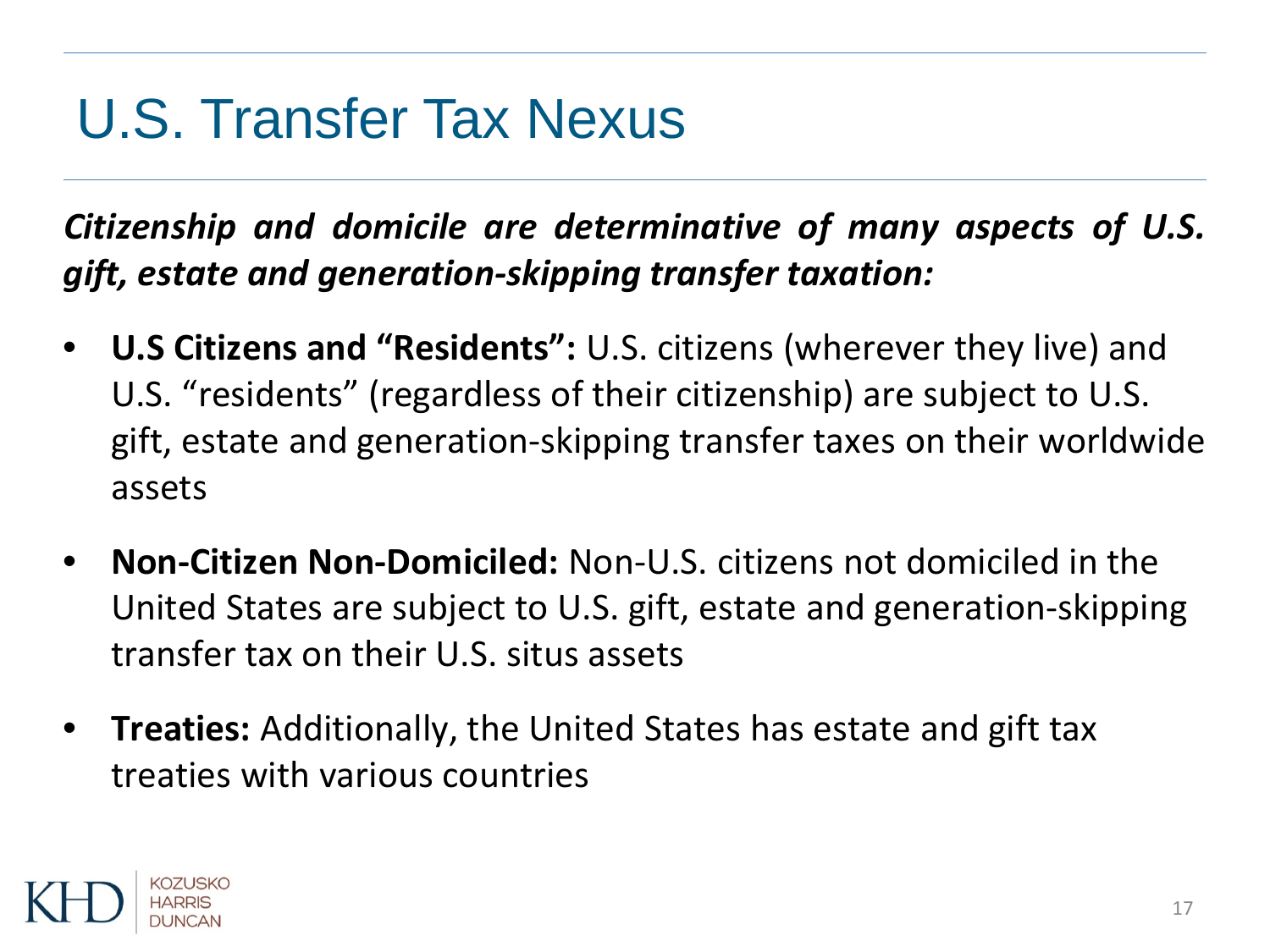### Determination of Domicile for Transfer Tax Purposes

### *Treasury Regulation 20.0-1(b)(1)*

A "resident" decedent is a decedent who, at the time of his death, had his domicile in the United States. The term "United States", as used in the estate tax regulations, includes only the States and the District of Columbia. The term also includes the Territories of Alaska and Hawaii prior to their admission as States […] A person acquires a domicile in a place by living there, for even a brief period of time, with no definite present intention of later removing therefrom. Residence without the requisite intention to remain indefinitely will not suffice to constitute domicile, nor will intention to change domicile effect such a change unless accompanied by actual removal

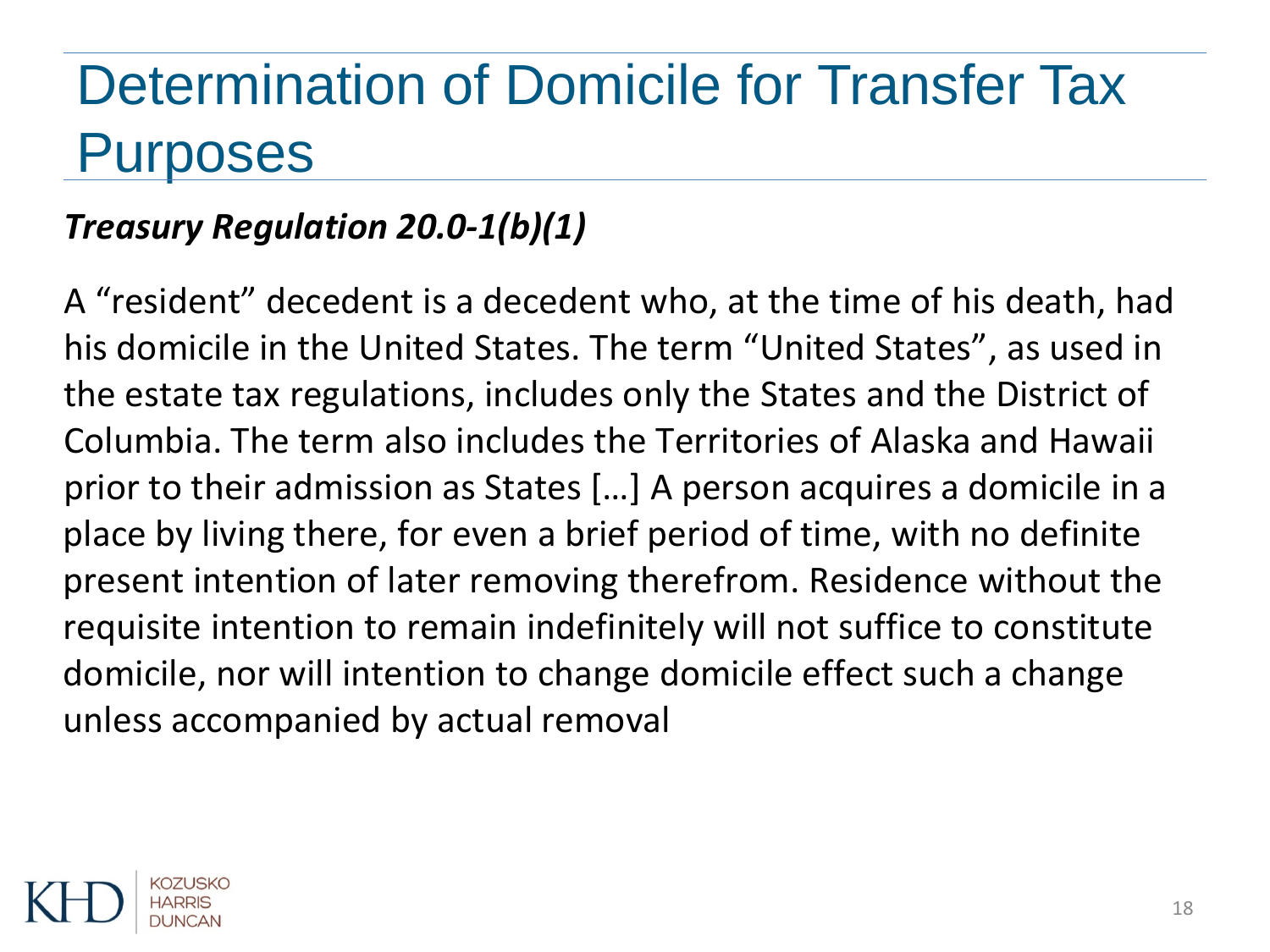# Determination of Domicile for Transfer Tax Purposes Continued

### **Who is a U.S. domiciled individual?**

A U.S. domiciled individual is an individual who has moved to the United States indefinitely, with no current intentions of leaving the United States **By contrast, a non-U.S. domiciled individual,** is an individual who has no intentions of remaining in the United States and may be here temporarily (e.g., on a work Visa), simply own U.S. situs assets, or have children living in the United States

### **Residency Status for Income Tax – Objective Test**

- Residence requires physical presence
- Green Card Test
- Substantial Presence Test

### **"Residency" Status for Estate & Gift Tax – Subjective Test**

- Domicile requires intention to remain
- Establish U.S. domicile with no present intent to leave

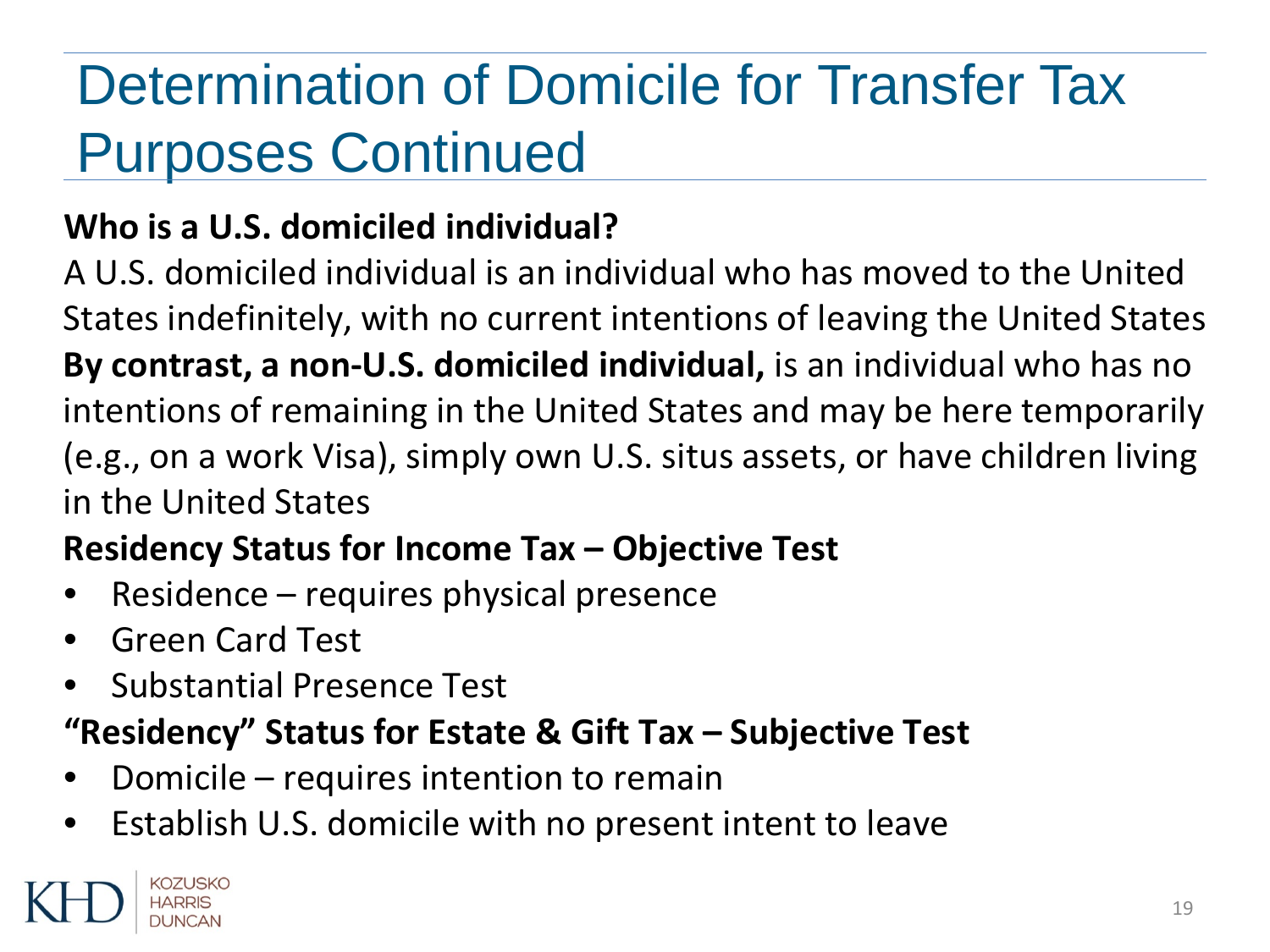# Factors in Determining Domicile

- Duration of stay in United States vs. other countries
- Size and value of individual's houses and whether those houses are owned or rented
- Area in which houses are located
- Location of expensive and important personal belongings
- Location of individual's family and close friends
- Places where individual maintained church and club memberships and participated in community
- Location of business interests
- Declarations of residence/intent on visa applications, wills, etc. and visa status
- Where individual is registered to vote, maintains driver's license, etc.
- Motivation in selecting place to live

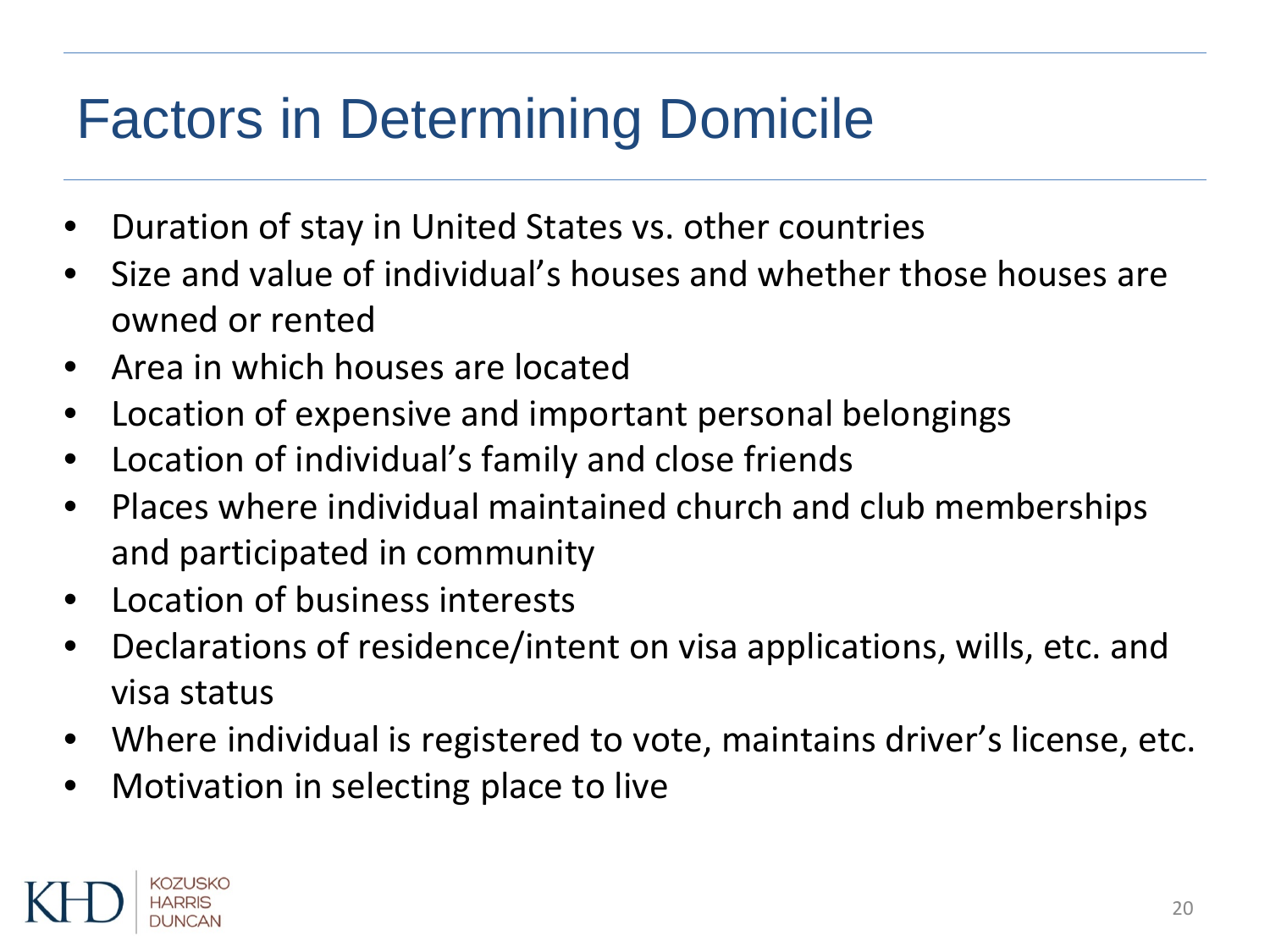# Calculation of Federal Estate Tax for Non-U.S. Domiciled Individuals

Non-U.S. domiciled individual is required to pay U.S. estate tax on his or her U.S. taxable estate at death

- Gross estate less deductions and credits
- Subchapter B Code Sections 2101-2108 Estates of Non Residents Not Citizens

Tax Rates – same rates as those which apply to estates of U.S. citizens or residents

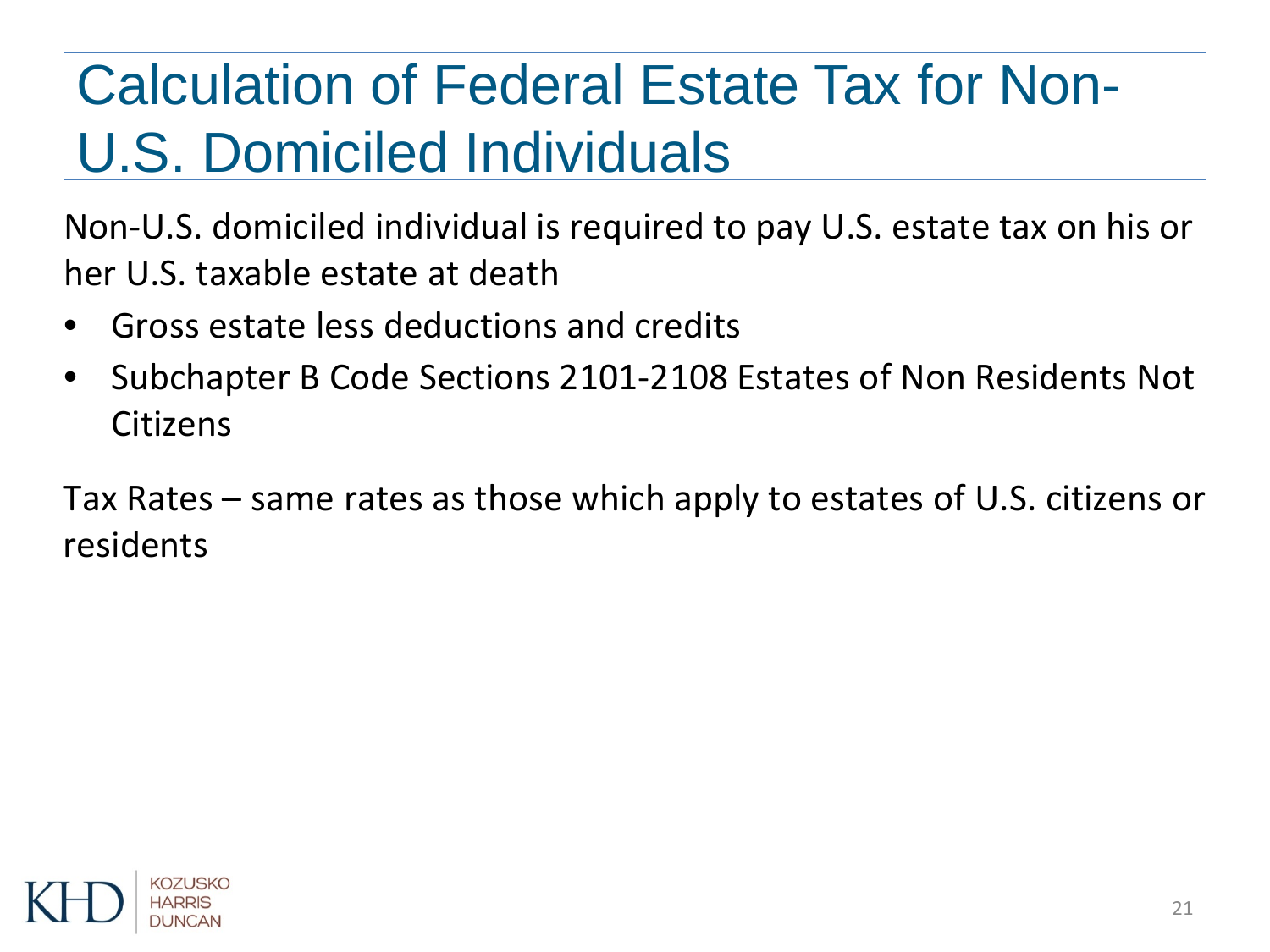# Determination of Gross Estate of Non-U.S. Domiciled Individuals

- Made up in same way as the gross estate of a U.S. citizen or resident
- Apply Code Sections 2036 through 2046 to determine assets included in gross estate
- Apply estate tax situs rules to determine assets situated within United States
- Joint Tenancy Property Between Spouses
	- $-$  If surviving spouse is U.S. citizen  $-$  % of value of joint property included in non-U.S. domiciled individual's estate
	- If surviving spouse is non-U.S. citizen full value of joint property included in non-U.S. domiciled individual's estate, except to extent estate can prove surviving spouse provided consideration for acquisition of property

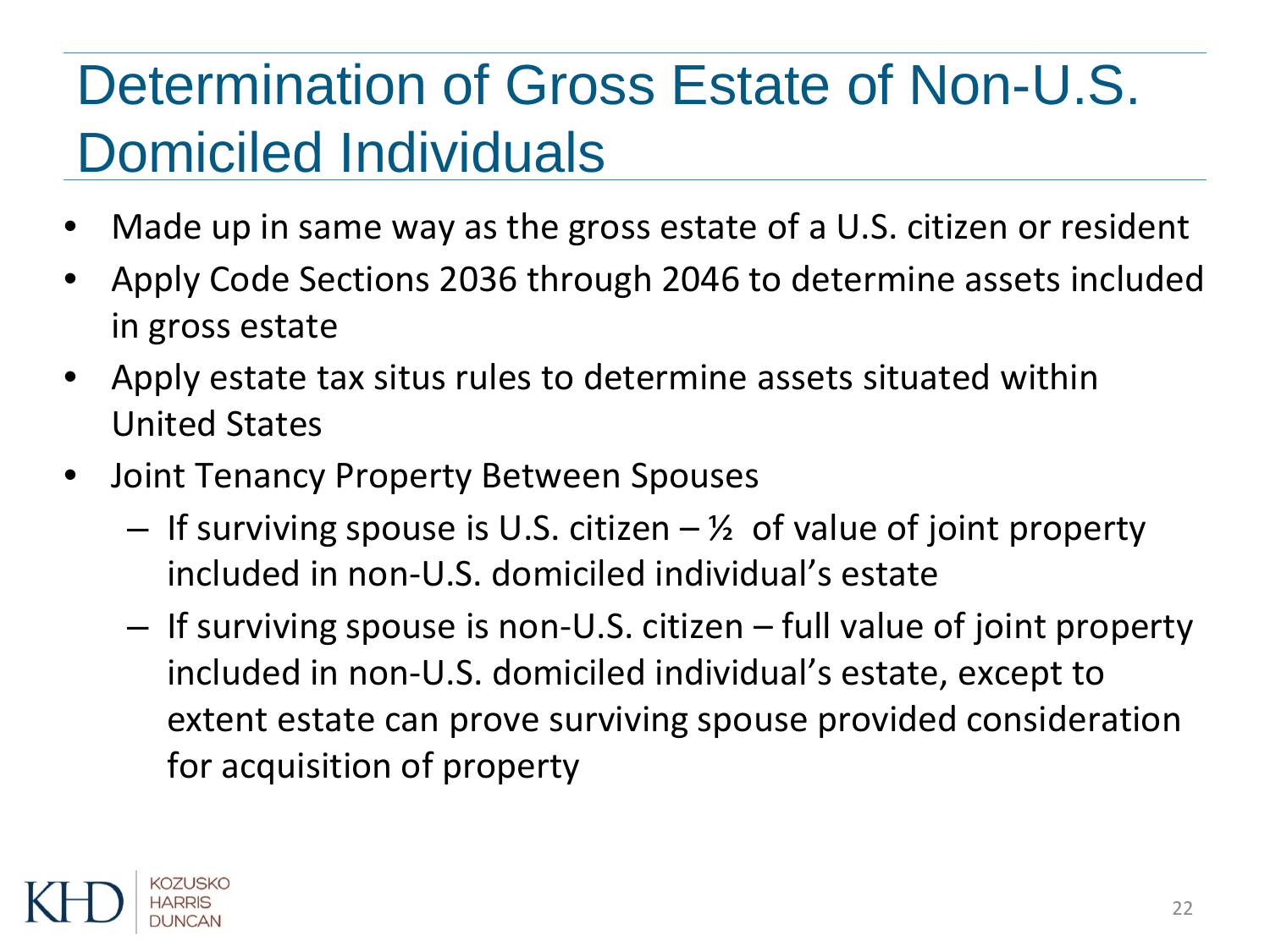# Assets Included in Gross Estate of Non-U.S. Domiciled Individual – U.S. Situs Assets

#### *Property situated within the United States for Estate Tax Purposes*

- Real property
- Tangible personal property
- Shares of domestic corporations
- Debt obligations issued by the United States or a U.S. Person unless income would be exempt portfolio interest
- Deposits with a branch in the United States of a foreign corporation, if the branch is engaged in the commercial banking business
- Trust interests which are includable for estate tax purposes if they would be includable in estate of U.S. domiciliary or citizen under Code Sections 2033-2046 & trust property is U.S. situs property
- Code Section 2104(b) clawback of property with retained interests

#### *But consider treaty override provisions*

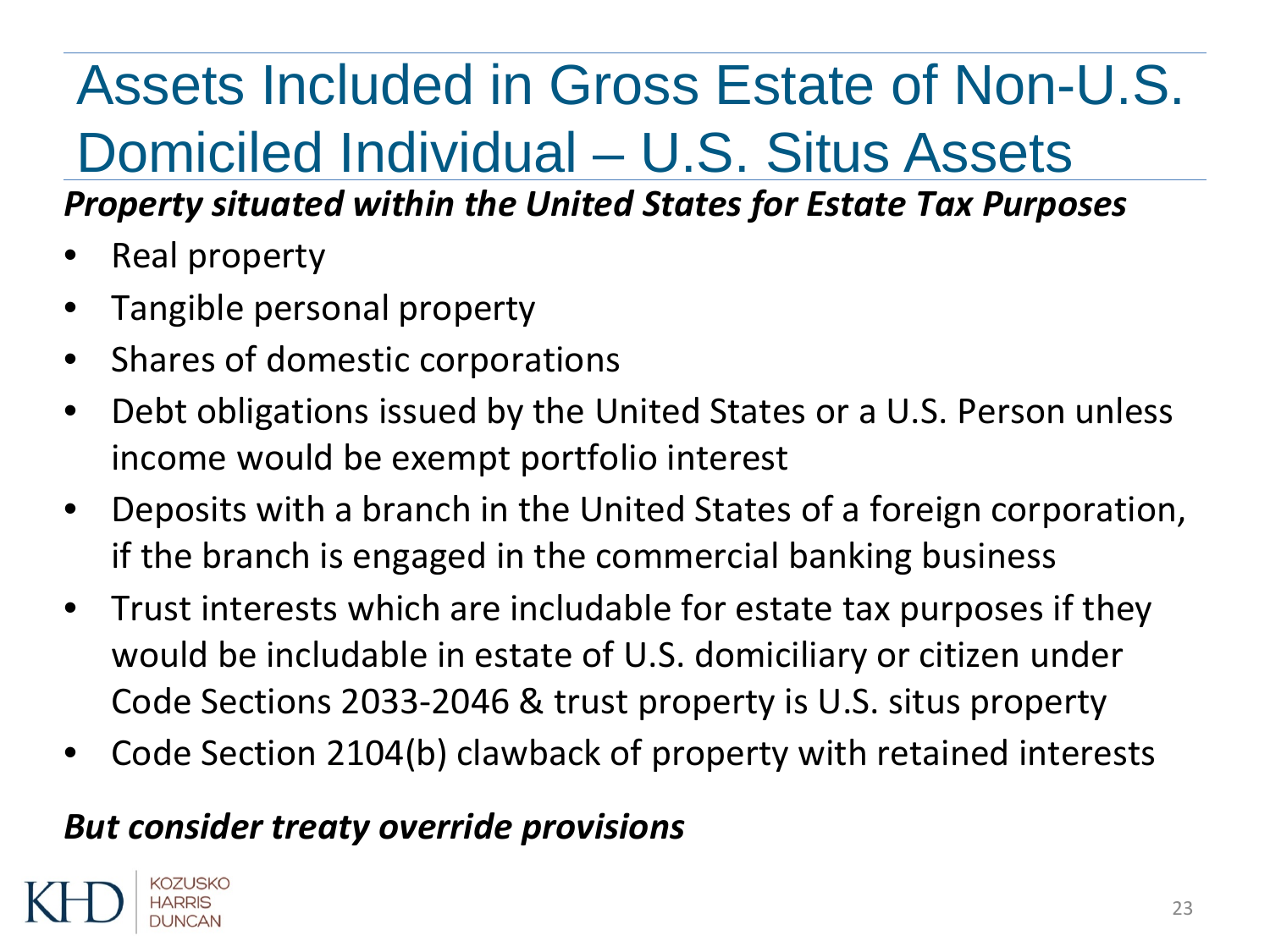# Assets Excluded from Gross Estate of Non-U.S. Domiciled Individual – Non-U.S. Situs

### *The value of the gross estate does not include certain property, even though physically in the United States:*

- Property deemed to be "without the United States"
	- Real property located outside United States
	- Tangible personal property located outside United States
	- Shares of stock issued by a corporation which is not a domestic corporation
	- Amounts receivable as insurance on the decedent's life
	- Deposits with a branch outside of the United States of a domestic corporation or domestic partnership if the branch is engaged in the commercial banking business
	- Any debt obligation, the primary obligor of which is neither a U.S. Person, nor U.S. government

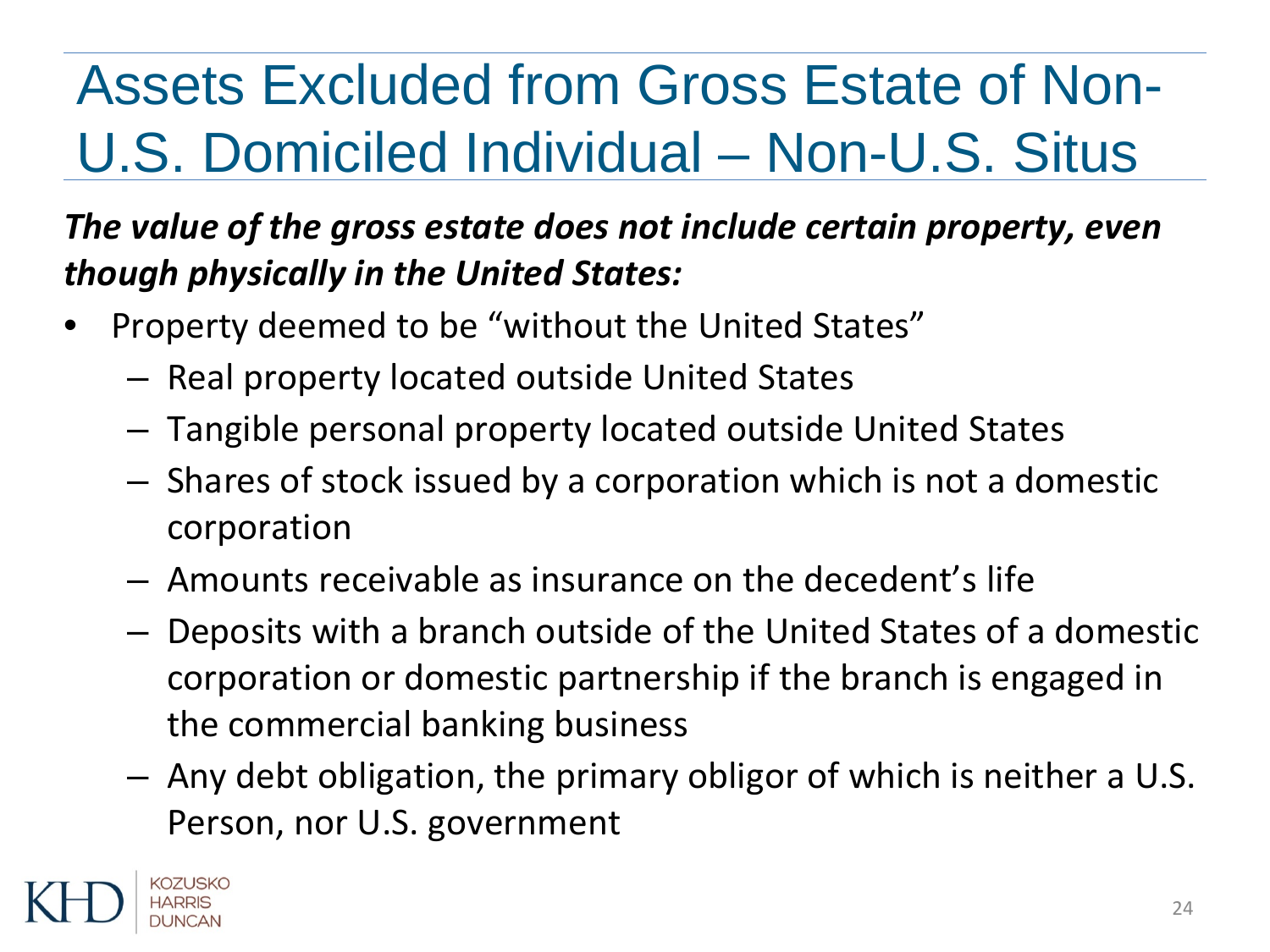# Deductions Available to Non-U.S. Domiciled **Individuals**

- Deductions for expenses, losses, debts, and taxes are pro-rated using a ratio of U.S. to worldwide assets
- Charitable deduction is allowed, but only for bequests to U.S. charitable organizations
- Marital Deduction:
	- Transfer to U.S. citizen spouse estate entitled to unlimited marital deduction under same rules of Code Section 2056
	- Transfer to non-U.S. citizen spouse estate entitled to unlimited marital deduction only if:
		- Surviving spouse becomes a U.S. citizen before U.S. estate tax return is filed **and** was a U.S. domiciliary between decedent's death and naturalization; or
		- The transfer is to a Qualified Domestic Trust ("QDOT") under Code Section 2056A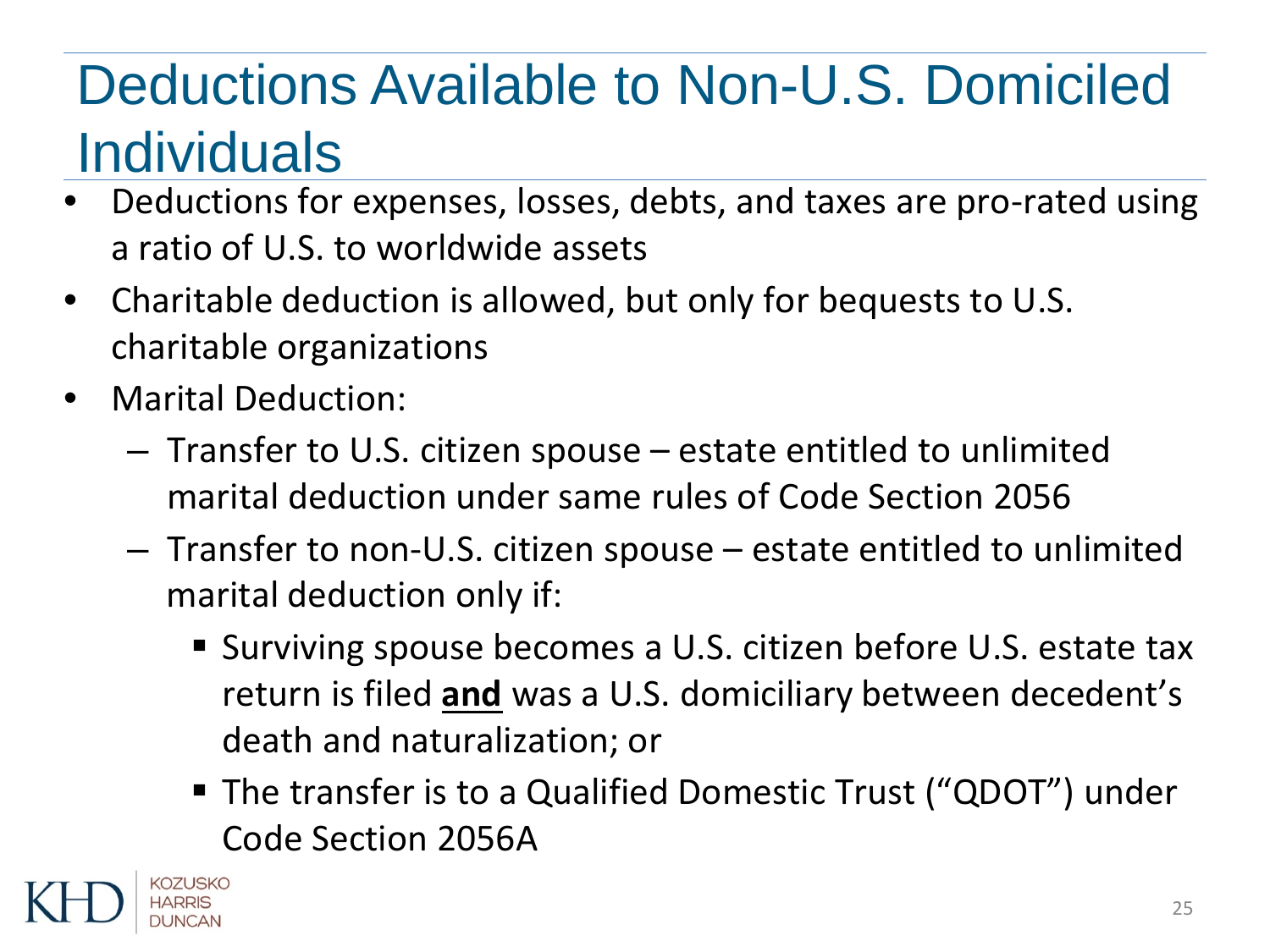# Qualified Domestic Trust

- To obtain marital deduction for transfers to non-U.S. citizen spouses, a QDOT trust is required under Code Section 2056A
	- Marital deduction trust requirements
	- Requires U.S. Trustee or bond
	- Estate Tax withholding on principal distributions (unless exception applies)
	- Timely election required
	- Requires trust to be subject to administration in the United States
- If property located outside the United States particularly civil law jurisdictions - trust ownership may not be permitted
- QDOT not permitted for lifetime gifts

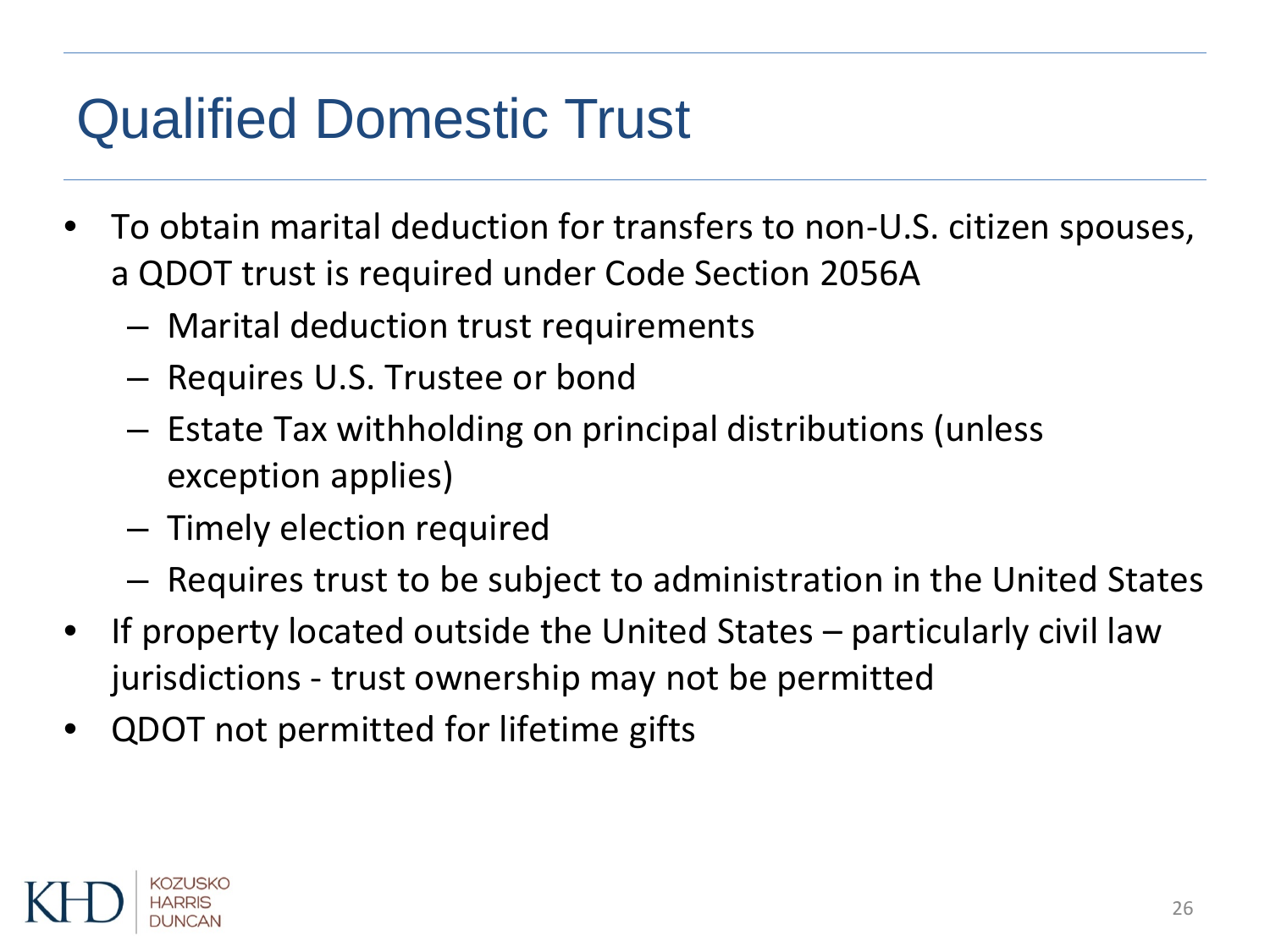# Credits Available to Non-U.S. Domiciled **Individuals**

- Entitled to a unified credit of \$13,000, which exempts \$60,000 of property from U.S. estate tax
- Entitled to other credits:
	- Credit related to Code Sections 2012 and 2013 (relating to gift tax and tax on prior transfers)
	- Credit related to Code Sections 2015 and 2016 (relating respectively to the credit for death taxes on remainders and the recovery of taxes claimed as a credit), subject to certain limitations
- Foreign death tax credit only allowed for the estates of U.S. citizens and U.S. resident decedents

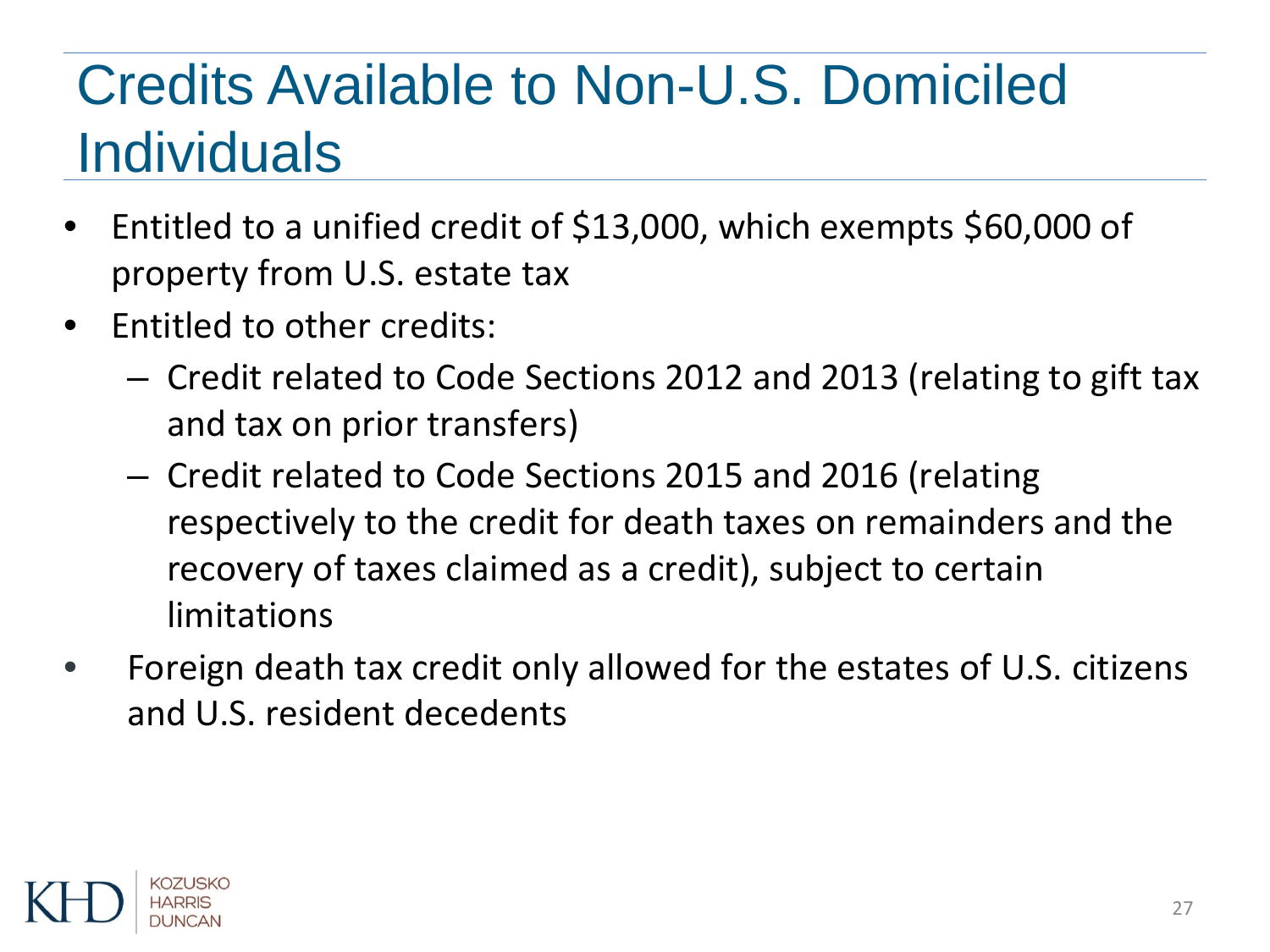# Estate and Gift Tax Treaties Available for Non-U.S. Domiciled Individuals

- Code vs. Tax Treaty
- 17 U.S. Estate and Gift Tax Treaties
	- OECD Treaties: France, Germany, Netherlands, United Kingdom, Austria and Denmark
	- Other Treaties: Australia, Finland, Greece, Ireland, Italy, Japan, Norway, South Africa, Sweden, Switzerland
	- Canada (covered by Income Tax Treaty)

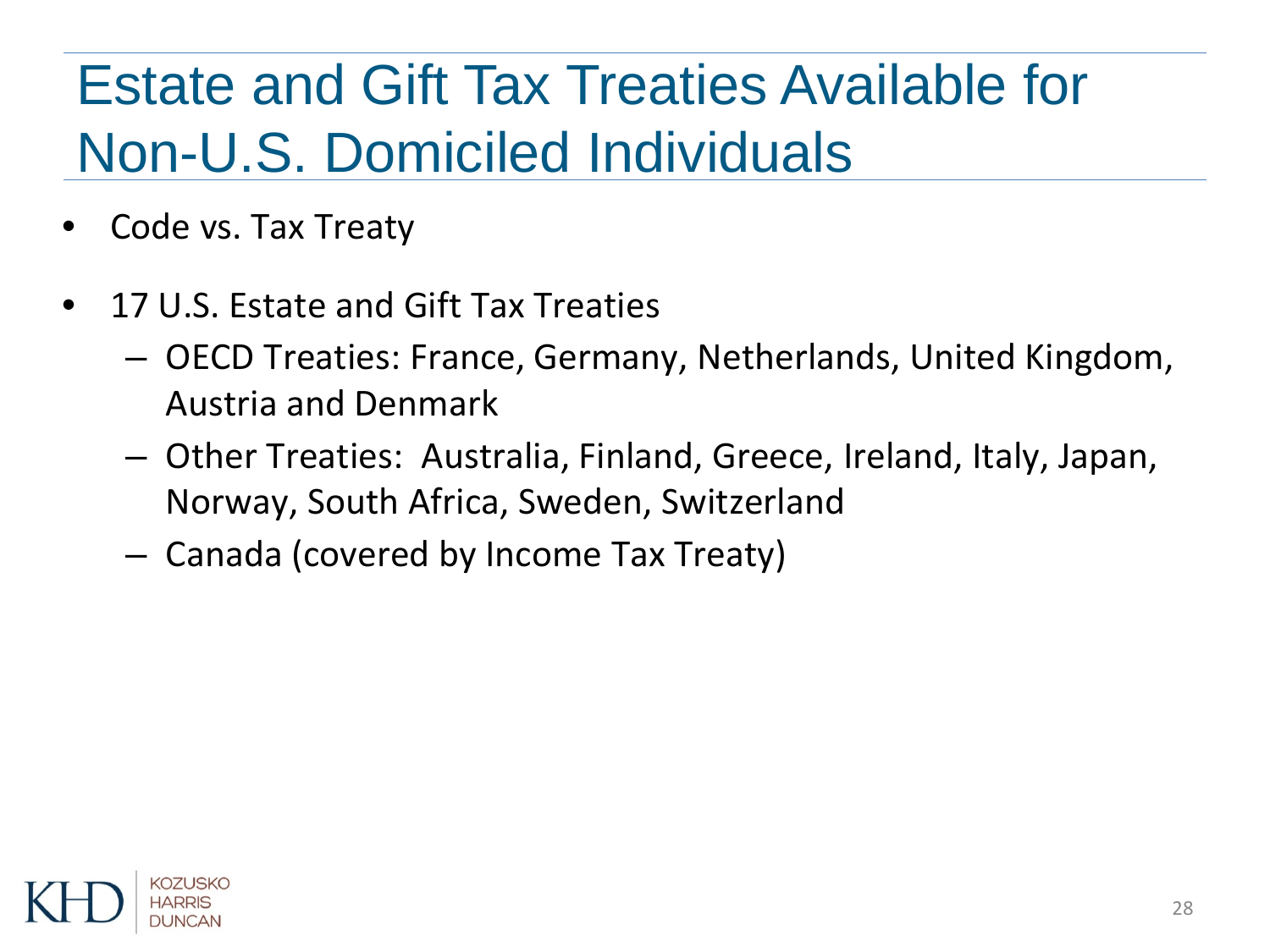### Gift Tax Basics for Non-U.S. Domiciled **Individuals**

#### *Property subject to U.S. gift tax*

- Real property situated in the United States
- Tangible personal property situated in the United States

#### *Property not subject to U.S. gift tax*

• Intangible property, even if property has a connection to the United States, such as corporate stock, bonds, notes, patents, partnership interests and goodwill

Tax Rates – same gift tax rates as those which apply to gifts made by U.S. citizens or residents

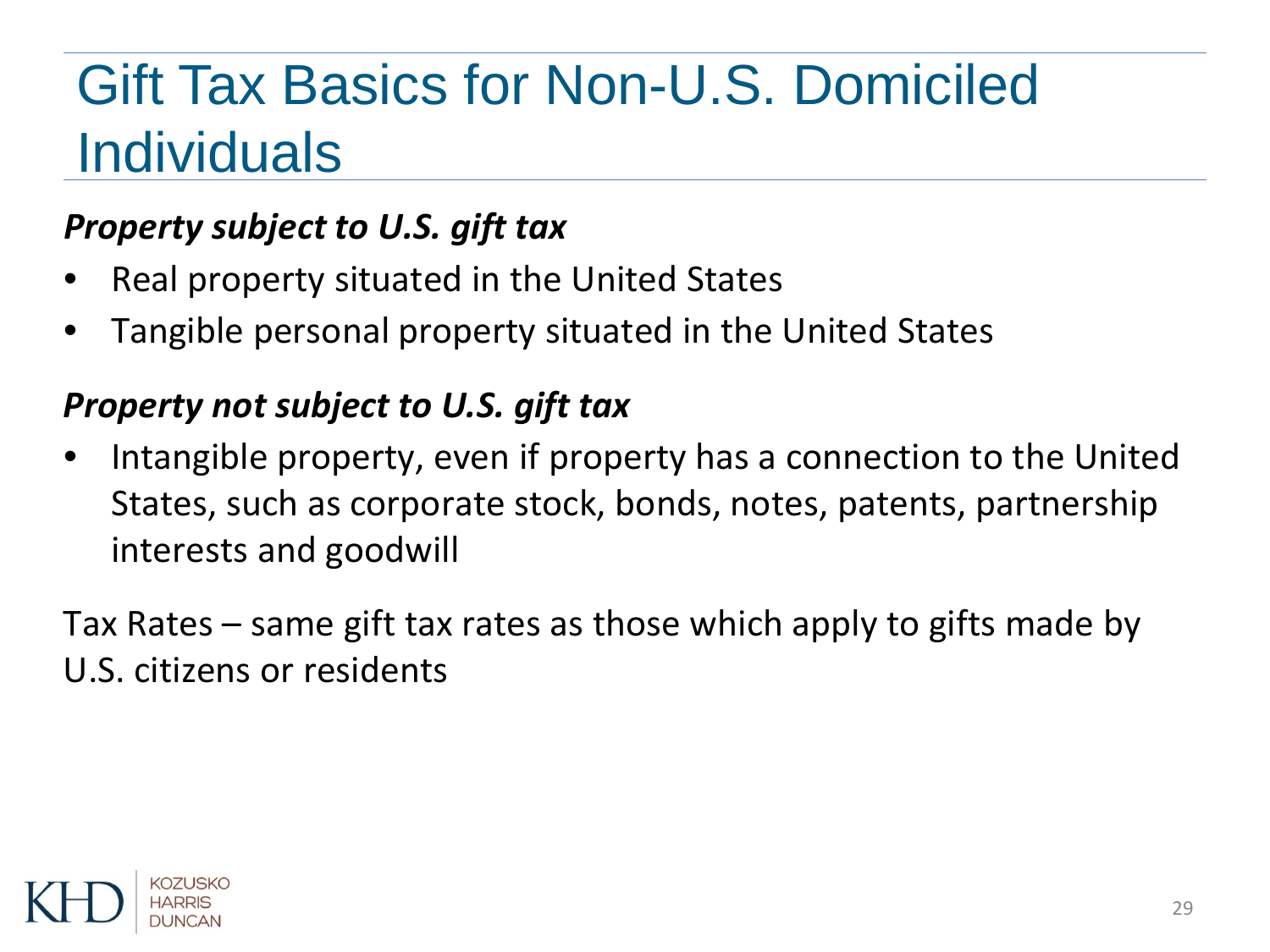# U.S. Gift Tax Exclusions and Deductions Available for Non-U.S. Domiciled Individuals

- There is no applicable or basic exclusion for lifetime gifts, although the annual exclusion (\$15,000 in 2019) does apply
- Gift-splitting not available to a married foreign donor
- There is no unlimited gift tax marital deduction from a U.S. spouse to a non-U.S. citizen spouse
	- A U.S. or non-U.S. spouse can gift up to \$155,000 in 2019 annually to a non-U.S. citizen spouse, as the annual exclusion amount is increased for non-U.S. citizen spouses
- Joint tenancy property between spouses
	- Joint tenancies in real property between spouses (after July 13, 1988) not deemed a taxable gift
	- Joint tenancies in personal property is subject to gift tax
- Charitable deduction is allowed, but only for bequests to U.S. charitable organizations

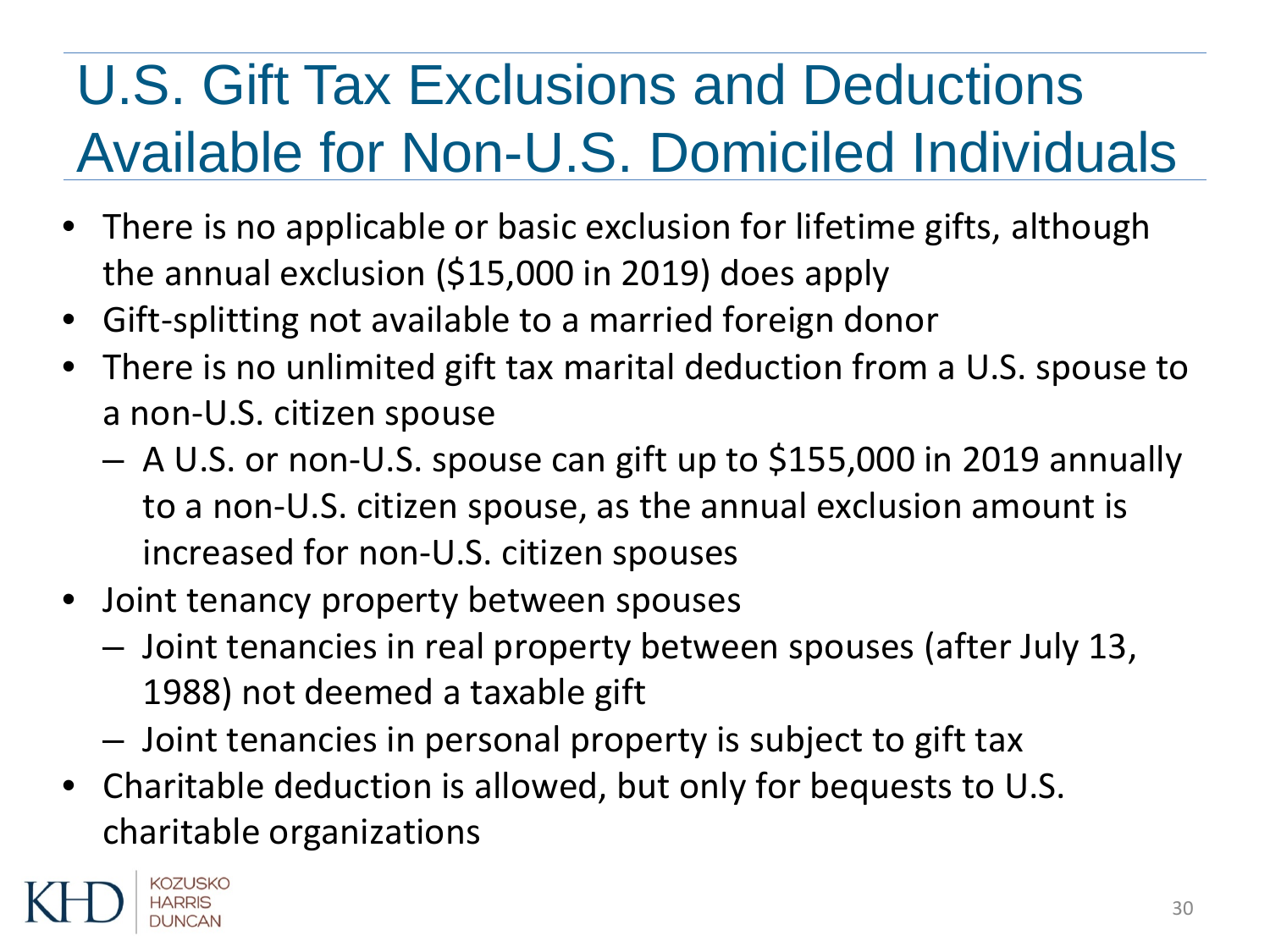# Gift and Estate Tax Comparison of Citizen/ Resident and Non-Citizen Non-Domiciled

|                                                                   | Non-U.S. Citizen and Non-U.S.<br><b>Domiciled</b>                                                                                                                                                                                                                   | U.S. Citizen or U.S. Domiciled                                                                                                      |
|-------------------------------------------------------------------|---------------------------------------------------------------------------------------------------------------------------------------------------------------------------------------------------------------------------------------------------------------------|-------------------------------------------------------------------------------------------------------------------------------------|
| <b>U.S. Estate Tax</b>                                            | Taxed on U.S. situs assets (real,<br>$\bullet$<br>tangible, intangible)                                                                                                                                                                                             | Taxed on worldwide assets<br>$\bullet$                                                                                              |
| <b>Estate Tax</b><br><b>Applicable</b><br><b>Exclusion Amount</b> | \$60,000, subject to treaty modified<br>$\bullet$<br>pro-rata rules<br>Only available for estate tax<br>$\bullet$<br>purposes, not available for lifetime<br>gifts                                                                                                  | \$11.4 million in 2019<br>$\bullet$<br>Available for estate, gift, and<br>$\bullet$<br>generation-skipping transfer tax<br>purposes |
| <b>U.S. Gift Tax</b>                                              | Taxed on gratuitous transfers of U.S.<br>$\bullet$<br>situs assets (real, tangible)                                                                                                                                                                                 | Taxed on all gratuitous transfers<br>$\bullet$                                                                                      |
| <b>Annual Gift Tax</b><br><b>Exclusion</b>                        | \$15,000 in 2019<br>Gift splitting with spouse not allowed                                                                                                                                                                                                          | \$15,000 in 2019<br>$\bullet$<br>Gift splitting with U.S.<br>$\bullet$<br>citizen/resident spouse allowed                           |
| Transfers to a<br>Non-U.S. Citizen<br><b>Spouse</b>               | Estate tax marital deduction for transfers to U.S. citizen spouse or QDOT<br>$\bullet$<br>No unlimited marital deduction for transfers to non-U.S. citizen spouse<br>$\bullet$<br>Annual exclusion amount for gifts to non-U.S. citizen spouse is \$155,000 in 2019 |                                                                                                                                     |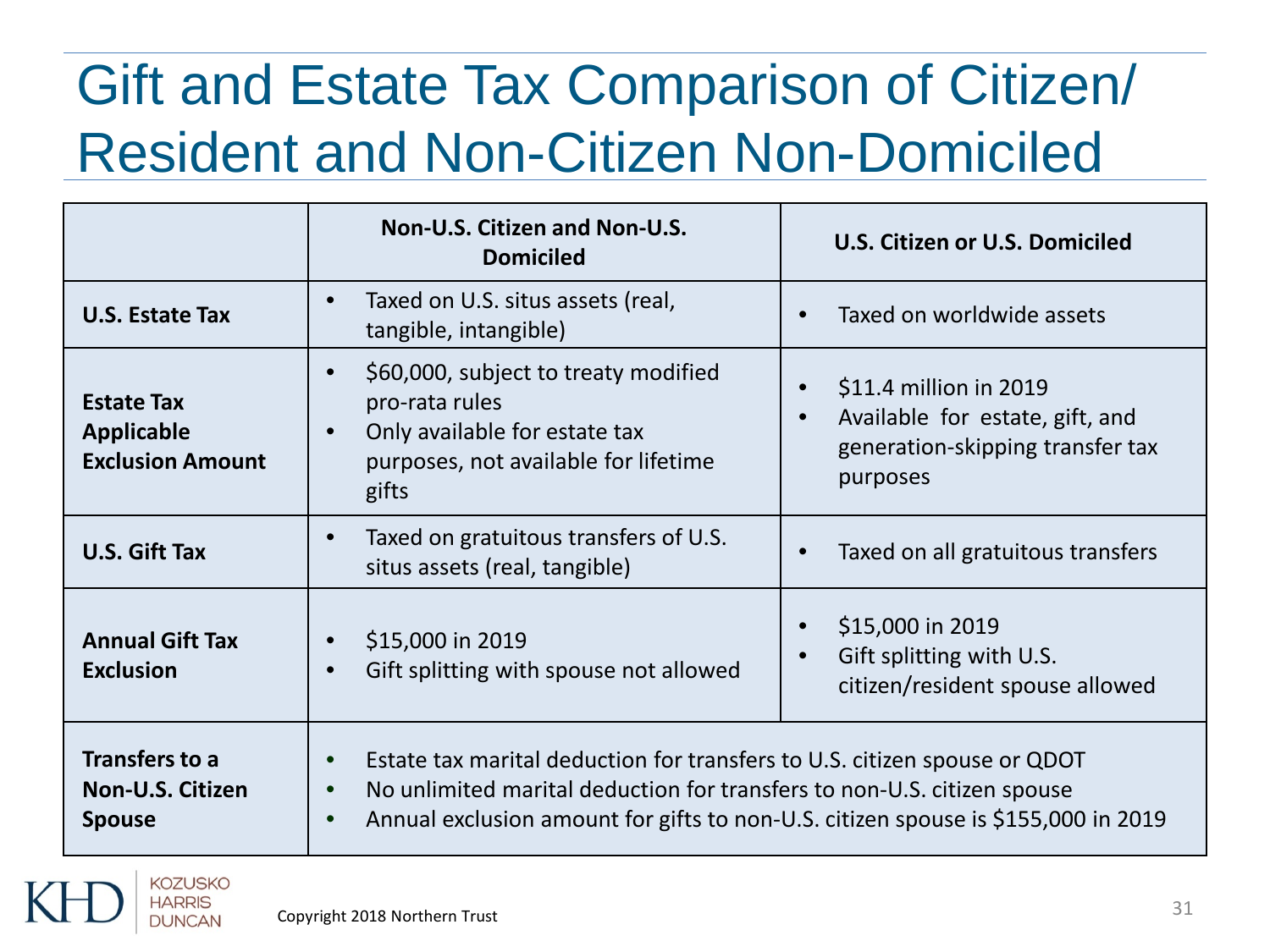# Drafting Considerations for U.S. Persons with Cross-Border Issues

### *Adopting an "international" frame of mind:*

- Coordinate with foreign counsel. Be humble and ready to learn
- Consider how the client's affairs are likely to evolve over the next 5, 10, 15 years
- Remember that U.S. planning techniques often do not "translate"
- Be skeptical of the use of trusts
- Learn as much as possible about the client's intended beneficiaries and their respective plans

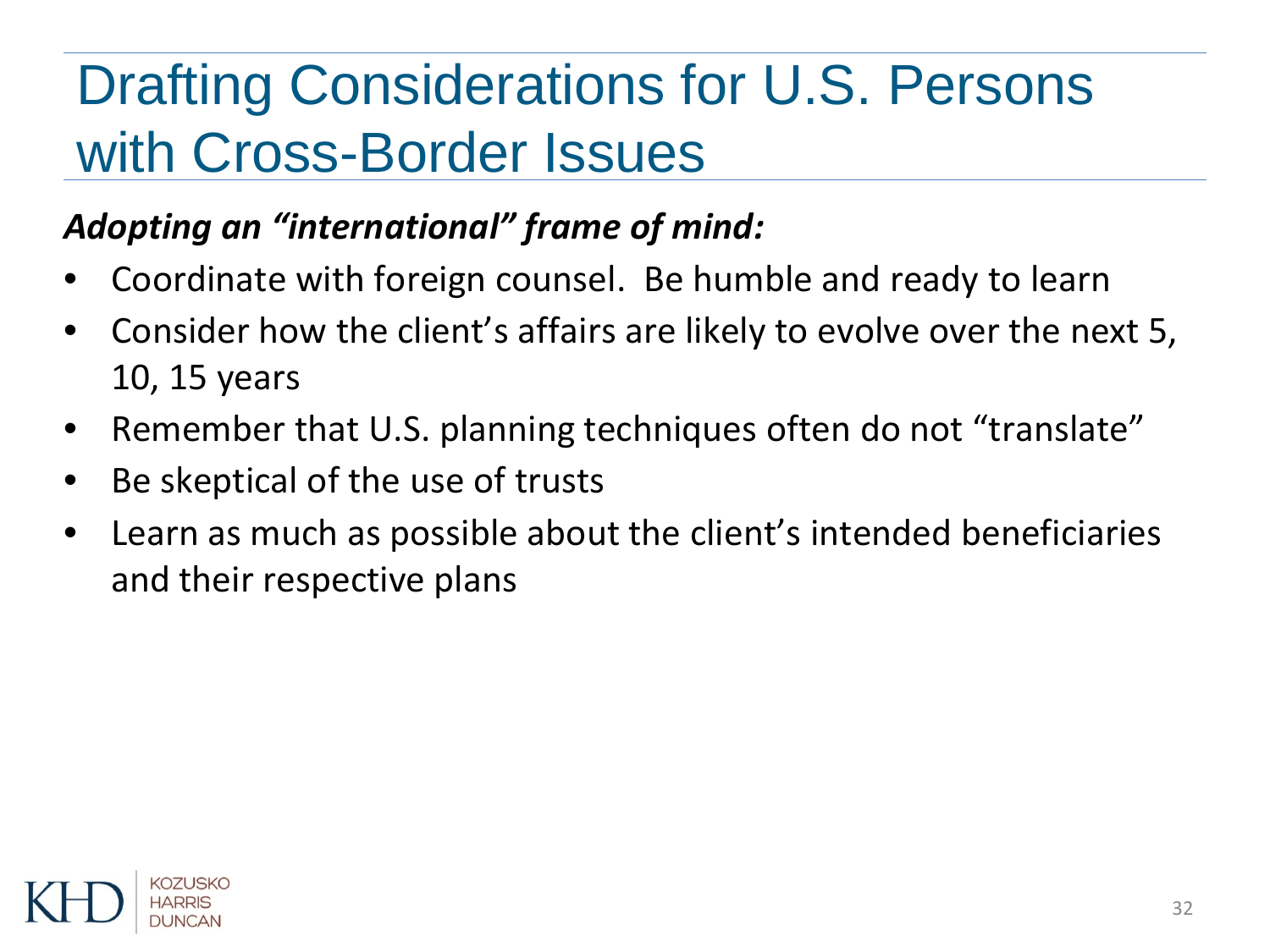### Fundamental Issues to be Addressed

- What limitations, if any, does foreign law place on the client's ability to dispose of foreign assets? (Forced heirship)
- What is the situs of the property?
- What is the nature of the foreign property interest? Real property? Personal property? Tangible? Intangible? Marital property? Community property?
- What country's law applies to the disposition of the foreign asset?
- What tools are available to dispose of the foreign asset?
- Whether a foreign marital agreement governs the property?
- Whether there are any foreign "trust constructs" involved (e.g., Stiftung, Anstalt, usufruct)
- What extra steps, if any, should the client take to "bulletproof" his disposition strategy?

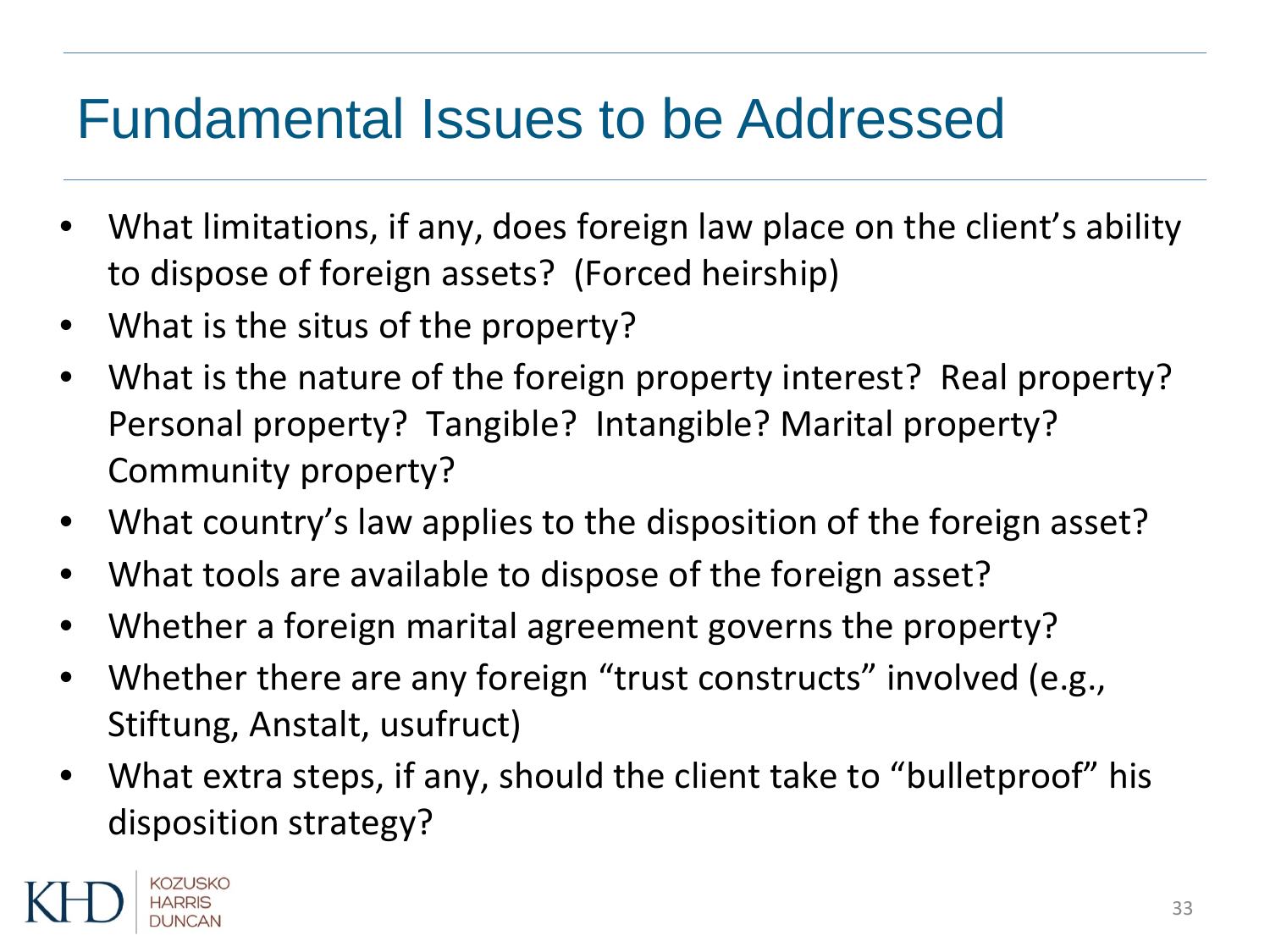### Characteristics of Civil Law Systems

Most countries (apart from the Anglosphere) have civil law systems that do not allow complete testamentary freedom. For a U.S. client owning real estate in a civil law country, the implications are:

- Local law may provide that the client's children have fixed rights to inherit a share of the client's property
- The size of the share to which the children (or other heirs) are entitled varies greatly among countries
- A simple bequest of real estate to a surviving spouse may be set aside, invalid, or subject to challenge
- Co-ownership of real estate by a surviving spouse and children (perhaps from a prior marriage) is often problematic
- U.S. estate tax may be incurred unexpectedly due to a share of the property passing directly to children

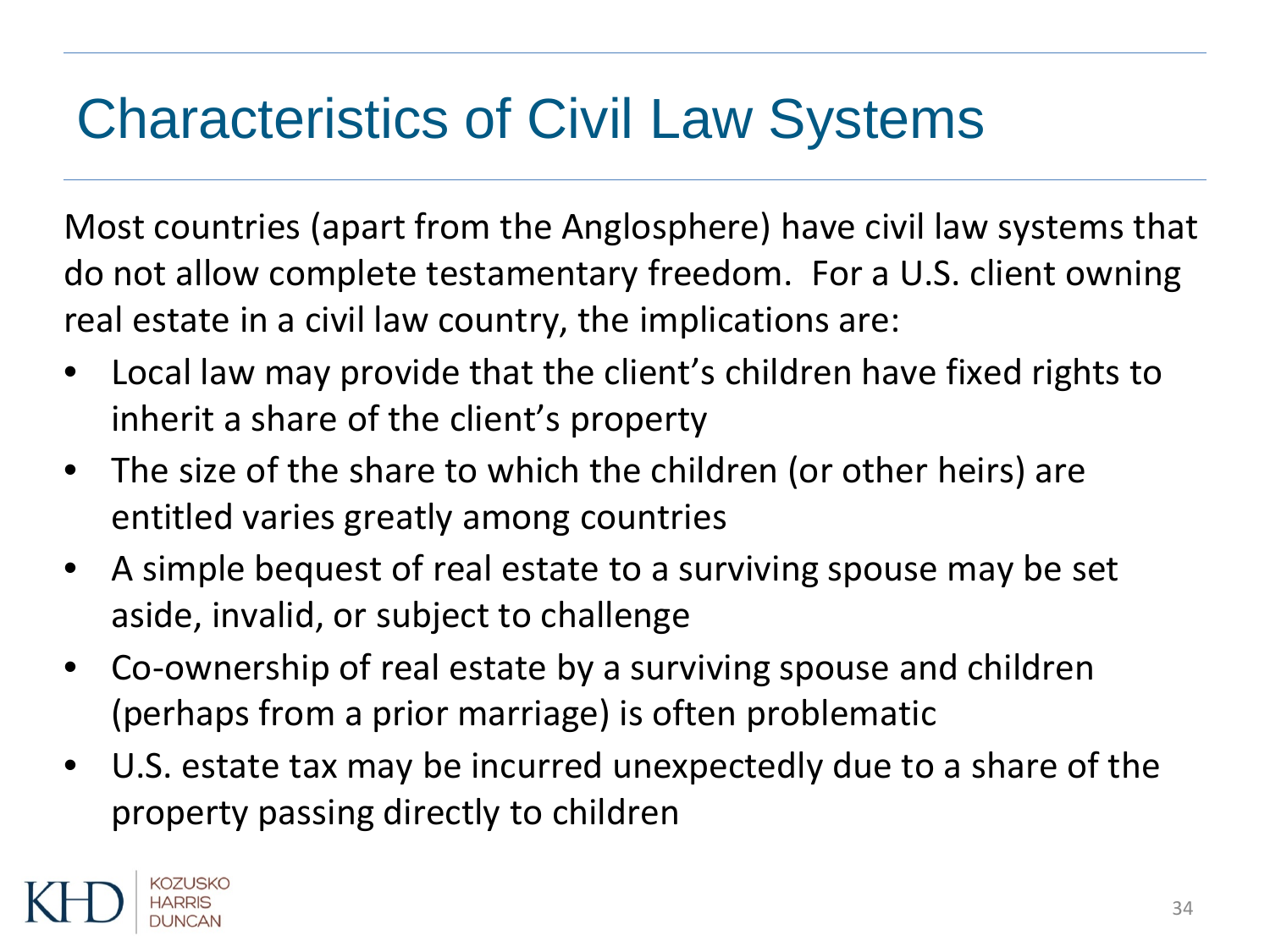# Comparison of U.S. Estate Tax and European Inheritance Tax

European or other civil law inheritance tax systems impose a tax on the receipt of property. Some things to keep in mind in view of such a system:

- In some systems, property received by surviving spouse is subject to tax
- Typically, the rate of tax is higher when the legatee is not directly descended from the decedent
- Often, the legatee will not pay tax on an exemption amount, but these personal exemptions are negligible compared to U.S. estate tax exemptions
- Assets passing to a trust for a child or grandchild may be taxed at the highest rate, e.g., as if an unrelated individual or distant relative had inherited the asset

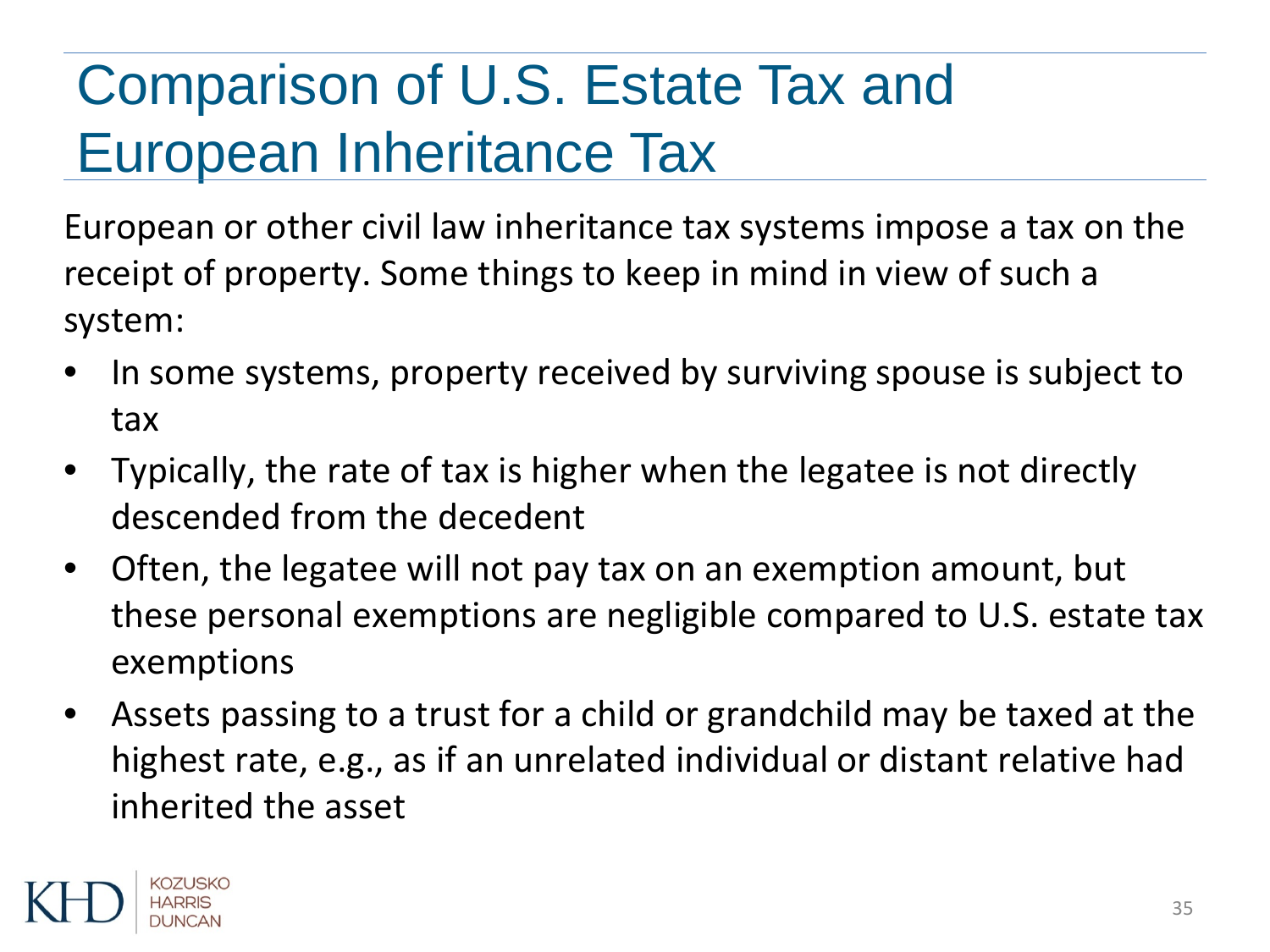# Comparison of U.S. Estate Tax and European Inheritance Tax - Continued

Brussels IV enables a U.S. client to choose what law applies to the succession of his assets in most European countries. BEFORE Brussels IV, the law that would apply to different types of property varied by country:

- In France, real estate passed in accordance with French law while law of the decedent's domicile at the time of death governed the transfer of movable property
- In Germany, Italy, and Spain, the decedent's nationality was paramount
- U.S. clients who sought to avoid forced heirship had to engage in special planning, such as owning French real estate through a company to convert it to moveable property

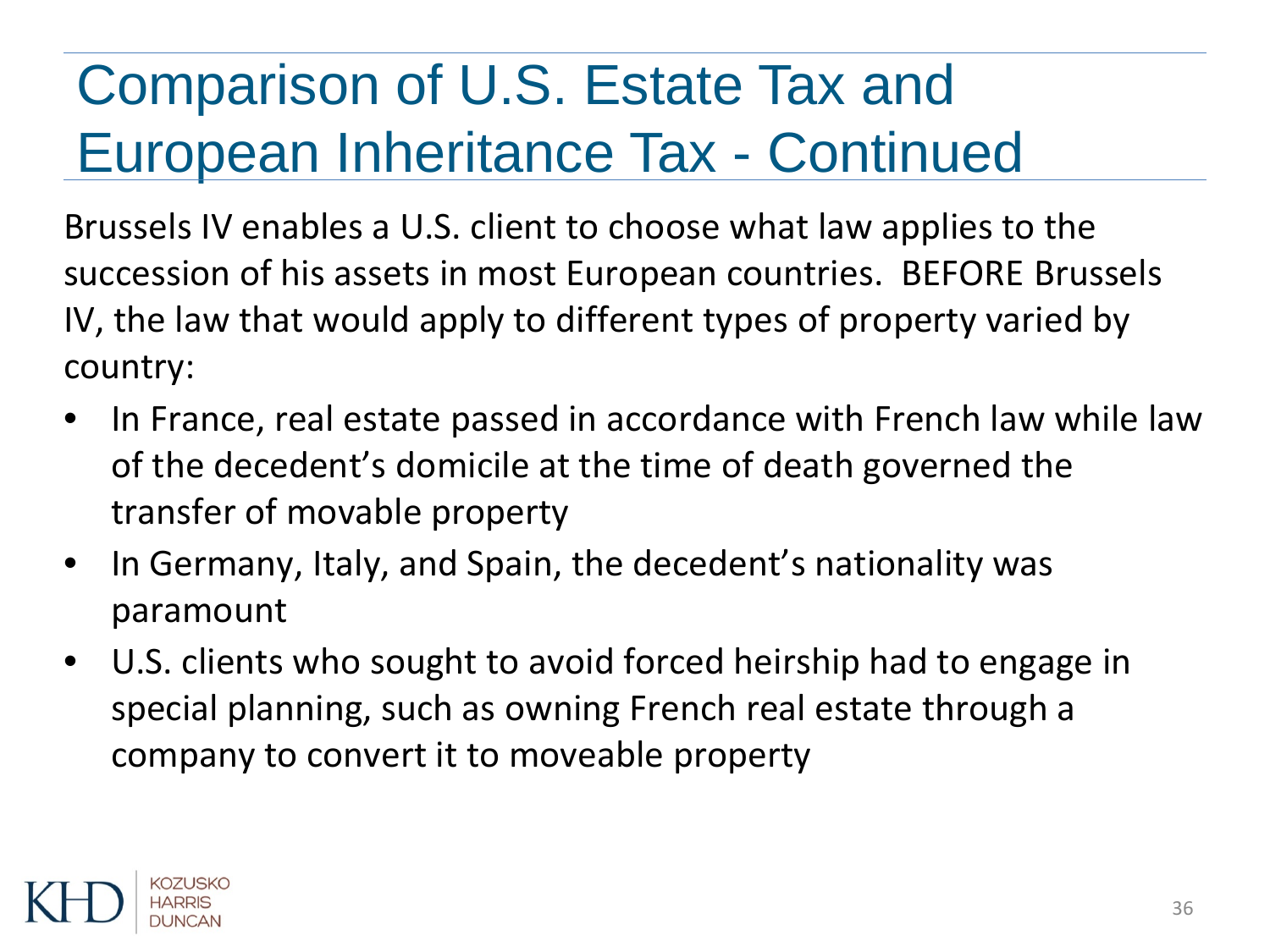# Comparison of U.S. Estate Tax and European Inheritance Tax - Continued

Brussels IV seeks to create a uniform law of succession for Member States. U.S. citizens or residents who own property in a Member State also benefit:

- Generally, the "law applicable to the succession as a whole shall be the law of the State in which the deceased has his habitual residence at the time of death." The default rule will not apply when:
	- "[I]t is clear from all the circumstances . . . that, at the time of death, the deceased was manifestly more closely connected with" another country; or
	- The decedent has chosen the law of his nationality to govern his succession
- A U.S. citizen (even one with multiple nationalities) may choose the law of a particular State to govern his entire succession

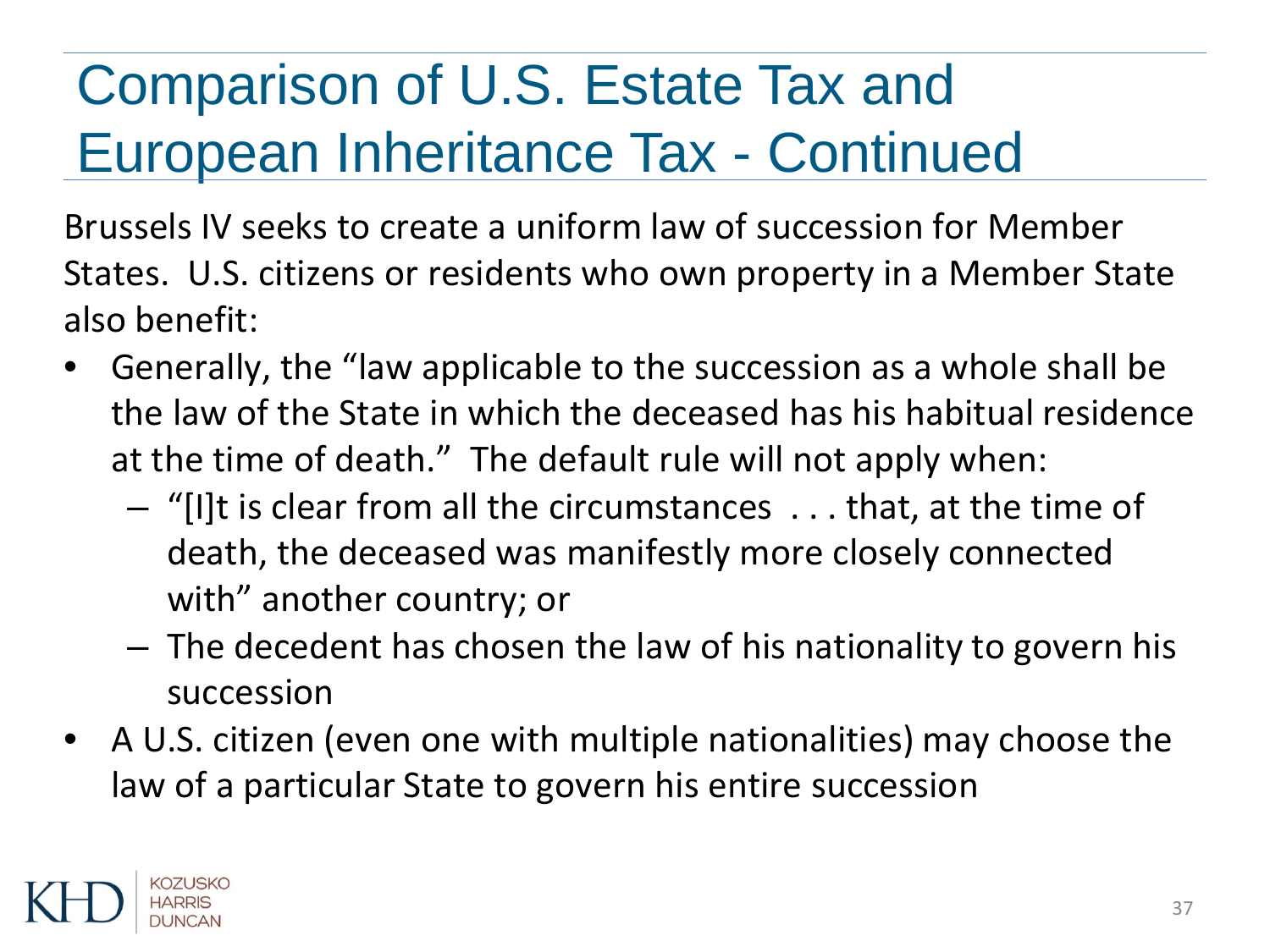# Comparison of U.S. Estate Tax and European Inheritance Tax - Continued

1.01 **Governing Law**. The internal laws of the State of Illinois govern the validity and interpretation of this will and the administration of my domiciliary probate estate

1.02 **European Union Reference**. I choose the laws of the State of Illinois (without regard to its choice of law rules) to govern the succession to my assets, rights and obligations as a whole, including any not disposed of by this will, and I declare that my will and all matters arising under or relating to my will, shall be governed by and construed according to the laws of the State of Illinois (without regard to its choice of law rules) and that all matters relating to the devolution and administration of my assets shall be governed by the said laws of the State of Illinois (without regard to its choice of law rules) and such choice and such declarations are made pursuant to, inter alia, Article 22 of Regulation (EU) No. 650/2012. I am a United States citizen who is most closely connected with the jurisdiction of the State of Illinois

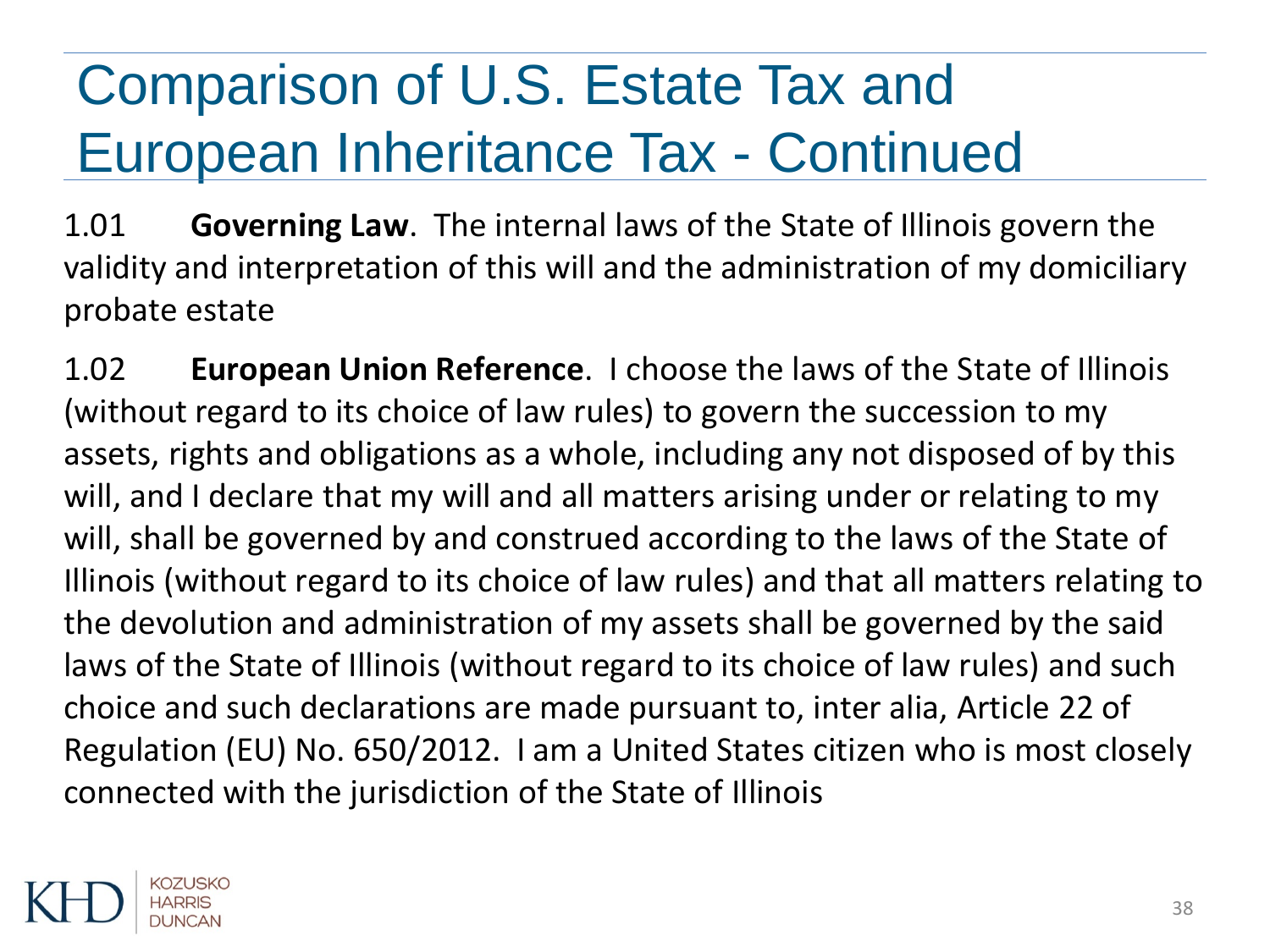#### Non-Tax Considerations

#### *Other non-tax considerations affecting planning:*

- Treatment of non-traditional marriages from foreign countries
- Health care coverage
- Treatment of pre- and post- marital agreements
- Rights and interests of adopted family members and assisted reproductive family members
- Home country issues related to pre-immigration property transfers between spouse and other family into trusts or other entities

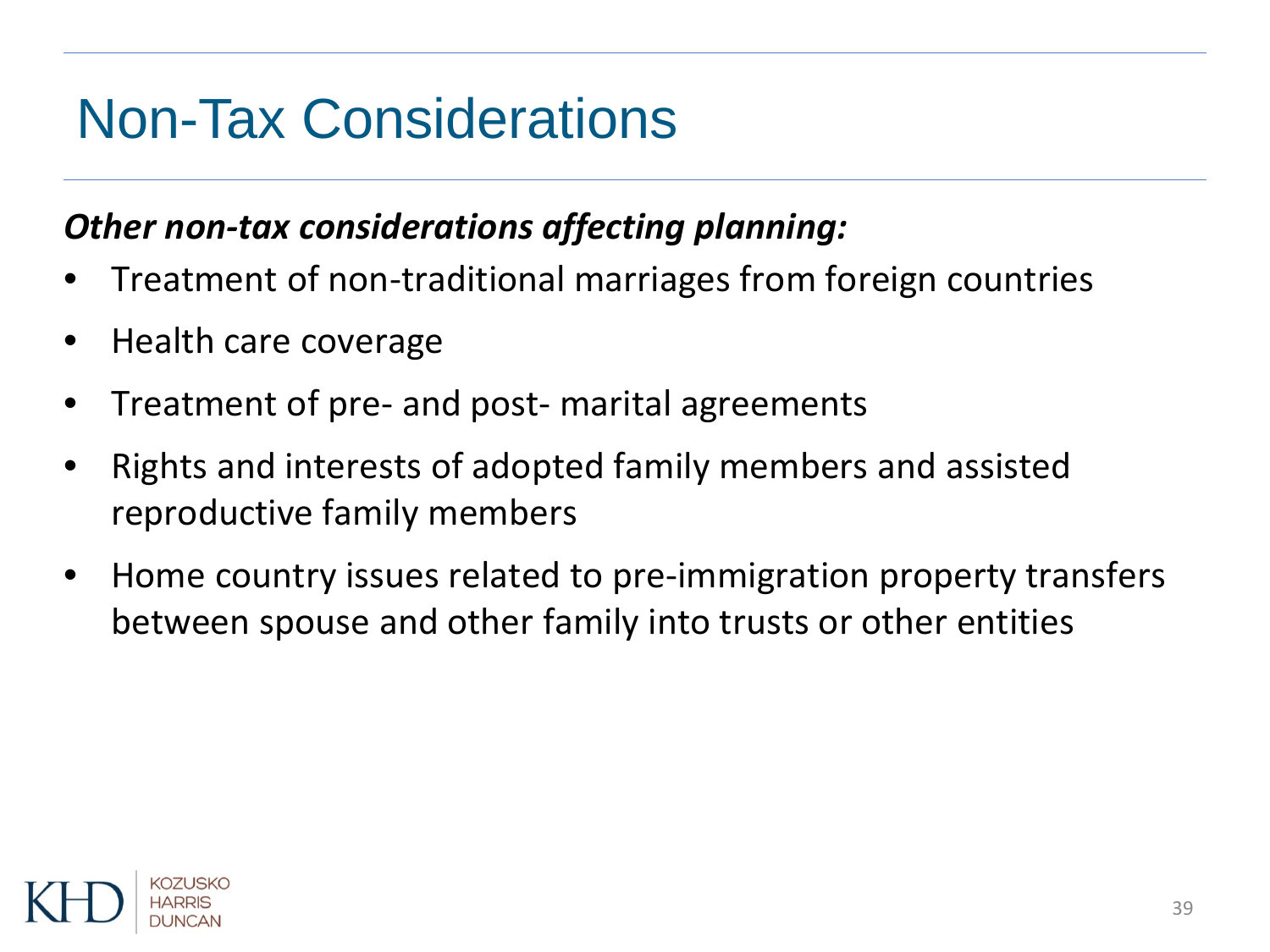#### Gift Strategies

- Gifts of intangible property, *i.e.*, stock, bonds or mutual fund shares are not subject to U.S. gift tax upon transfer
- This creates a great planning opportunity:
	- A non-U.S. domiciled individual may gift stock prior to death without incurring gift tax
	- The U.S. stock is out of the decedent's U.S. taxable estate subject to Code Sections 2035 through 2038
- Cash and currency are considered tangible assets
- U.S. real property is tangible property which if transferred would be subject to U.S. gift tax
	- If placed into an entity structure, the transfer of the entity interest would be an interest in an intangible not subject to U.S. gift tax

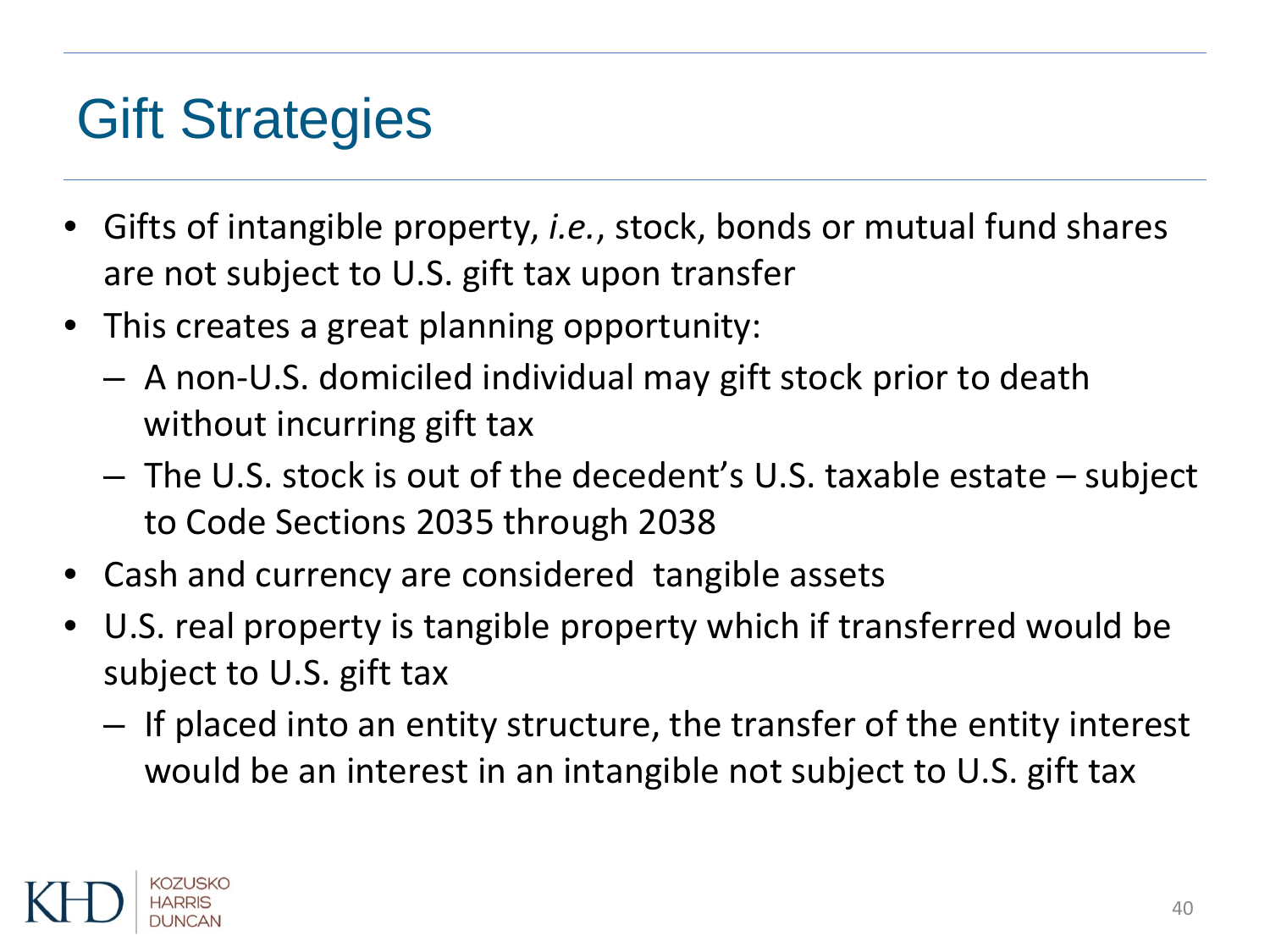#### Planning for U.S. Real Estate

- Consider acquiring U.S. situs assets in a non-U.S. entity
- If a non-U.S. domiciled individual already owns a U.S. situs asset, a subsequent transfer to a non-U.S. entity must be carefully executed (e.g., three year clawback rule in Code Section 2104(b))



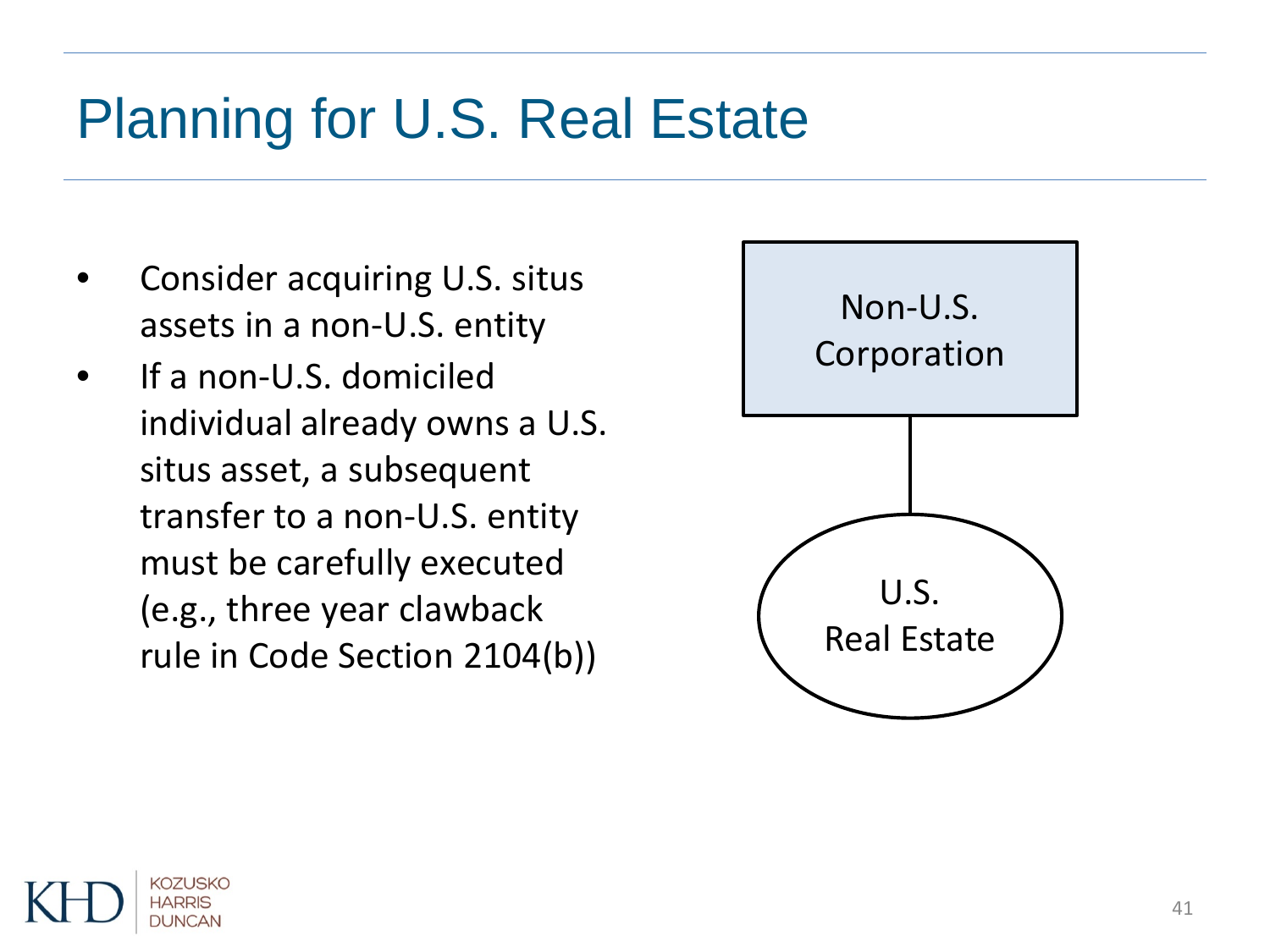# Distinguishing between Domestic and Foreign Trusts

- A trust is a foreign trust if it fails either:
	- Court Test or
	- Control Test

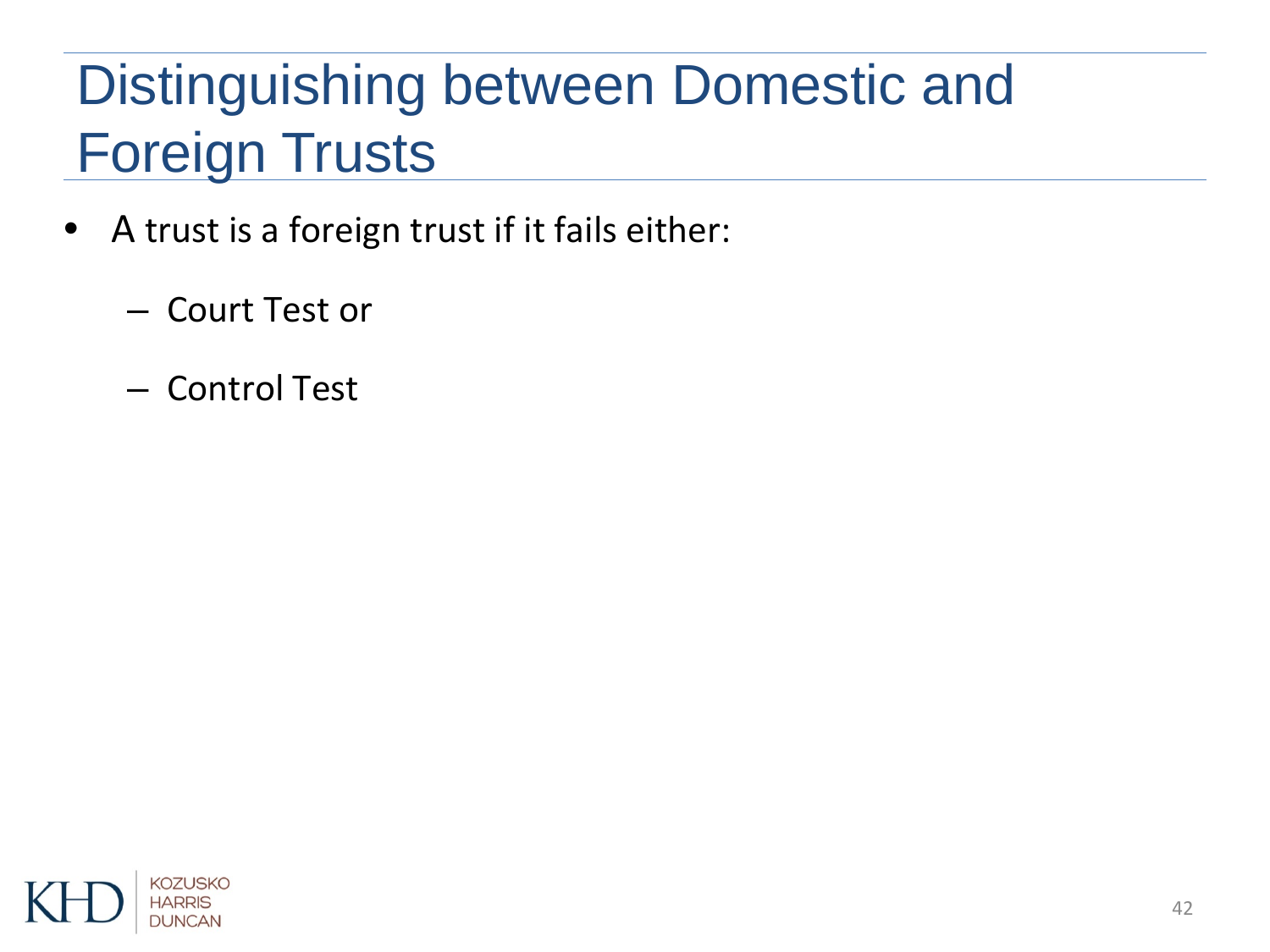### Court Test

- Safe harbor:
	- Trust instrument does not direct that trust be administered outside United States; and
	- Trust is administered exclusively within the U.S; and
	- Trust does not have an automatic migration clause; or
- U.S. court is able to exercise *primary* supervision over administration of trust

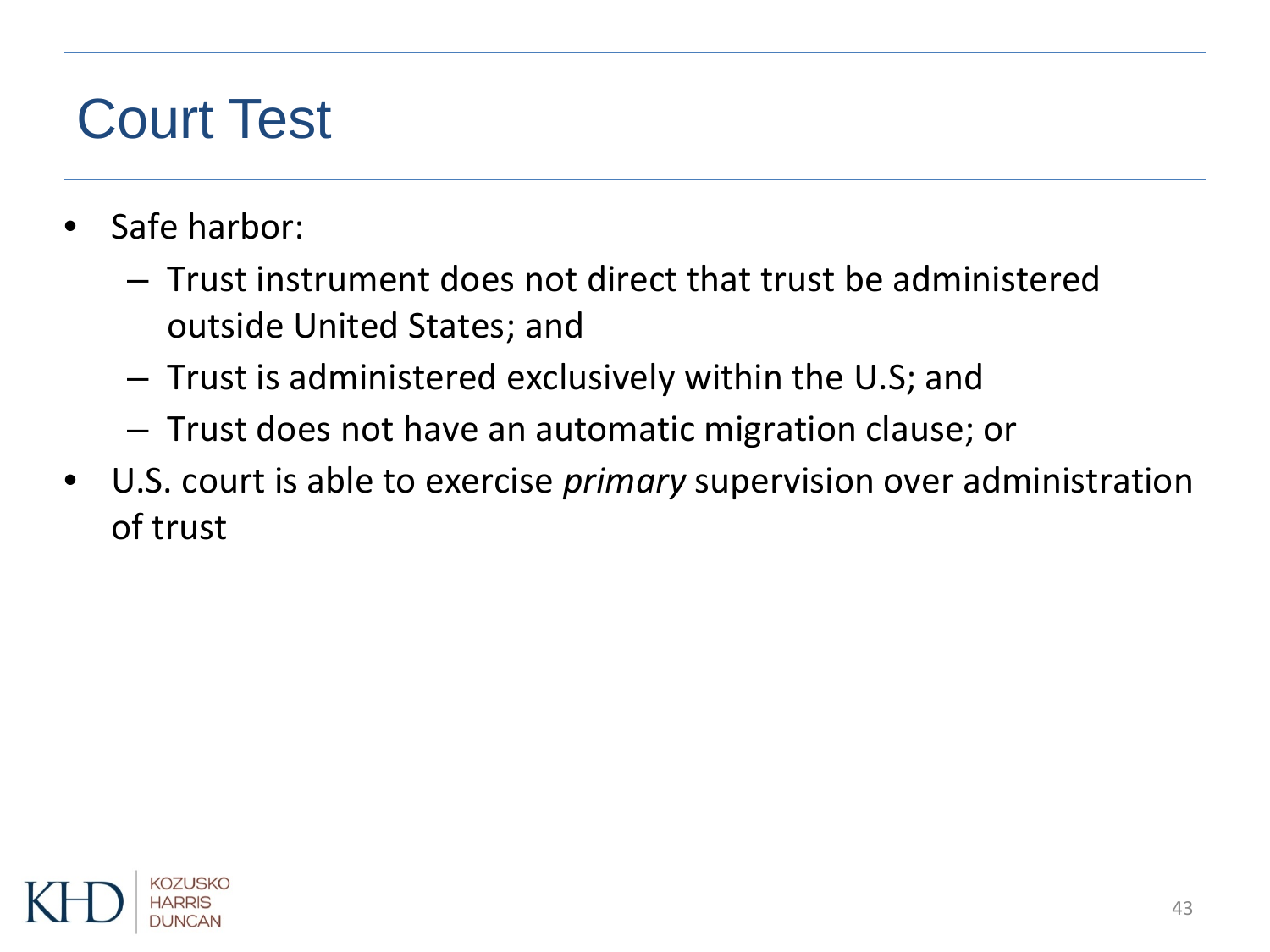#### Control Test

- One or more U.S. Persons have authority to control all substantial decisions of the trust
- Substantial decisions include:
	- Distribution decisions
	- Selection of beneficiaries
	- Power to terminate
	- Power to remove, add or replace trustees
	- Investment decisions

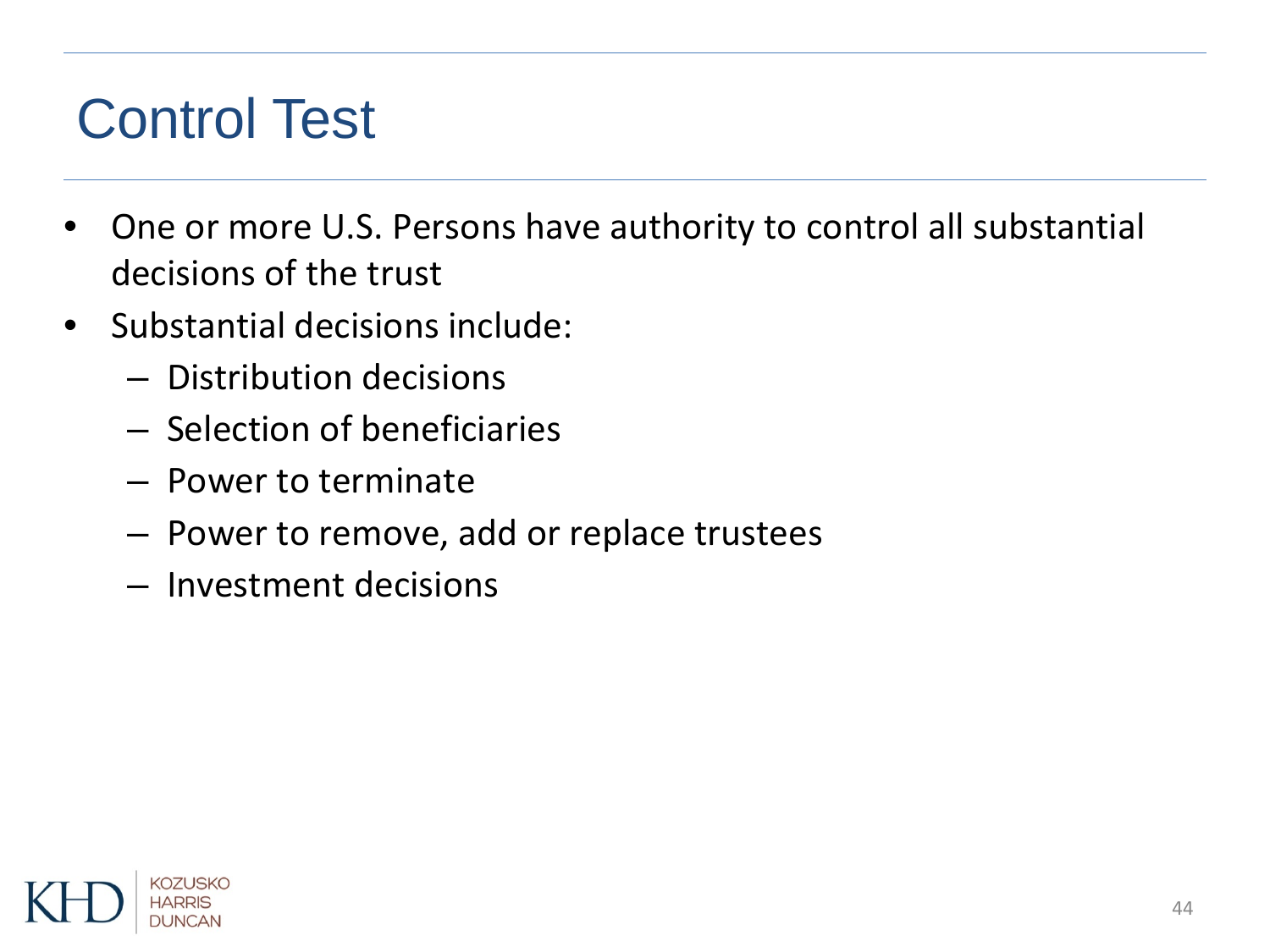## Choosing Fiduciaries

- To prevent a trust intended to be domestic from becoming foreign, the following fiduciaries should be U.S. Persons:
	- Trustee
	- Protector
	- Investment Director
	- Distribution Director
- However, if a non-U.S. Person is to serve as one of the fiduciaries listed above, the trust will **not** become a foreign trust if:
	- A majority of the persons serving in the fiduciary role are U.S. Persons (e.g., two additional U.S. Persons are appointed to serve with the non-U.S. Person); and
	- Decisions require majority (rather than unanimous) consent

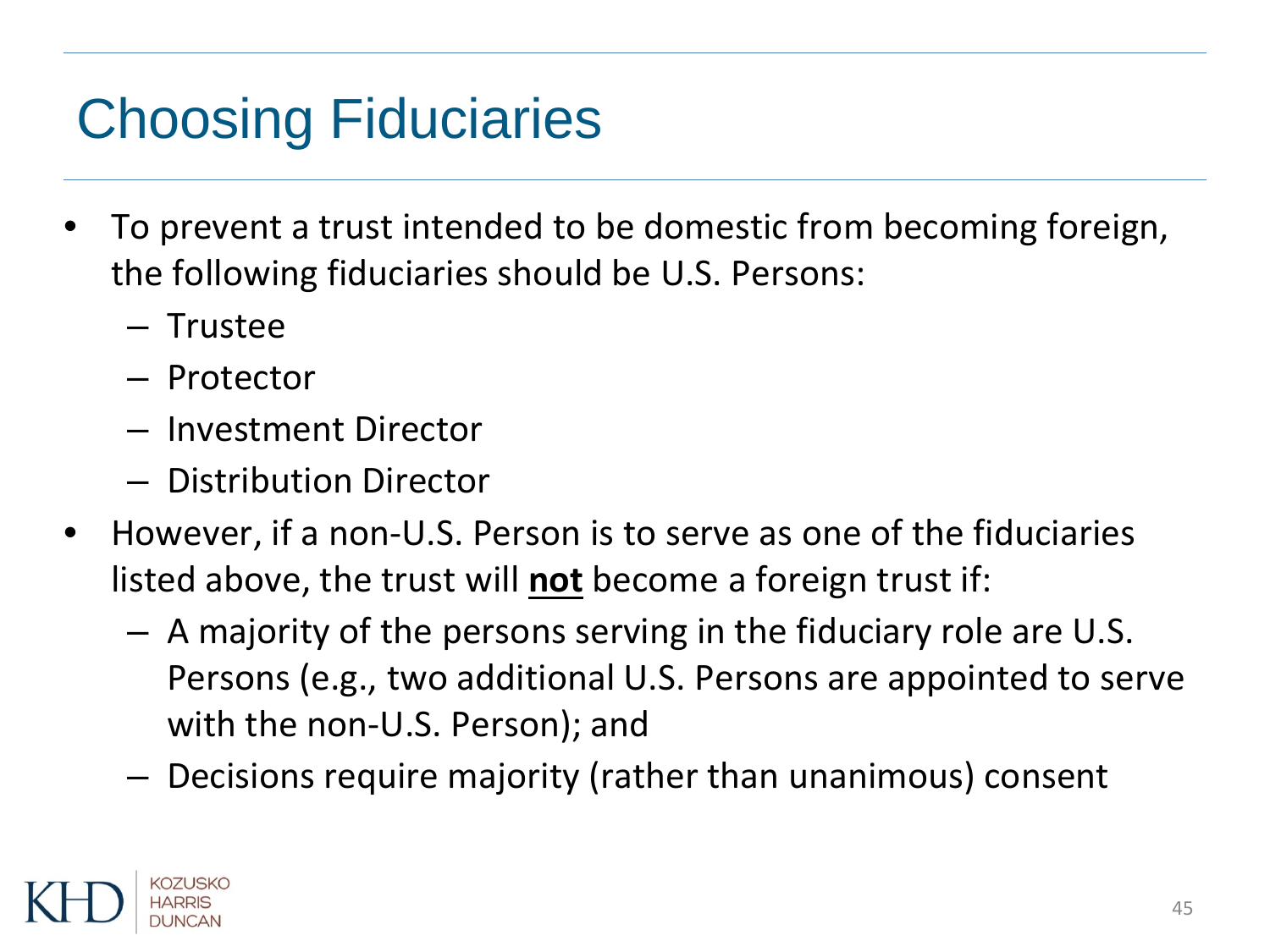### Curing Inadvertent Trust Migrations

- IRS recognizes that a domestic trust unintentionally may become a foreign trust through changes in identity of individuals who control substantial decisions
- If "death, incapacity, resignation, change in residency or other change" with respect to such an individual would cause the trust to flunk the control test, trust has 12 months to "cure" the migration (Treasury Regulation Section 301.7701-7(d)(2)(i))
- How to cure replace the person who caused the change in status, or, that person becomes a U.S. Person during the 12-month period

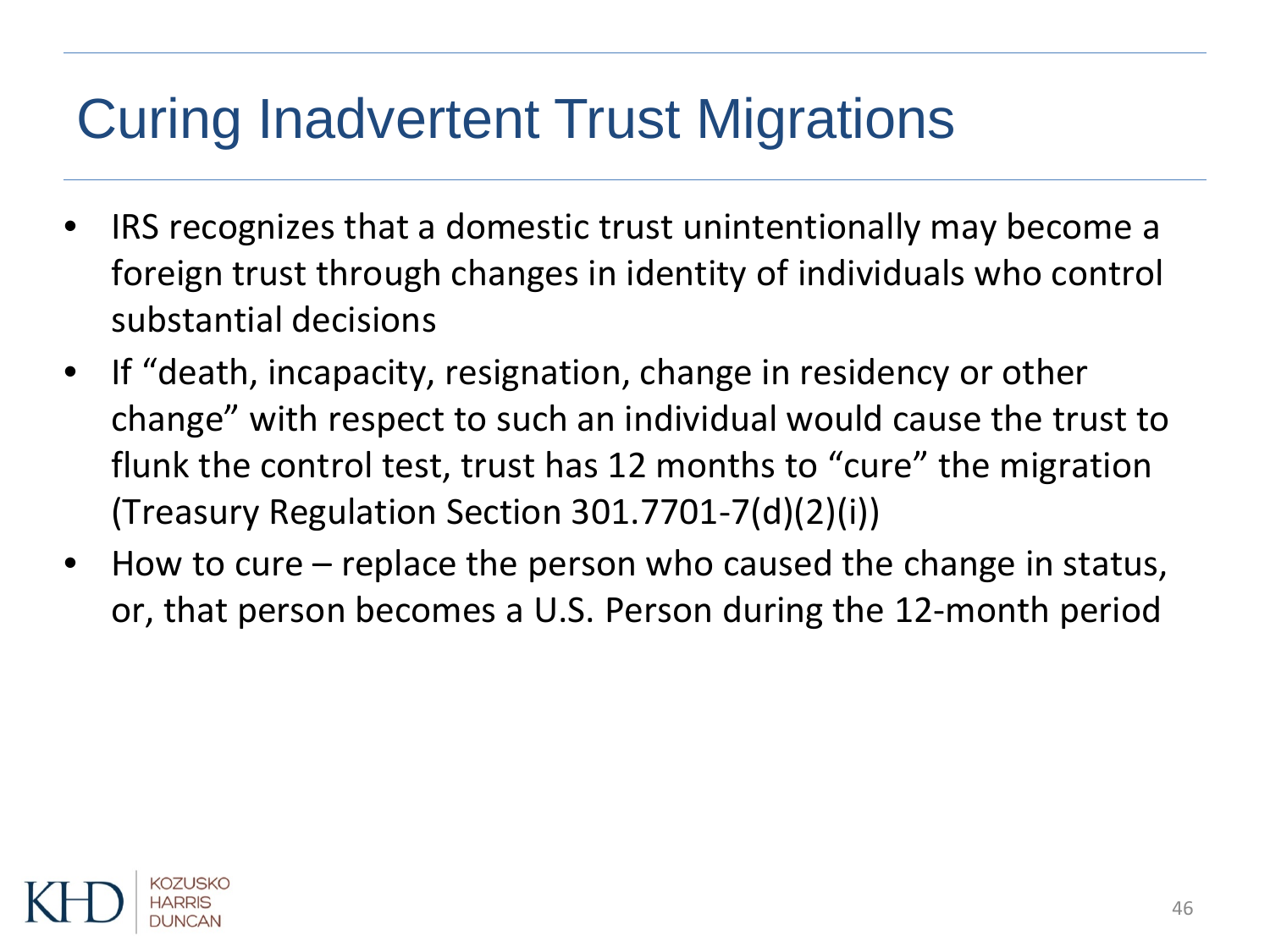# Foreign Trusts

- Foreign grantor trust with U.S. grantor and U.S. beneficiaries
- Foreign non-grantor trust
- Foreign grantor trust with NRA grantor

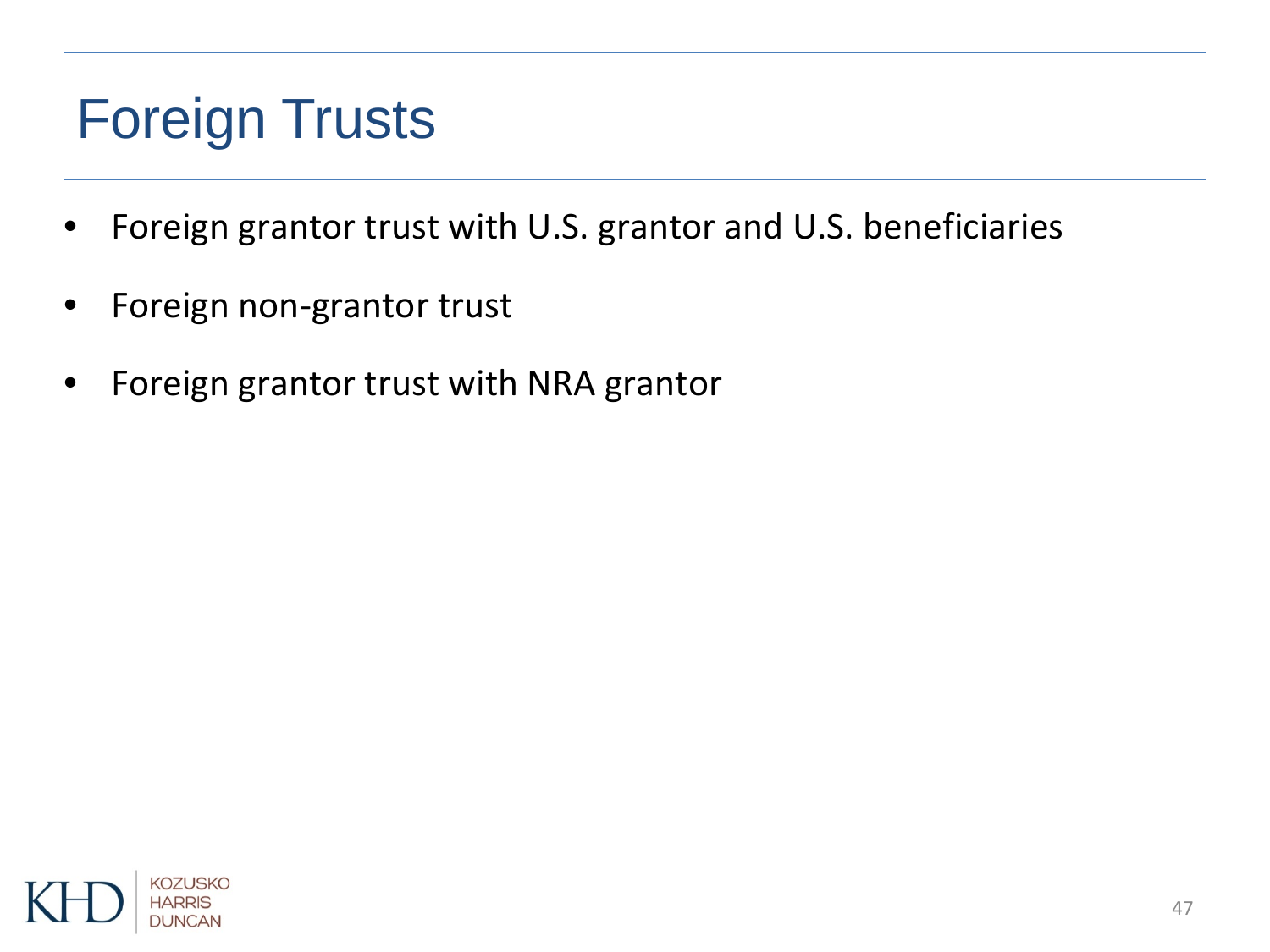## Taxation of Foreign Grantor Trust with U.S. Person as Grantor

- Taxed in same manner as a domestic grantor trust
- Foreign trust will be deemed to have a U.S. beneficiary unless both of the following tests are satisfied:
	- No part of income or principal of trust may be paid or accumulated for the direct or indirect benefit of a U.S. Person; and
	- If the trust is terminated, no part of the income or principal can be paid, either directly or indirectly, to a U.S. Person
- Determination of whether trust has U.S. beneficiary is made annually

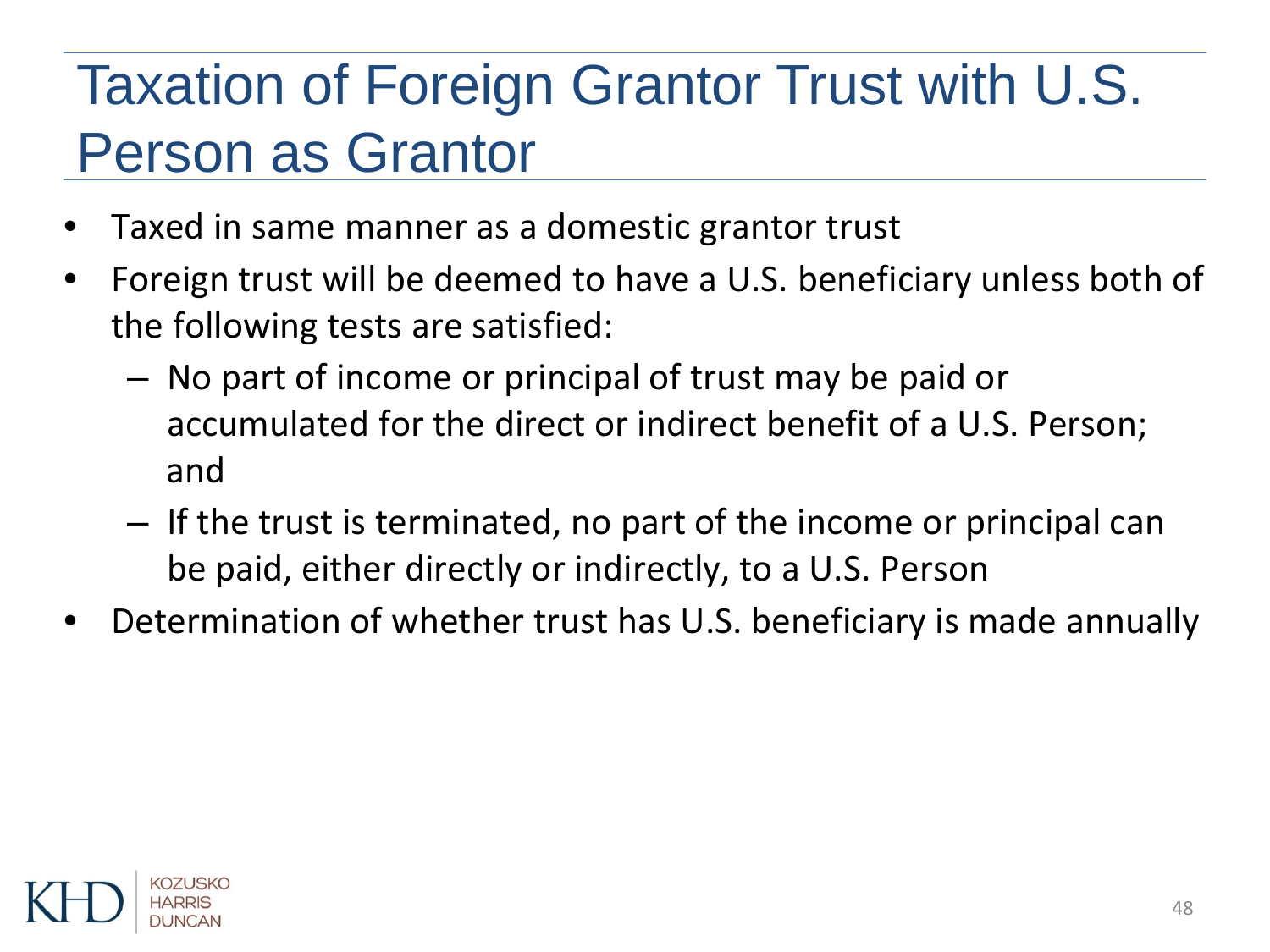# Foreign Trusts with U.S. Grantor

- Exceptions to the general rule under Code Section 679 include:
	- Transfer to a foreign trust by reason of the death of the U.S. transferor
	- Transfer to various tax-exempt foreign trusts
	- Transfer to a foreign trust in exchange for the property's fair market value
- If NRA transfers property to a foreign trust and becomes U.S. Person within 5 years, the transfer is deemed to take place on date NRA became U.S. Person

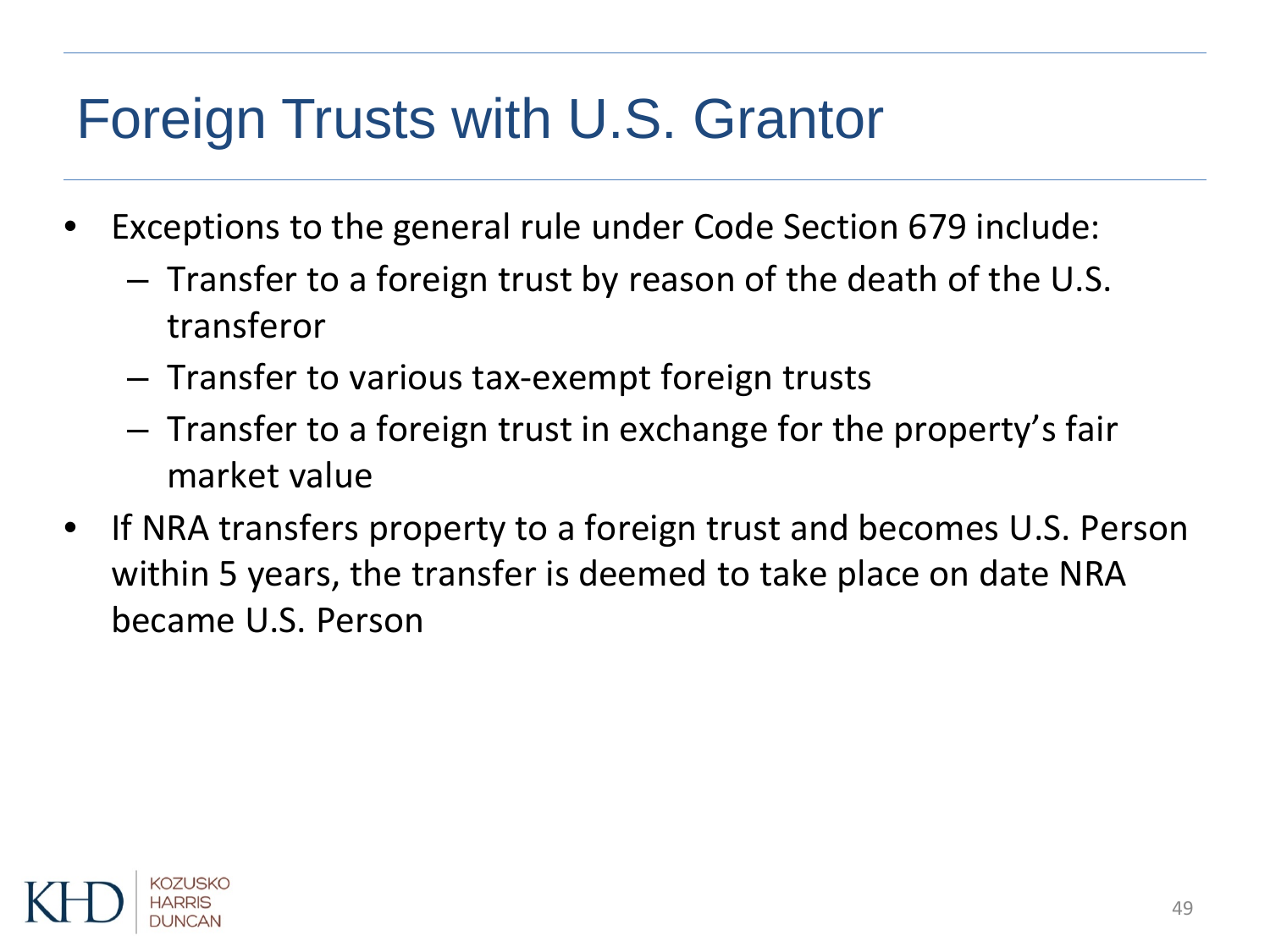### Taxation of Foreign Non-Grantor Trust

- Trust is taxed as NRA
- U.S. source income is subject to U.S. income tax
- Distributions to U.S. beneficiary taxable to U.S. beneficiary
- Applicability of "throwback rules"
- Difficult, if not impossible, to cleanse the accumulated income

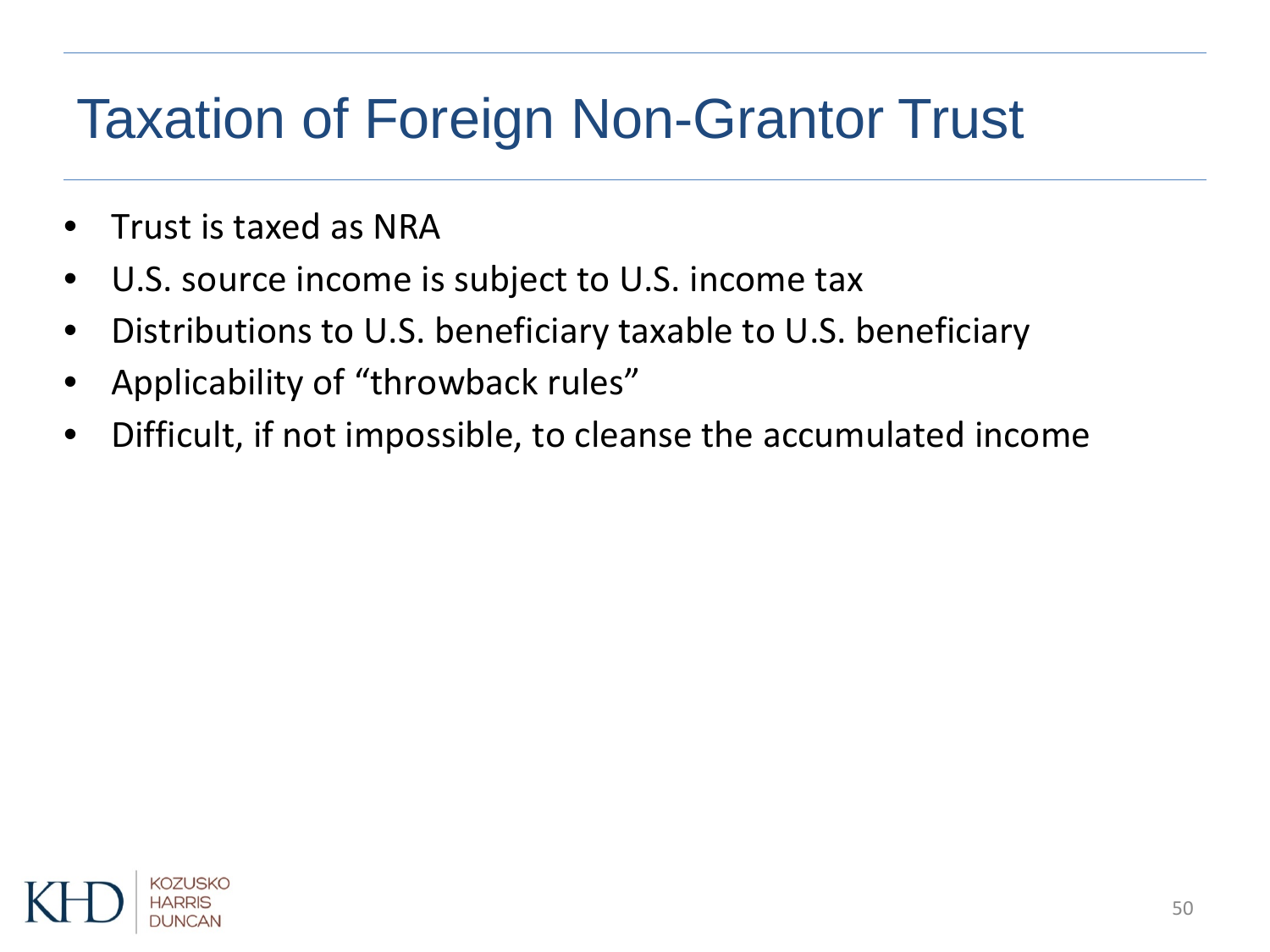# Distributions from Foreign Trusts

- U.S. beneficiary must treat receipt of any distribution from foreign trust as a distribution from a non-grantor trust unless beneficiary can establish otherwise (Code Section 6048(c)(2))
- If distribution from foreign non-grantor trust does not exceed trust's DNI, beneficiary includes DNI deemed distributed on his U.S. tax return
	- Foreign trust's DNI includes trust's realized capital gains
	- Like a nonresident alien, foreign non-grantor trust not subject to U.S. income tax on capital gains from sale of U.S. assets (excluding real property)
	- Inclusion of foreign trust's realized capital gain in its DNI effectively makes its capital gains subject to U.S. income tax to the extent the trustee makes a distribution to a U.S. beneficiary

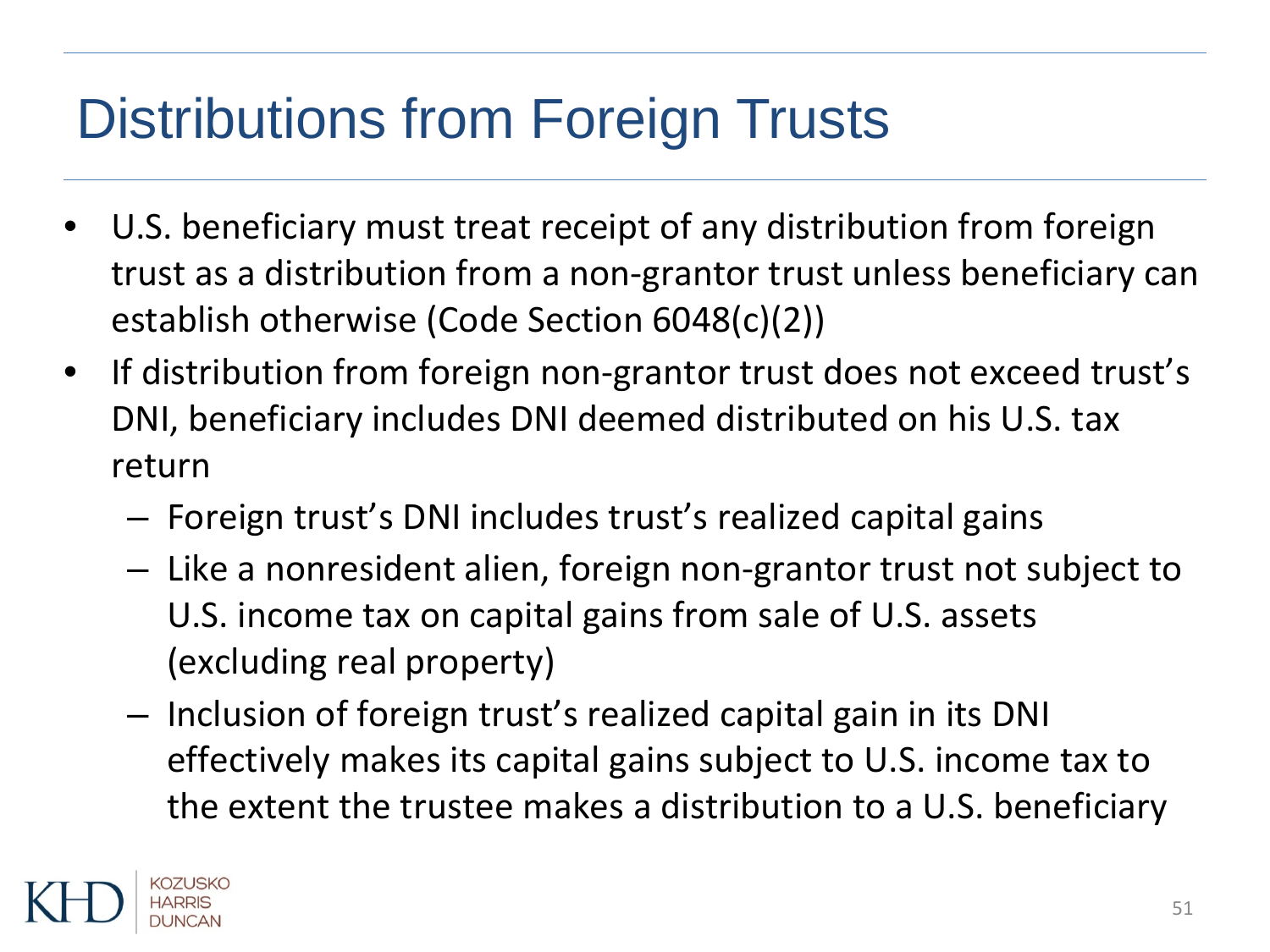# Throwback Tax on Accumulation **Distributions**

- Distribution from foreign non-grantor trust in excess of trust's DNI is an "accumulation distribution" and triggers "throwback tax"
- Accumulation distribution is based on trust's undistributed net income ("UNI") for prior years
- Because a foreign trust's DNI includes its realized gains, trust could have substantial amounts of UNI, causing a large accumulation distribution
- Purpose of throwback tax is to capture the U.S. tax that would have been paid had the trust distributed accumulated income to the U.S. beneficiary on a current basis

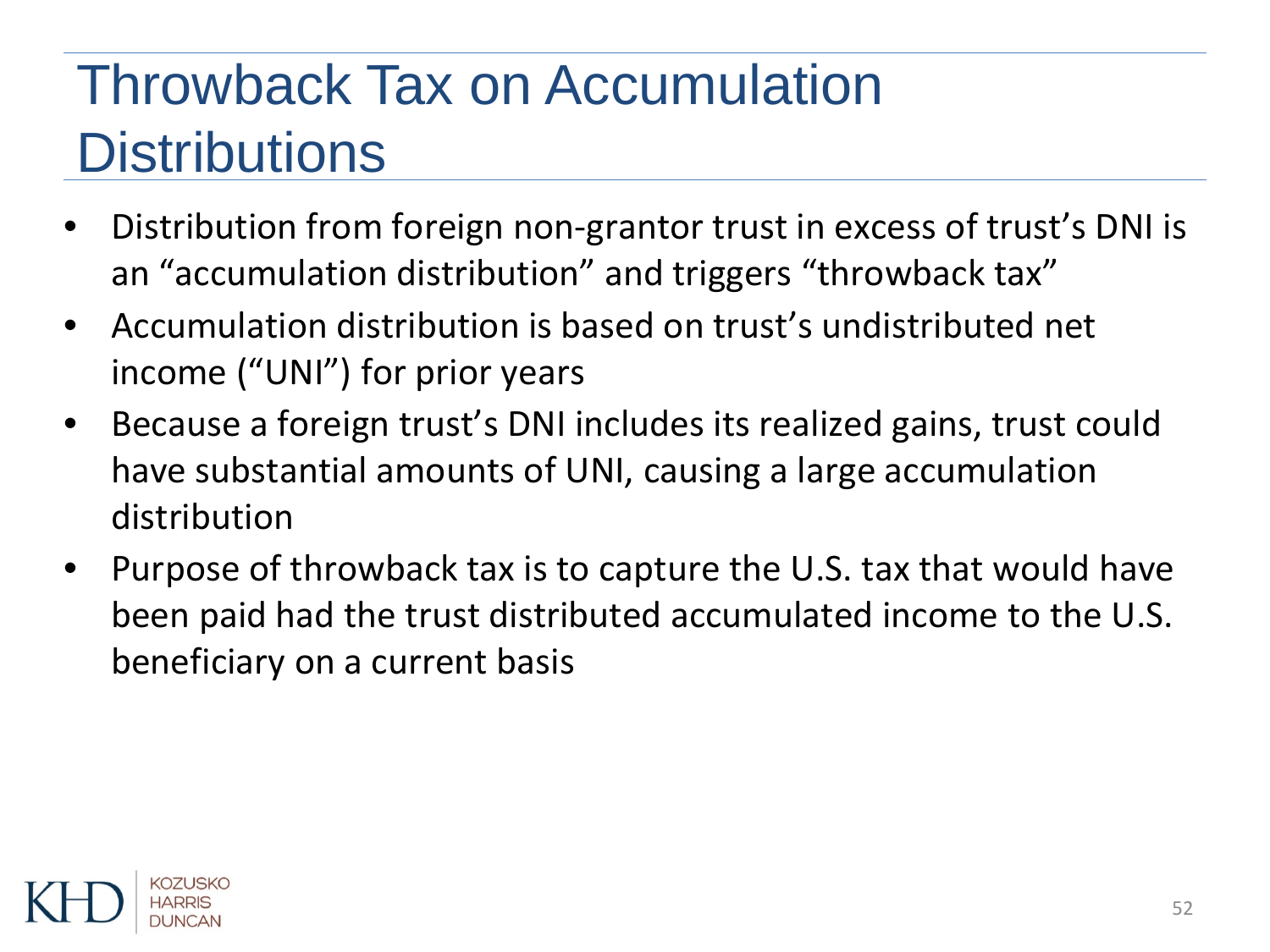# Throwback Tax on Accumulation Distributions - Continued

- Throwback tax triggers income tax for previous years even though beneficiary may never have received a distribution from trust in previous years
- Interest payments on tax could wipe out much of the accumulation distribution
- Throwback tax applies without regard to whether the UNI was capital gain or ordinary income, thereby eliminating benefit of lower capital gains tax rates for U.S. beneficiary

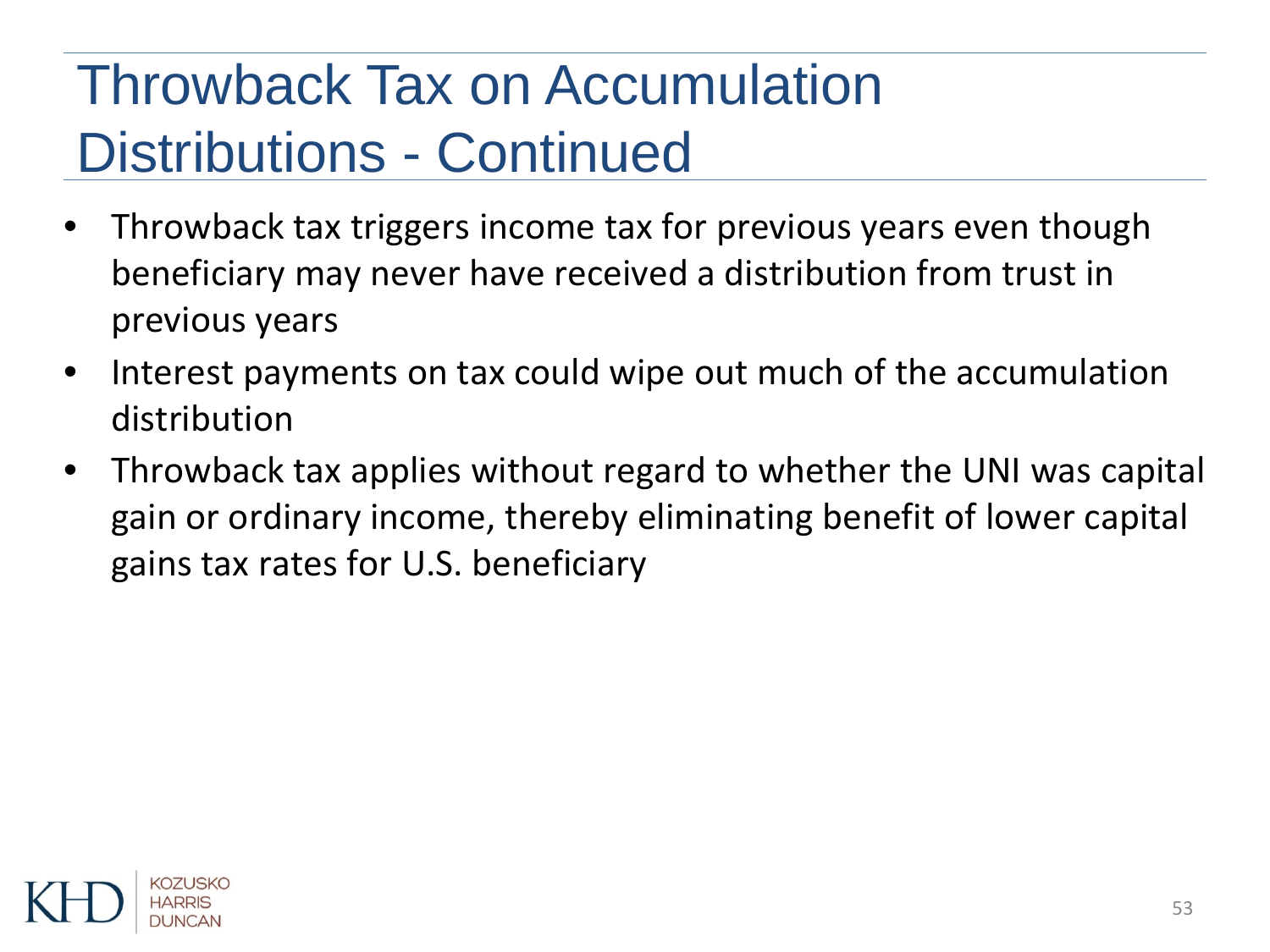# Avoiding Throwback Tax

- Distributing all DNI to U.S. beneficiary on annual basis avoids build-up of UNI and avoids throwback tax on accumulation distributions.
- But U.S. beneficiary may not want or need all DNI
- U.S. beneficiary might prefer to keep assets out of her estate:
	- for U.S. estate tax purposes
	- for creditor protection purposes
- Also, policy of distributing all DNI to beneficiaries may not be desirable if foreign trust also has non-U.S. beneficiaries

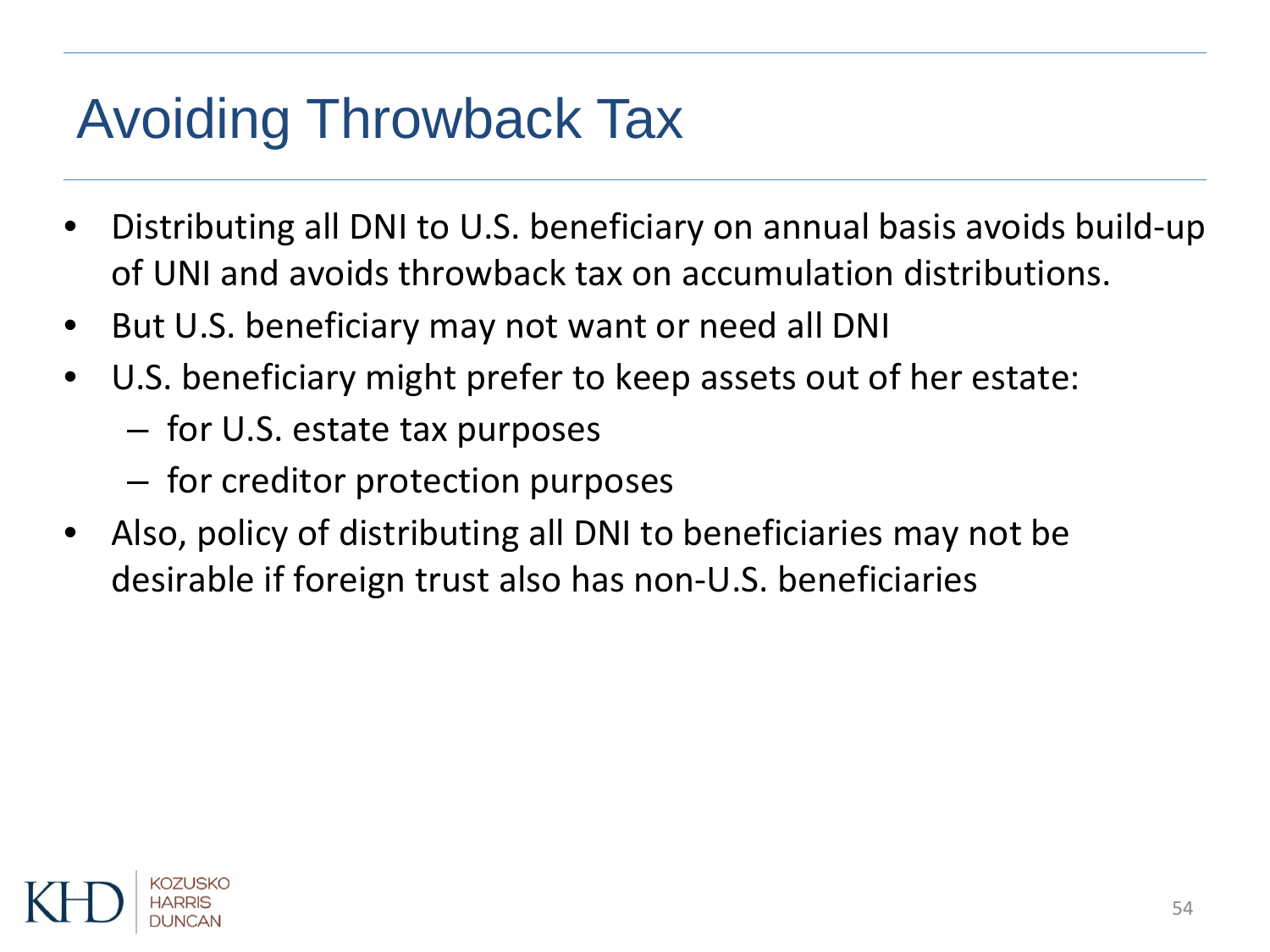# Solution: Distribute Excess DNI to U.S. Receptacle Trust

- Trustee of foreign non-grantor trust can distribute excess DNI to a domestic non-grantor trust for the beneficiary ("receptacle trust")
- If desirable, income and gains can accumulate in receptacle trust without attracting throwback tax
- Terms of receptacle trust may (but need not) mirror terms of foreign trust
- Trust may be structured so as not to be includible in U.S. beneficiary's estate
- U.S. beneficiary may have non-general power of appointment on death

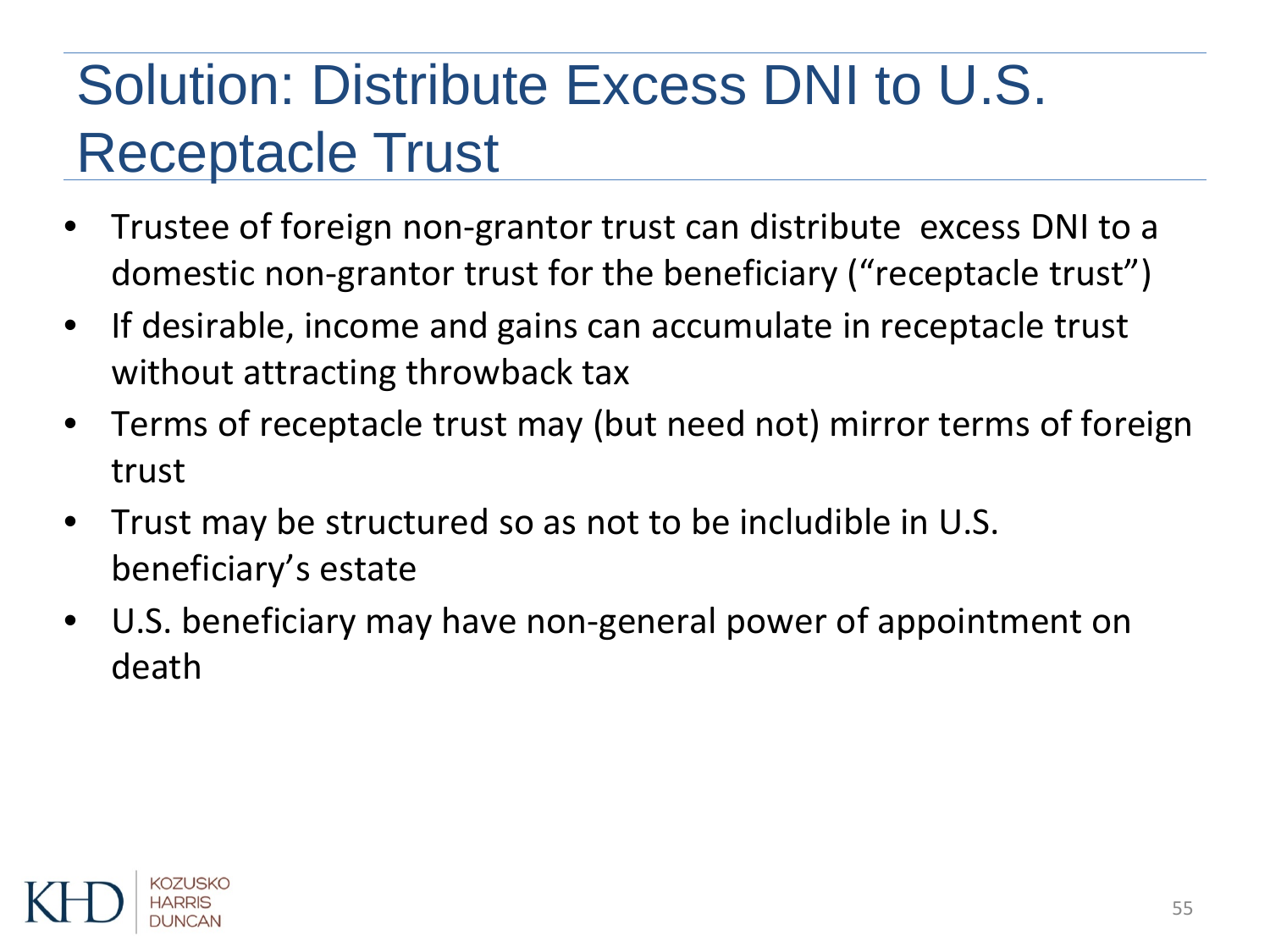## Distribution of Excess DNI to U.S. Receptacle Trust



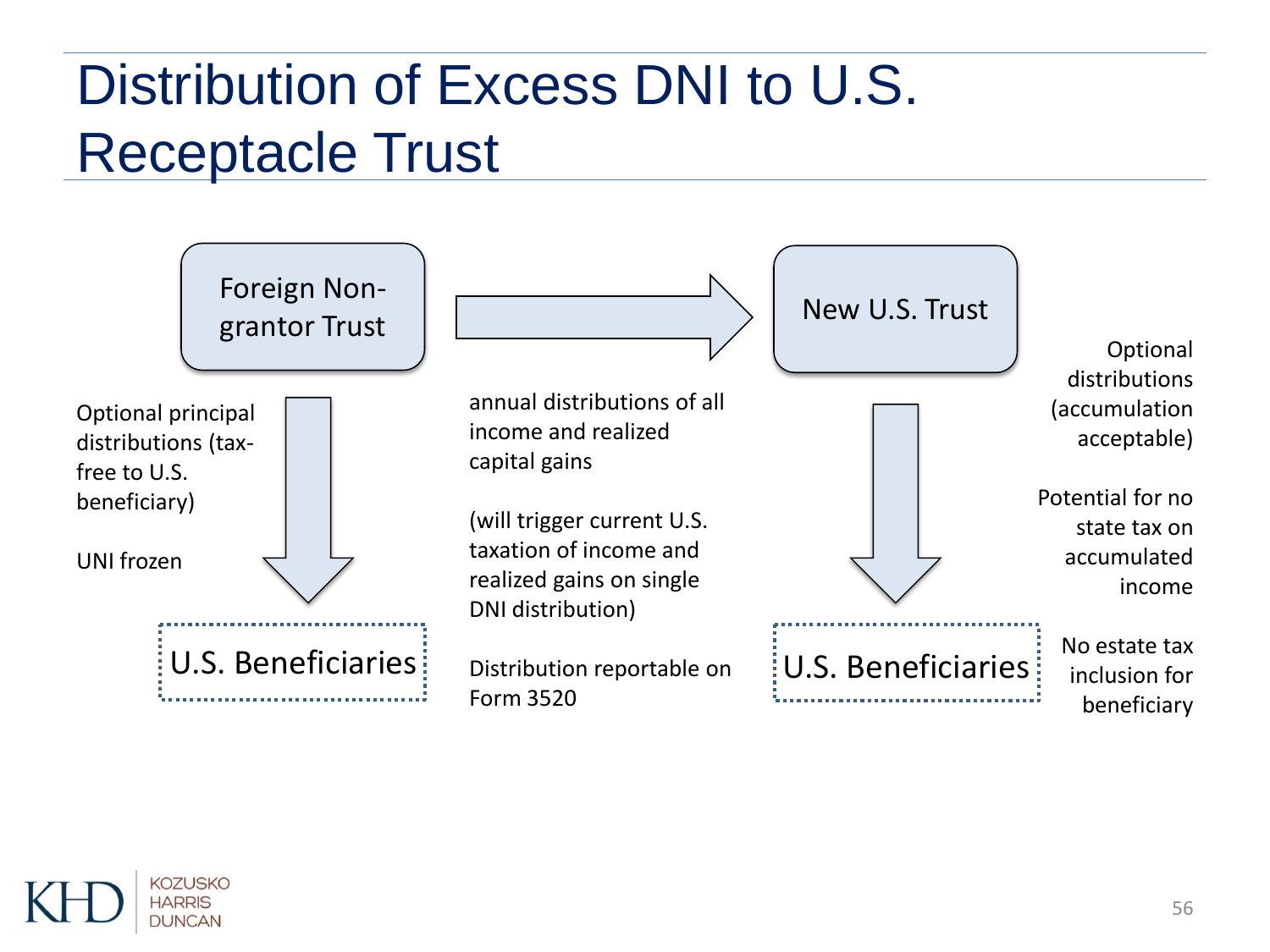## Taxation of Foreign Grantor Trust with NRA **Grantor**

- Most beneficial from a tax perspective
- No U.S. income tax except on U.S. source income
- Distributions to U.S. Person do not carry out DNI

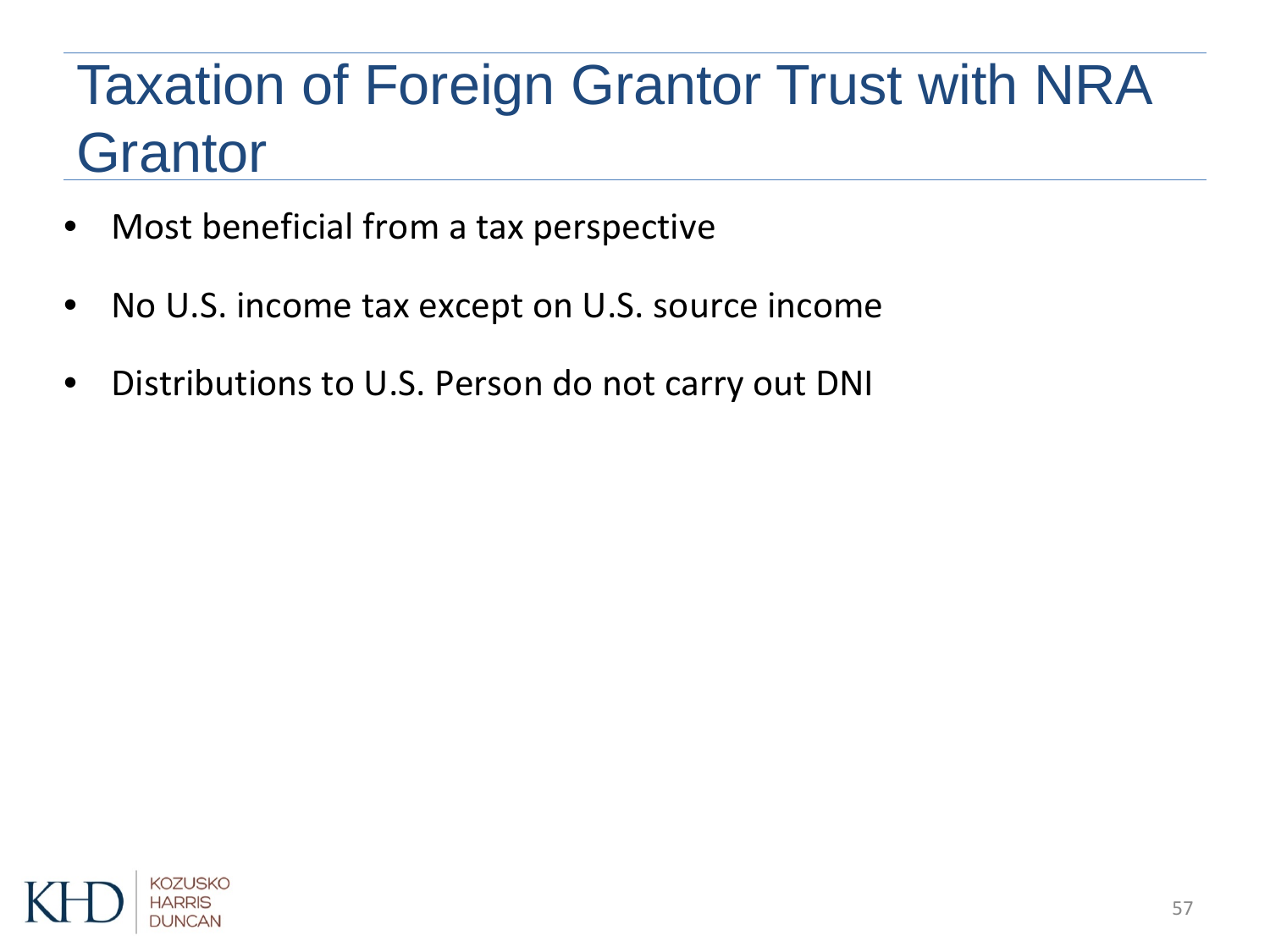# Taxation of Foreign Grantor Trust with NRA as Grantor – Code Section 672(f)(2)

- Revocable without consent of another or with consent of subservient person; or
- The grantor and/or the grantor's spouse are the sole beneficiaries of the trust during grantor's lifetime

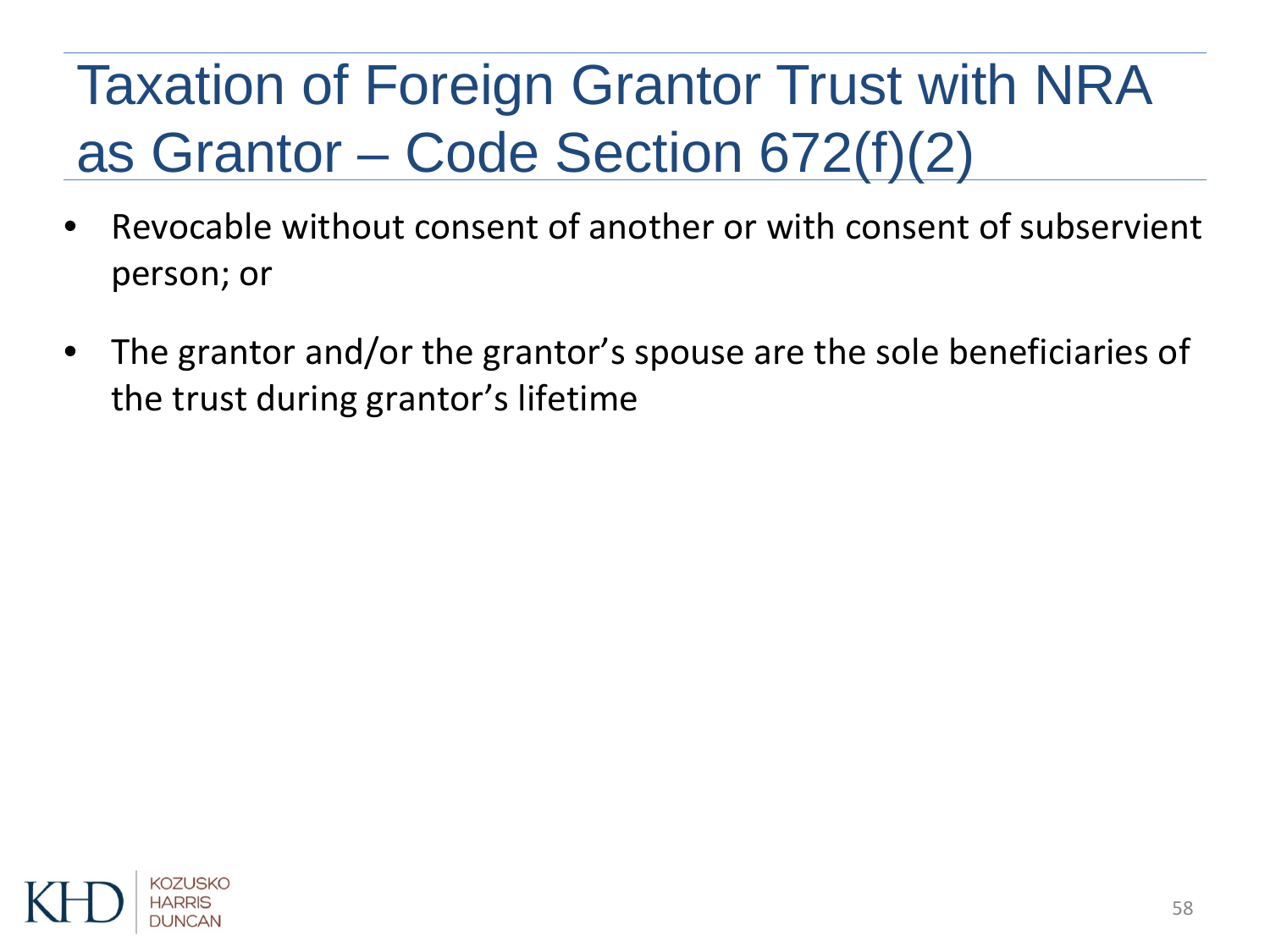### Classification of Trust: An Example

- Please review the separate handout regarding classification of trust
- Is the trust established for Cora Monroe:
	- a domestic trust or a foreign trust? Why?
	- a grantor trust or a non-grantor trust? Why?

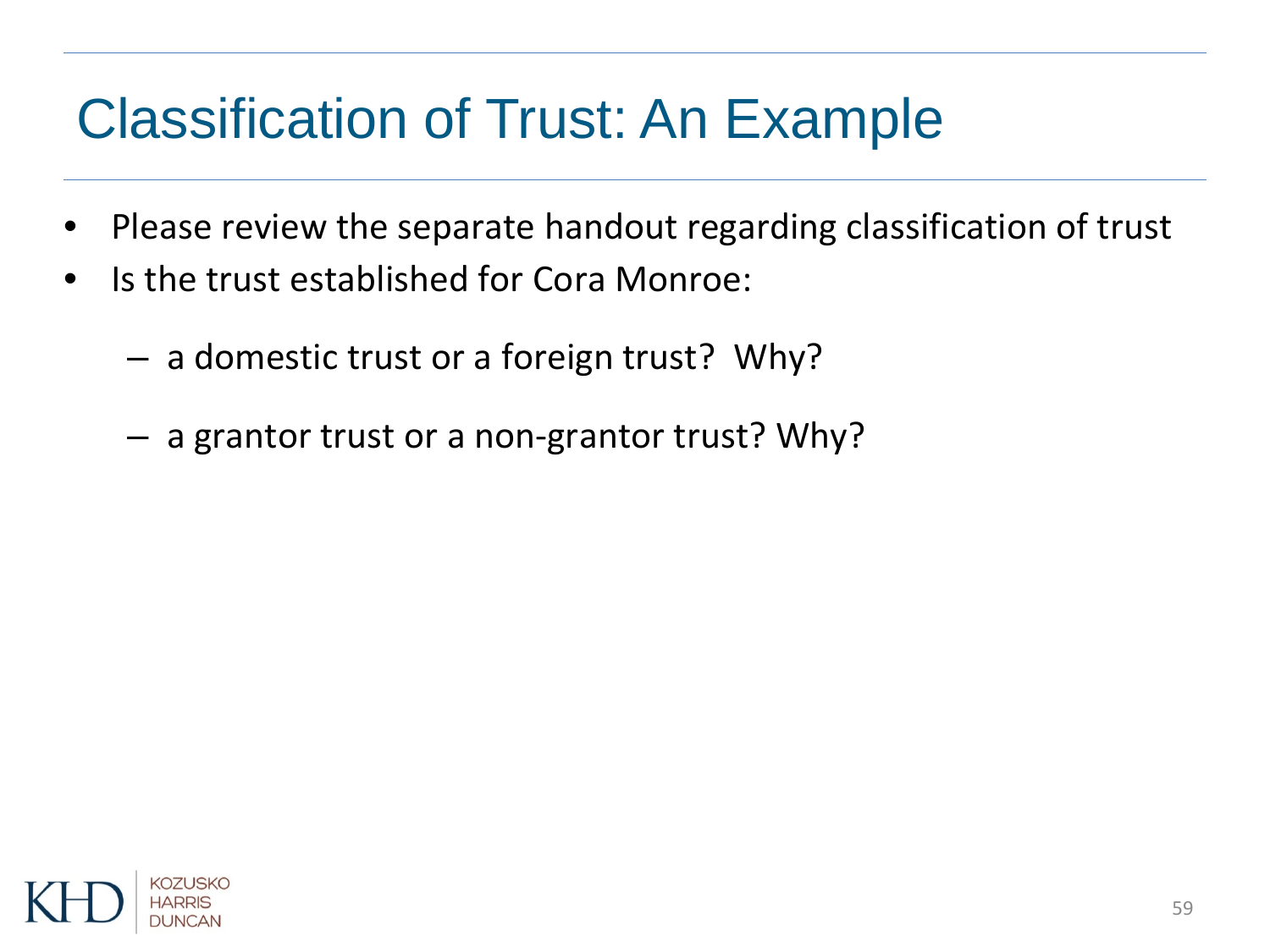### Reporting Requirements

*Below is a summary of some of the significant reporting forms. This is an ever-changing area of the law that requires diligent attention to ongoing developments:*

- Reporting and Withholding on Distributions from U.S. Trusts to Nonresident Alien Beneficiaries
- Report of Foreign Bank and Financial Accounts (FBAR) (FinCEN Report 114 now supersedes FBAR form)
- Annual Return to Report Transactions with Foreign Trusts and Receipt of Certain Foreign Gifts (Form 3520)
- Annual Information Return of Foreign Trust with a U.S. Owner (Form 3520-A)
- Foreign Account Tax Compliance Act (FATCA) and Statement of Specified Foreign Financial Assets (Form 8938)

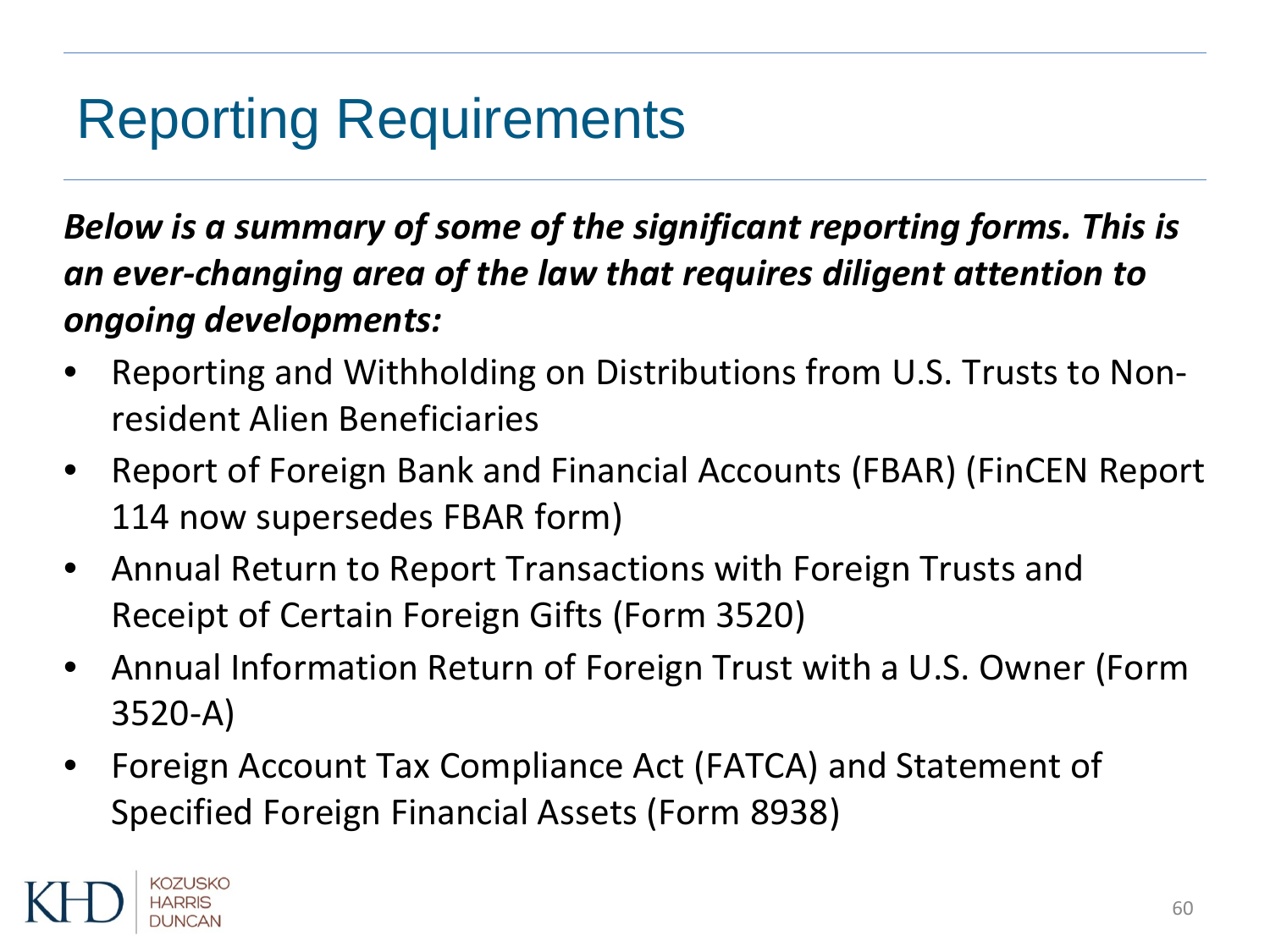## Considerations for U.S. Clients Who Want to **Expatriate**

#### *What does it mean to expatriate?*

- To expatriate is to irrevocably relinquish U.S. citizenship, with all of its attendant obligations and privileges
- At the time of expatriation, a potential expatriate must be a citizen of at least one other country, so that she is not rendered stateless by the act of relinquishing citizenship
- Expatriation can have numerous tax consequences, including an immediate capital gains tax on all of the expatriate's assets, and ongoing long-term taxation of:
	- The expatriate's employee benefits; and
	- The expatriate's beneficial interests in trusts (existing or to be created)

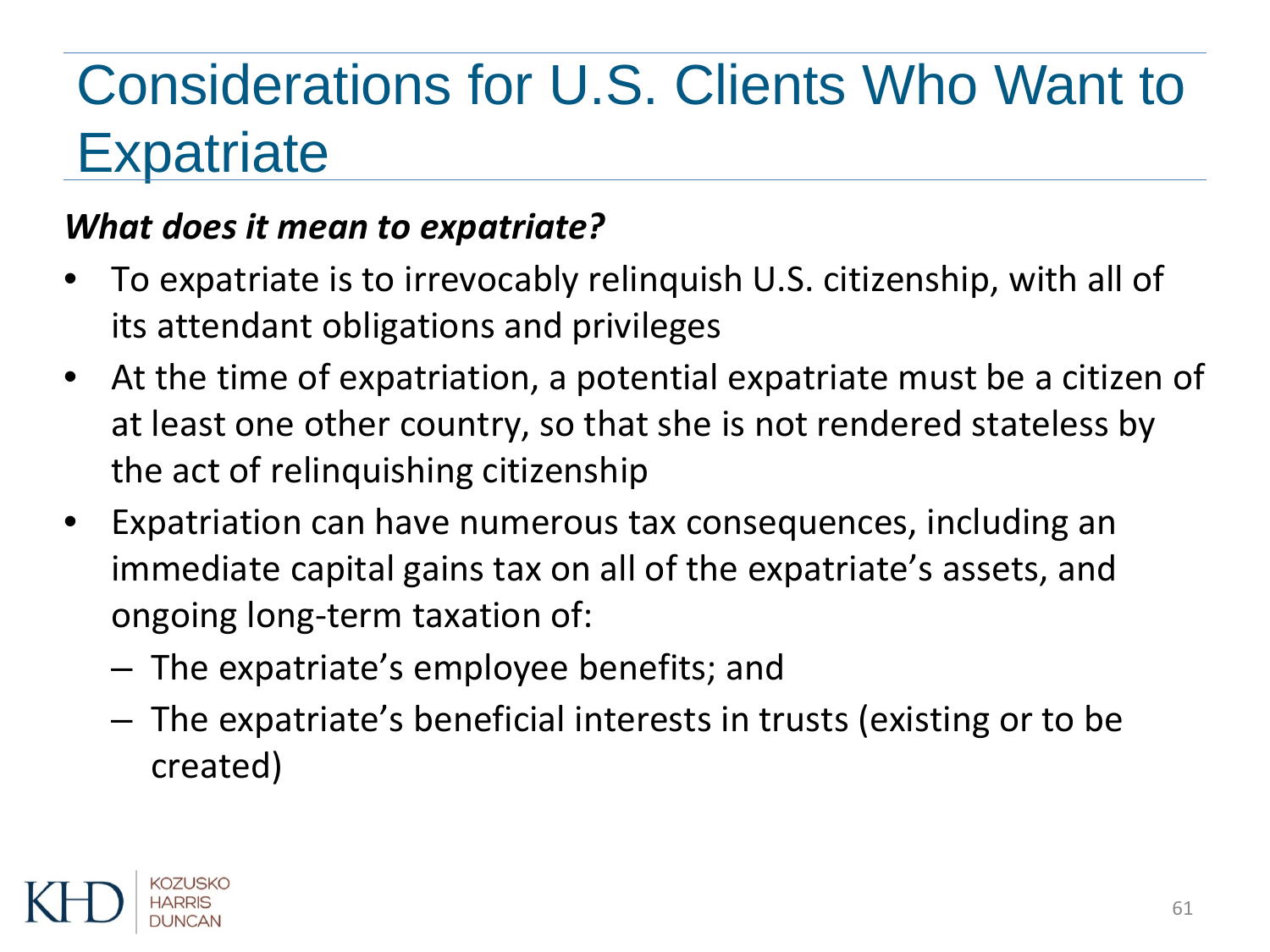## Considerations for U.S. Clients Who Want to Expatriate - Continued

- Expatriation also has implications for:
	- The expatriate's estate planning for her spouse and descendants; and
	- Closely-held businesses in which the expatriate has a direct or beneficial ownership interest
- Consideration should be given both to whether the taxpayer should expatriate and, alternatively, to whether her children might expatriate

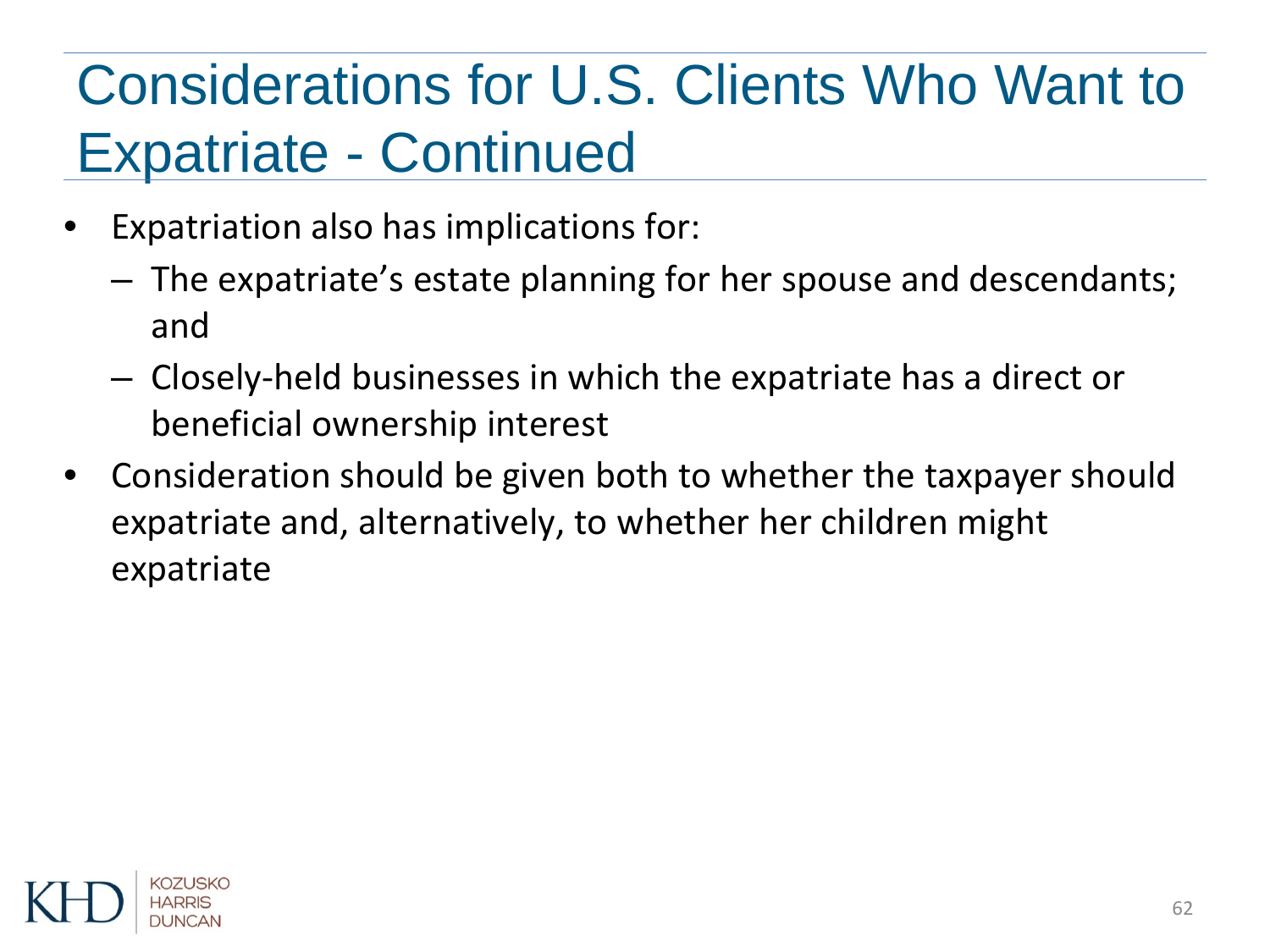#### Overview of Expatriation Tax Regime

- The United States imposes a mark-to-market "exit tax" on certain citizens who expatriate
- The exit tax applies to individuals who meet the definition of a "covered expatriate" ("CE")
- The United States also imposes a "succession tax" on U.S. citizens or residents who receive a "covered gift or bequest" from a CE
- A direct or indirect distribution from a nongrantor trust to a CE who was a beneficiary of that trust at the time of her expatriation will be subject to 30% withholding tax (unless the CE elects to include the value of her interest in the trust in her exit tax base)

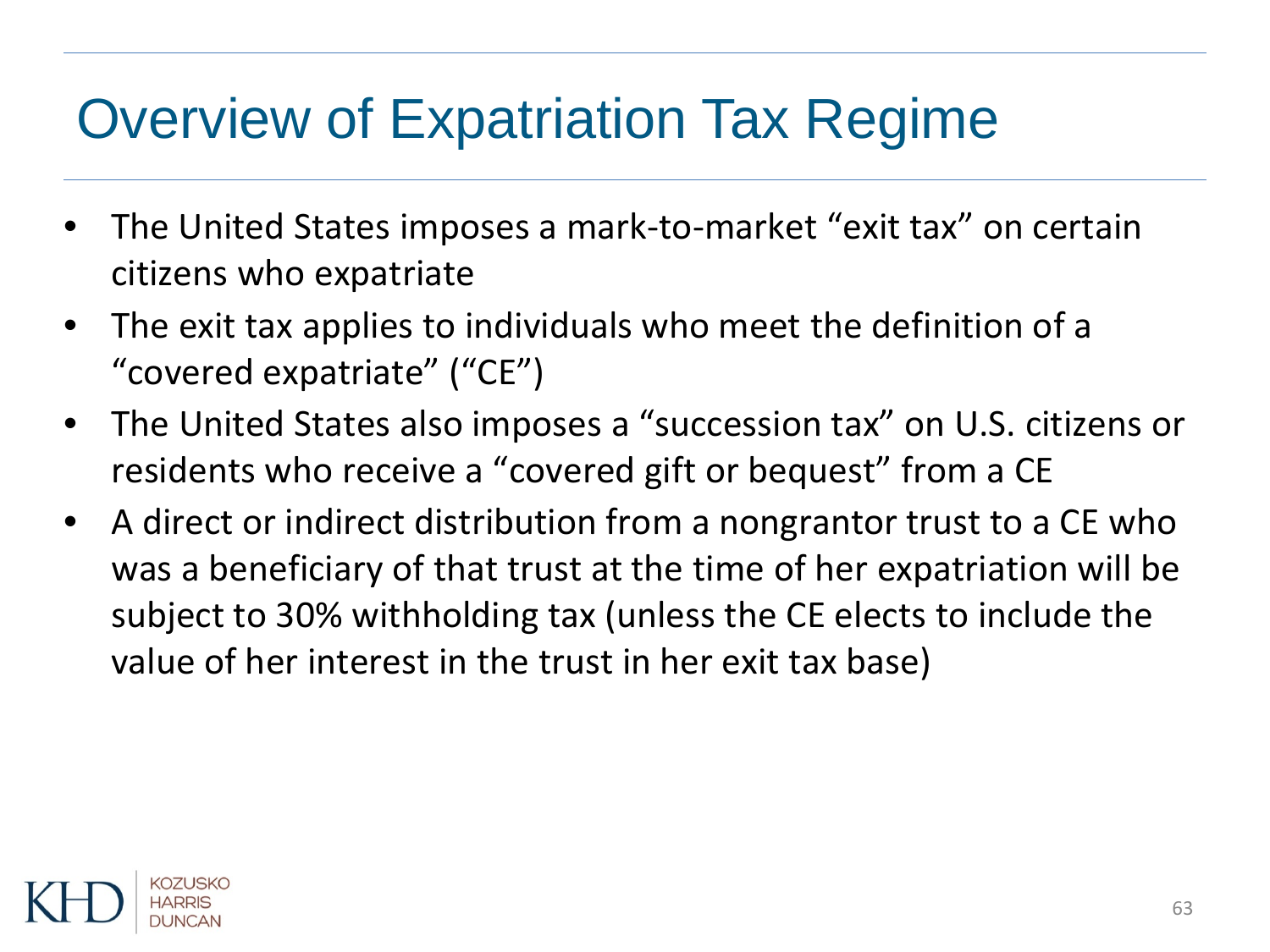### Who is a Covered Expatriate?

- An expatriate will be a "covered expatriate" if she meets *either*:
	- an income tax liability test (an average annual net U.S. income tax of \$168,000 for the five years preceding expatriation),
	- a net worth test (a net worth of \$2,000,000 or more), or either:
		- **fails to certify under perjury on IRS Form 8854 that she has** been in compliance with all U.S. federal tax laws for the five years preceding expatriation, or
		- **F** fails to submit evidence of such compliance as the Secretary of the U.S. Treasury may require

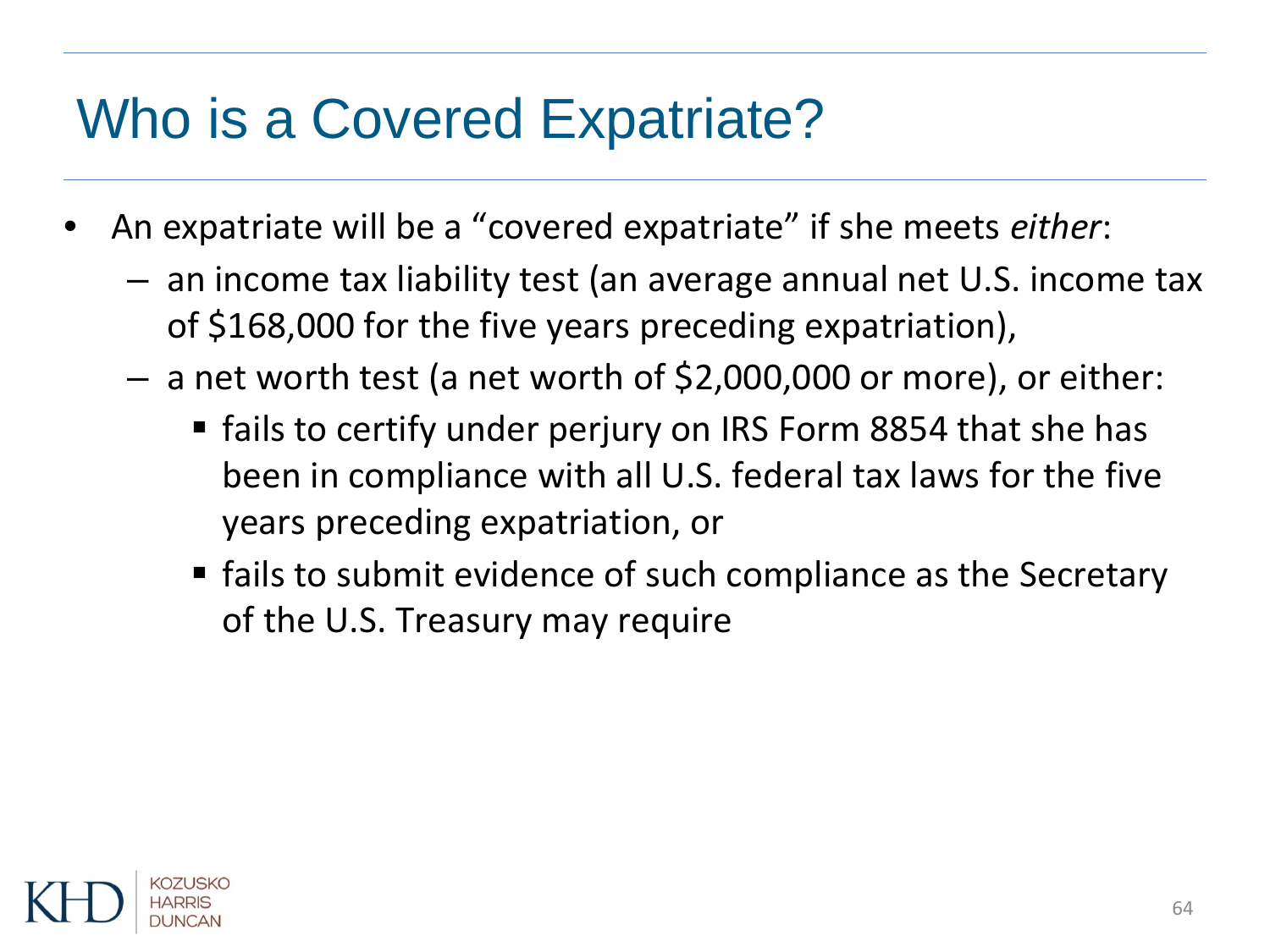#### Exceptions to Covered Expatriate Status

- A child will not be a CE is she expatriates prior to age 18-1/2:
	- having never been a U.S. resident, or
	- having been a resident of the United States for not more than 10 taxable years before the date of relinquishment
- Special Exception for Dual Nationals from Birth. An individual who is a dual national from birth may expatriate at any time subsequent to attaining age 18 without becoming a CE

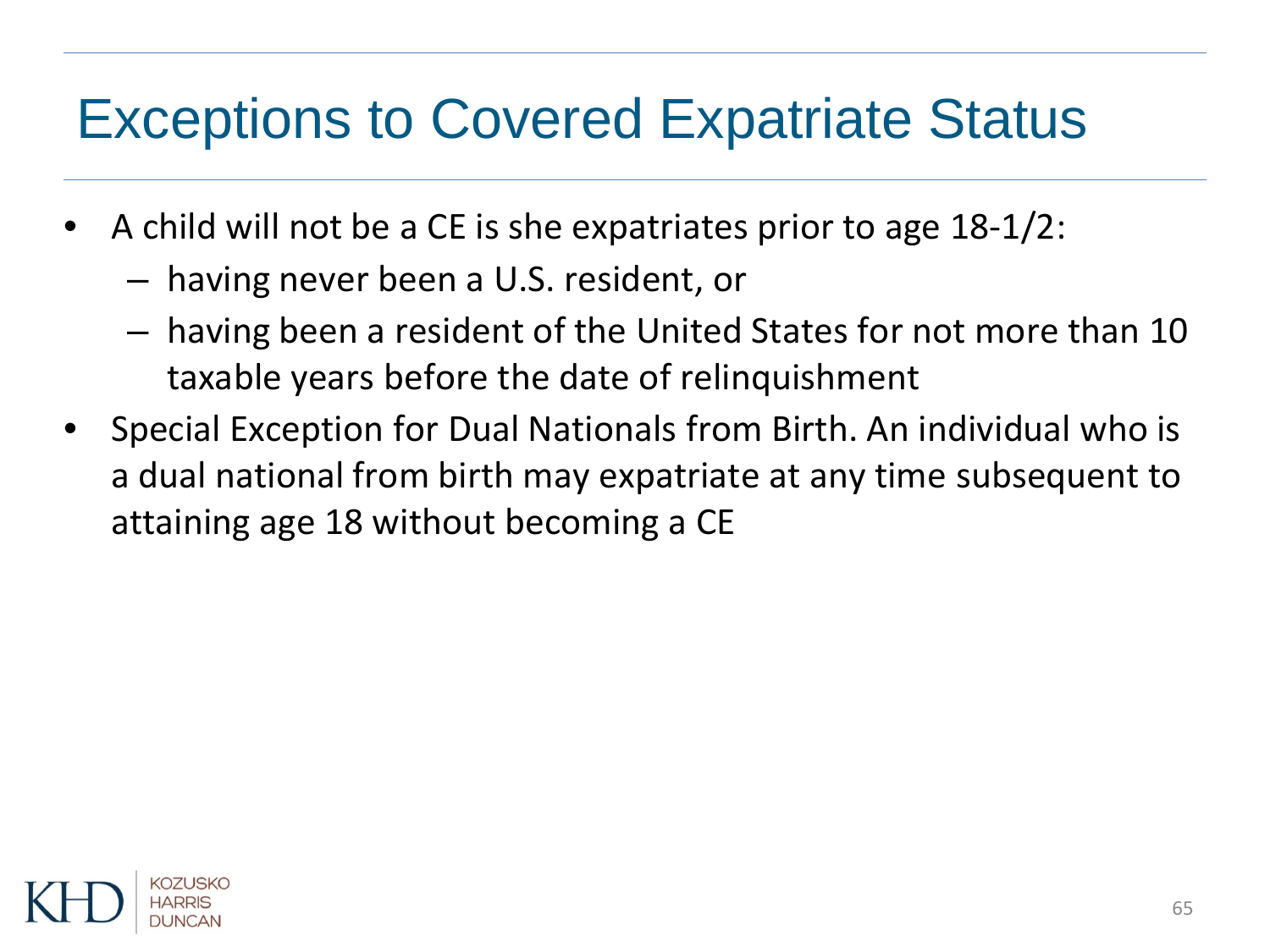# Exceptions to Covered Expatriate Status - **Continued**

- Specifically, an individual who is a dual national from birth will not be a "covered expatriate" if the individual later relinquishes U.S. citizenship and the following conditions apply:
	- the individual became at birth a U.S. citizen and a citizen of another country, and
	- as of the expatriation date, continues to be a citizen of, and is taxed as a resident of, such other country, and
	- has never been a resident of the United States, or has been a resident of the United States for not more than 10 taxable years during the last 15-taxable year period ending with the taxable year during which the expatriation date occurs
- "Residence" in the United States is determined under the "substantial presence" test. This is a mechanical, day-counting test

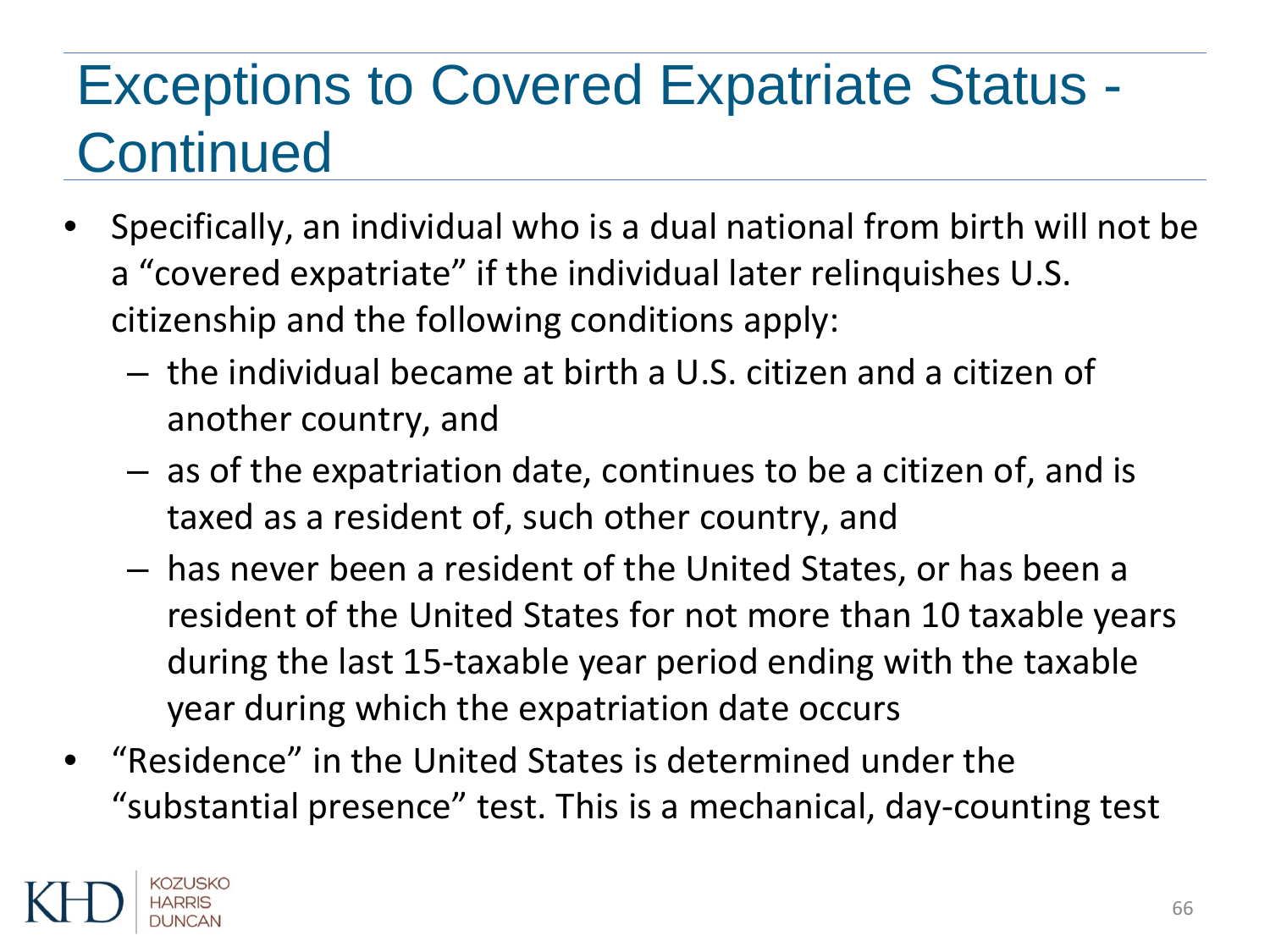# Exceptions to Covered Expatriate Status - **Continued**

- To have a substantial presence in the United States for calendar year 2019, for example, an individual must be present in the United States on at least:
	- 31 days in 2019; and
	- 183 days during the three-year period that includes 2019, 2018 and 2017, counting
		- all the days the individual was present in 2019;
		- 1/3 of the days the individual was present in 2018; and
		- 1/6 of the days the individual was present in 2017

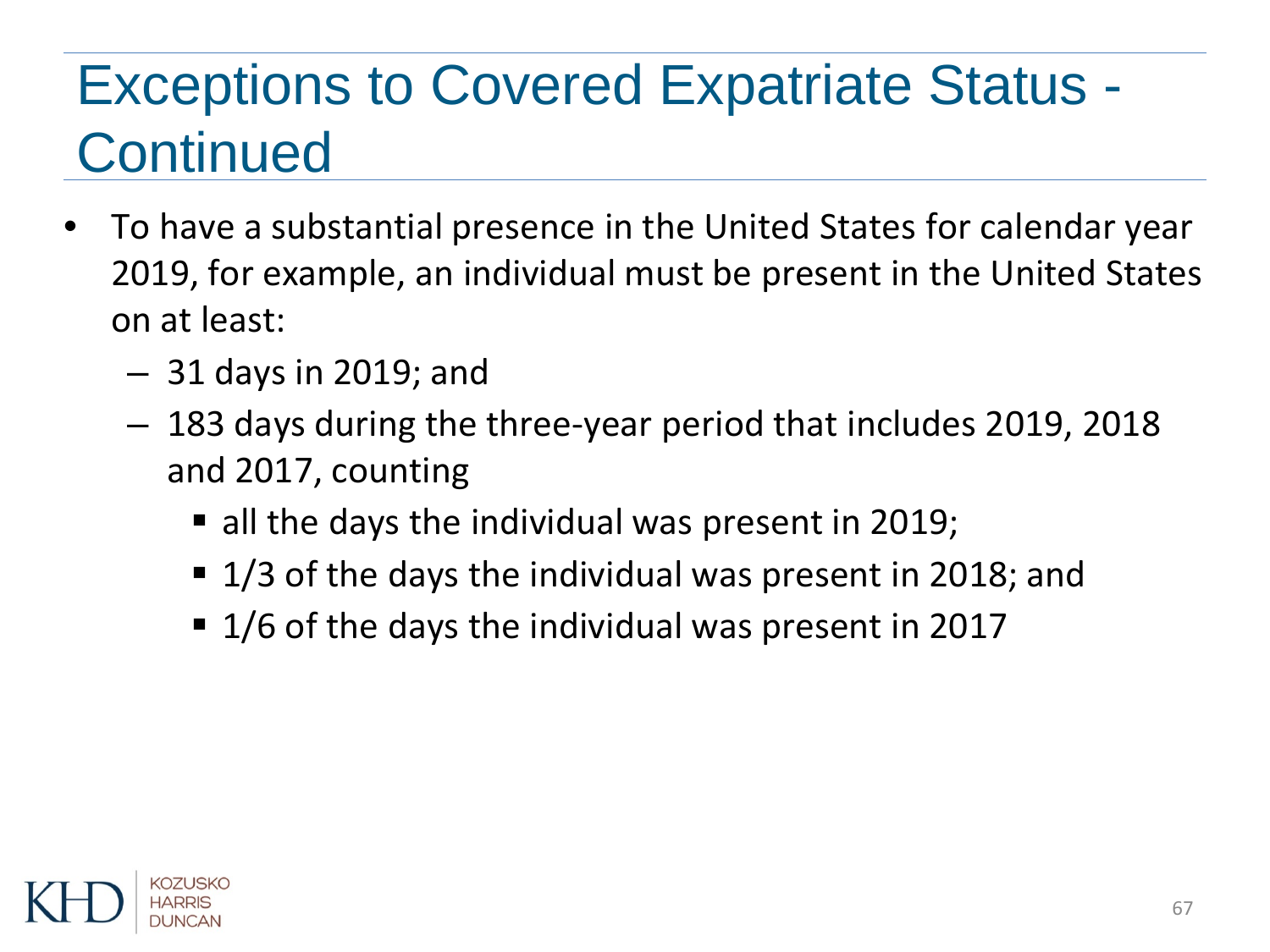## Exceptions to Covered Expatriate Status - **Continued**

- Thus, if an individual was in the United States for 120 days in each of 2019, 2018 and 2017, under the test, that individual is present 120 days in 2019, 40 days in 2018 and 20 days in 2017
- So that individual would be in the United States for only 180 days (120+40+20) and thus would not have a substantial presence in the United States in 2019
- Thus, if a dual citizen from birth spends much of her adult life in the United States and later wishes to expatriate, she can do so without becoming a CE if she reduces her presence in the United States such that she ceases to be a resident under the substantial presence test and then waits until she can satisfy the "not more than 10 of the last 15 years" prong of the exception for dual citizens

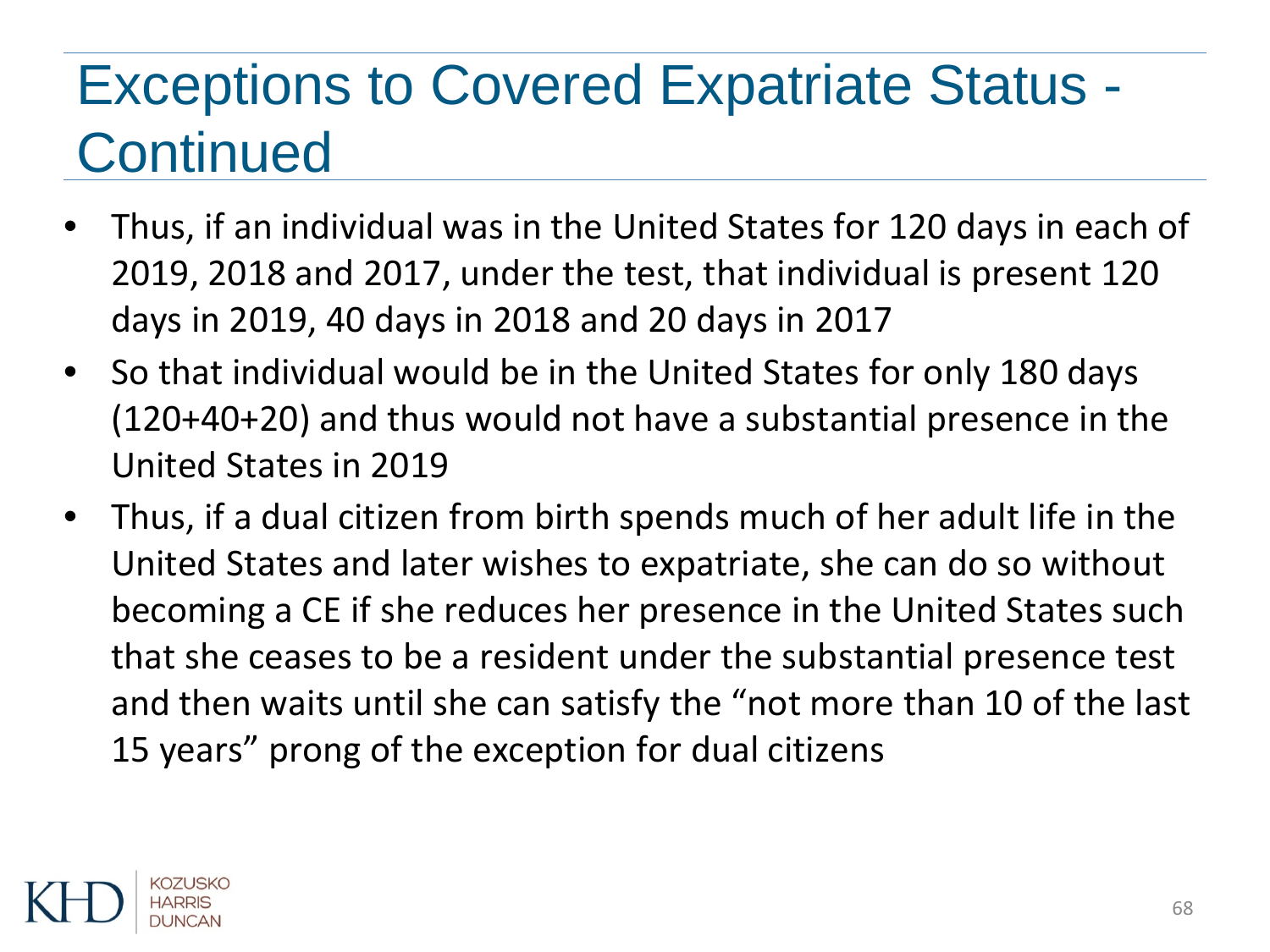#### Expatriation by a Minor

- A child may expatriate upon attaining age 18
- Again, a child will not be a CE if she expatriates prior to age 18-1/2
	- having never been a U.S. resident, or
	- having been a resident of the United States for not more than 10 taxable years before the date of relinquishment
- It may be possible for a minor to relinguish U.S. citizenship prior to age 18 in certain limited circumstances
- A parent cannot renounce citizenship on behalf of a minor child
- Therefore, the U.S. consular officer with whom the child interacts must be satisfied that the child understands the nature and consequences of her actions and is not acting under duress or the influence of a parent or guardian

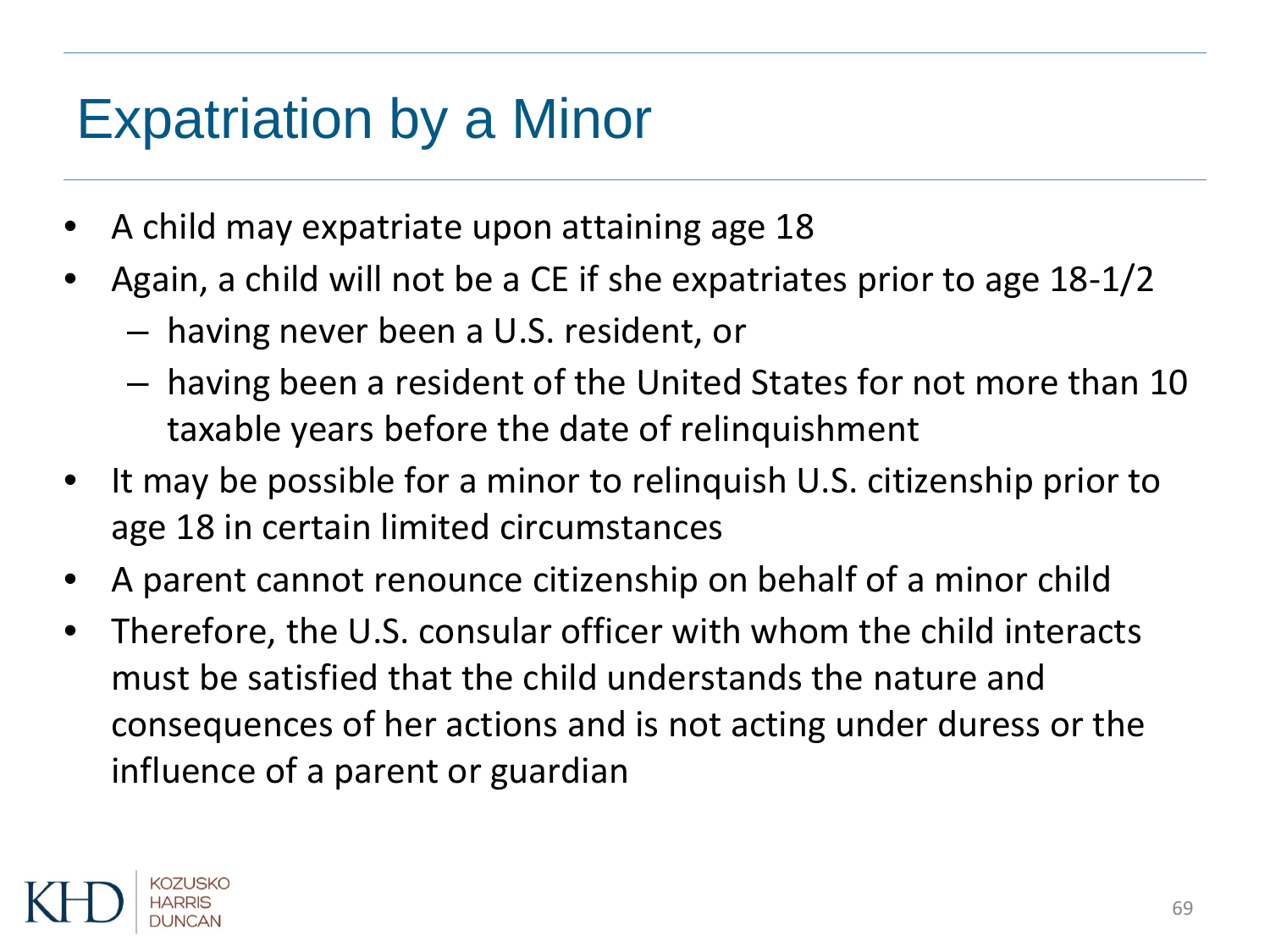#### Expatriation by a Minor - Continued

- The State Department's Foreign Affairs Manual currently creates a presumption that a child younger than 16 would not have the "requisite maturity and knowing intent" to voluntarily expatriate
	- Presumably, this presumption can be overcome by a "mature" child under the age of 16
- If a minor were to expatriate, she first would acquire citizenship of another country so as not to become stateless

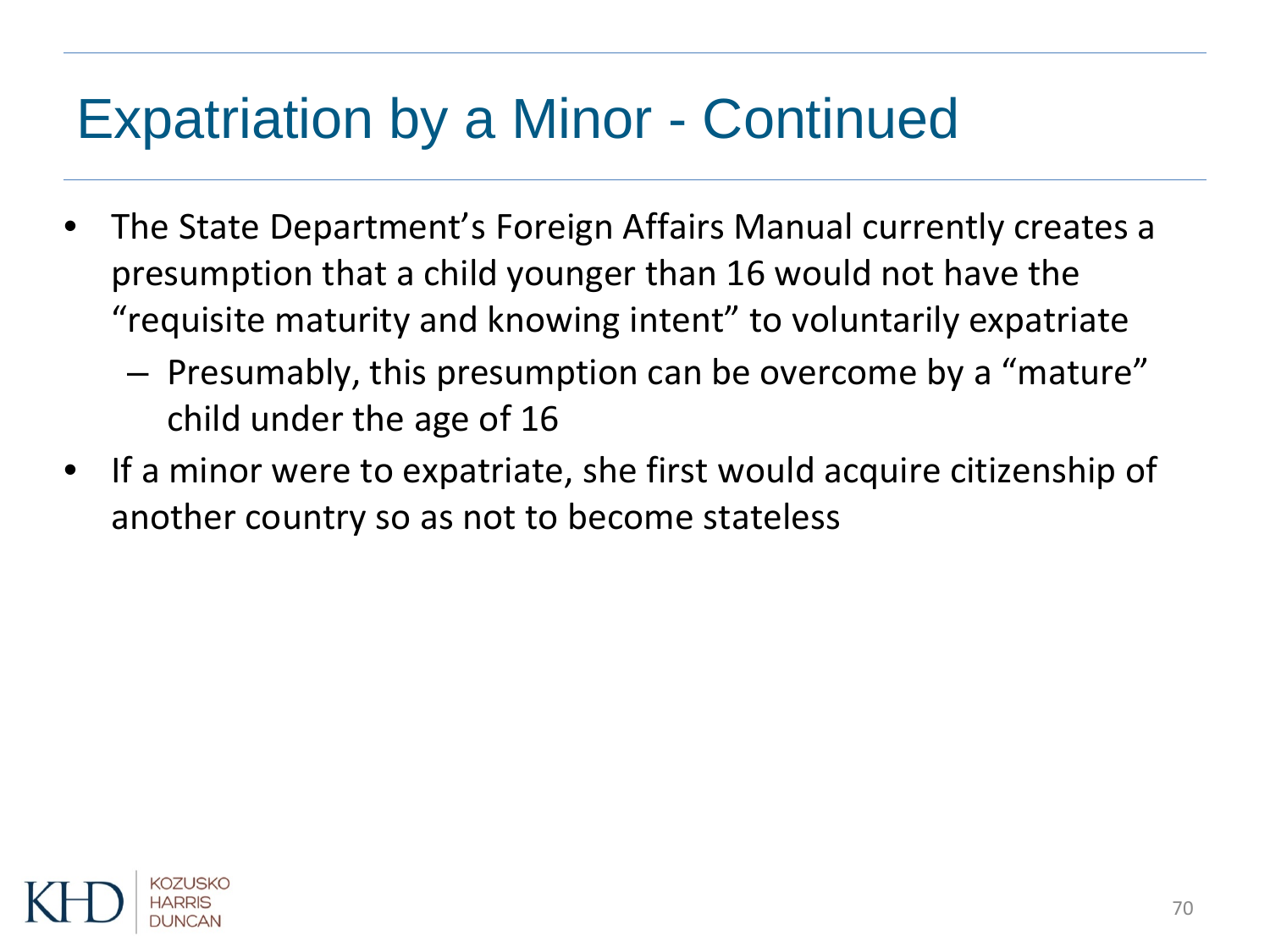#### Imposition of Mark-to-Market Exit Tax

- A CE is exposed to a U.S. federal income tax liability in the form of an immediate exit tax whereby her personal worldwide property is deemed sold and tax is paid on the resulting notional gain in excess of \$725,000 (the inflation-adjusted amount for 2019) at the applicable capital gains rate
- So, only a CE who has more than \$725,000 of net appreciation in her worldwide property will have an exit tax liability; conversely, CEs who are in a net loss position will not be liable for an exit tax
- A CE includes in her exit tax base any interest in property that would have been taxable as part of her gross estate for U.S. federal estate tax purposes had she died a U.S. citizen on the day before expatriating. Generally, this is the taxpayer's worldwide property, but certain trust interests and items of deferred compensation will be treated differently

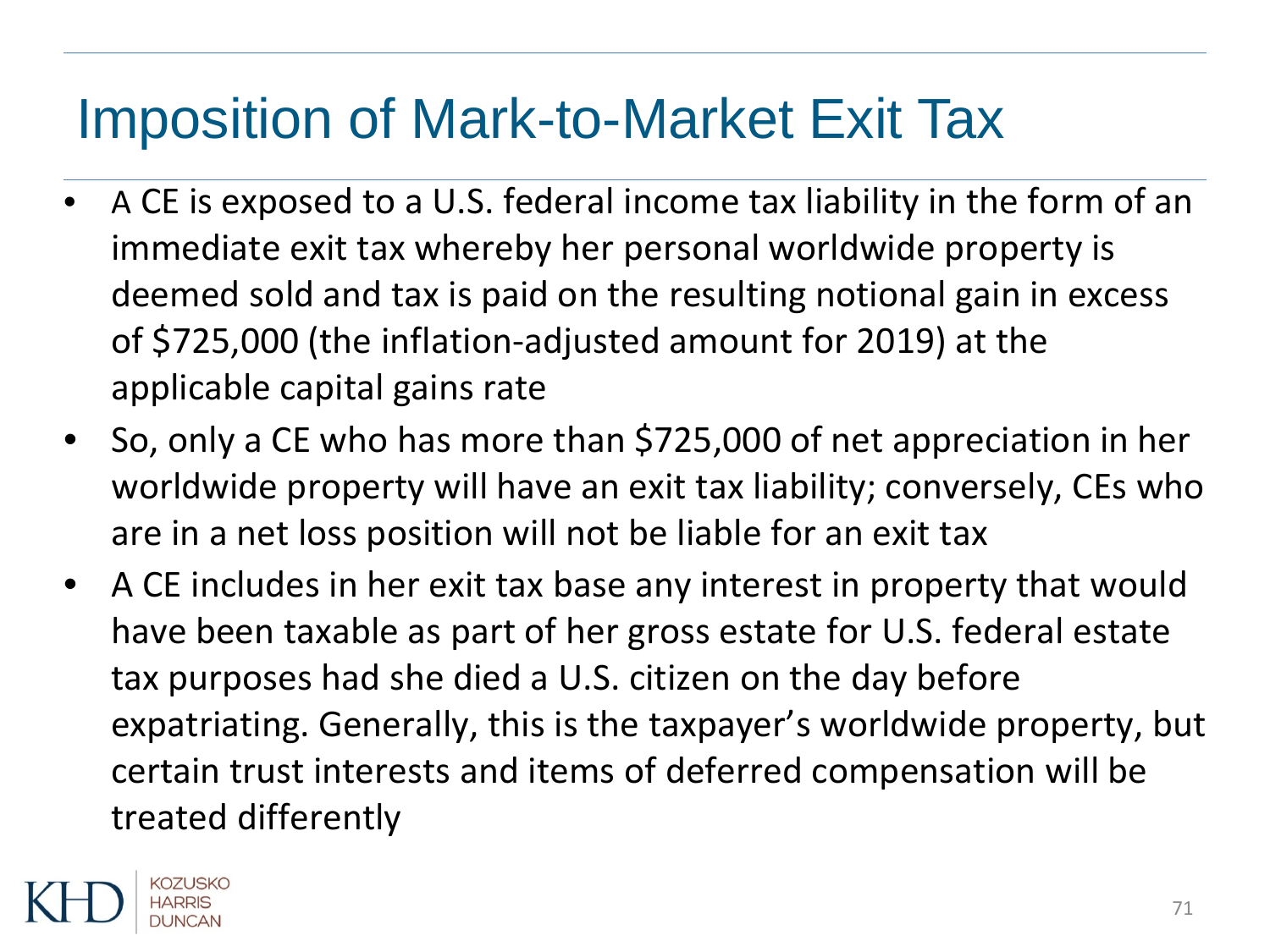# Imposition of Mark-to-Market Exit Tax - **Continued**

- A CE must obtain fair market value appraisals of her worldwide property and attach the appraisals to her final U.S. income tax return
- An appraisal is only required for assets for which a ready market value is not available, e.g., real estate or closely-held assets. Quoted market prices on the day prior to expatriation will suffice for marketable securities
- A taxpayer may elect to defer the exit tax payable with respect to a particular asset, provided that security for the ultimate payment of the tax is posted and interest is paid over the deferral period
- A CE must file a detailed Expatriation Information Statement of IRS Form 8854 with her final year U.S. federal income tax return, certifying under penalties of perjury that she has been in compliance with all U.S. federal tax laws for the five years preceding the date of expatriation

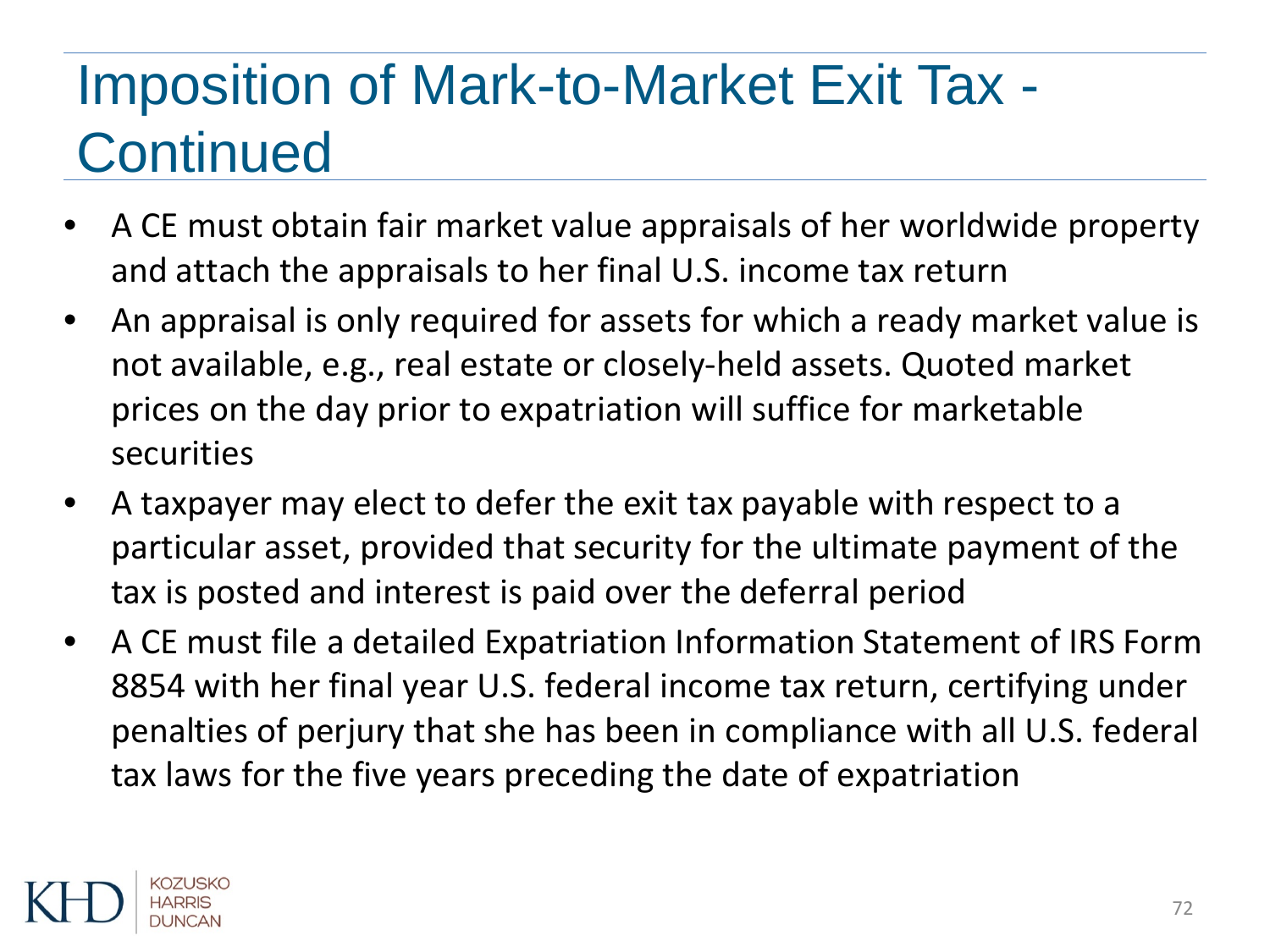# Distributions from Nongrantor Trusts

#### *If a CE is a beneficiary of a nongrantor trust on the day before the day of expatriation:*

- No exit tax will be imposed automatically on the assets held in trust for her benefit
- Instead, with respect to any direct or indirect distribution to the CE from the trust, the trustee must deduct and withhold an amount equal to 30% of such part of the distribution as would have been includible in the CE's cross income if she were subject to U.S. income tax
- A CE will remain taxable on distributions she receives from a nongrantor trust years after the expatriation event
- Note, also, that a nongrantor trust must recognize gain on distributions of appreciated property to a CE

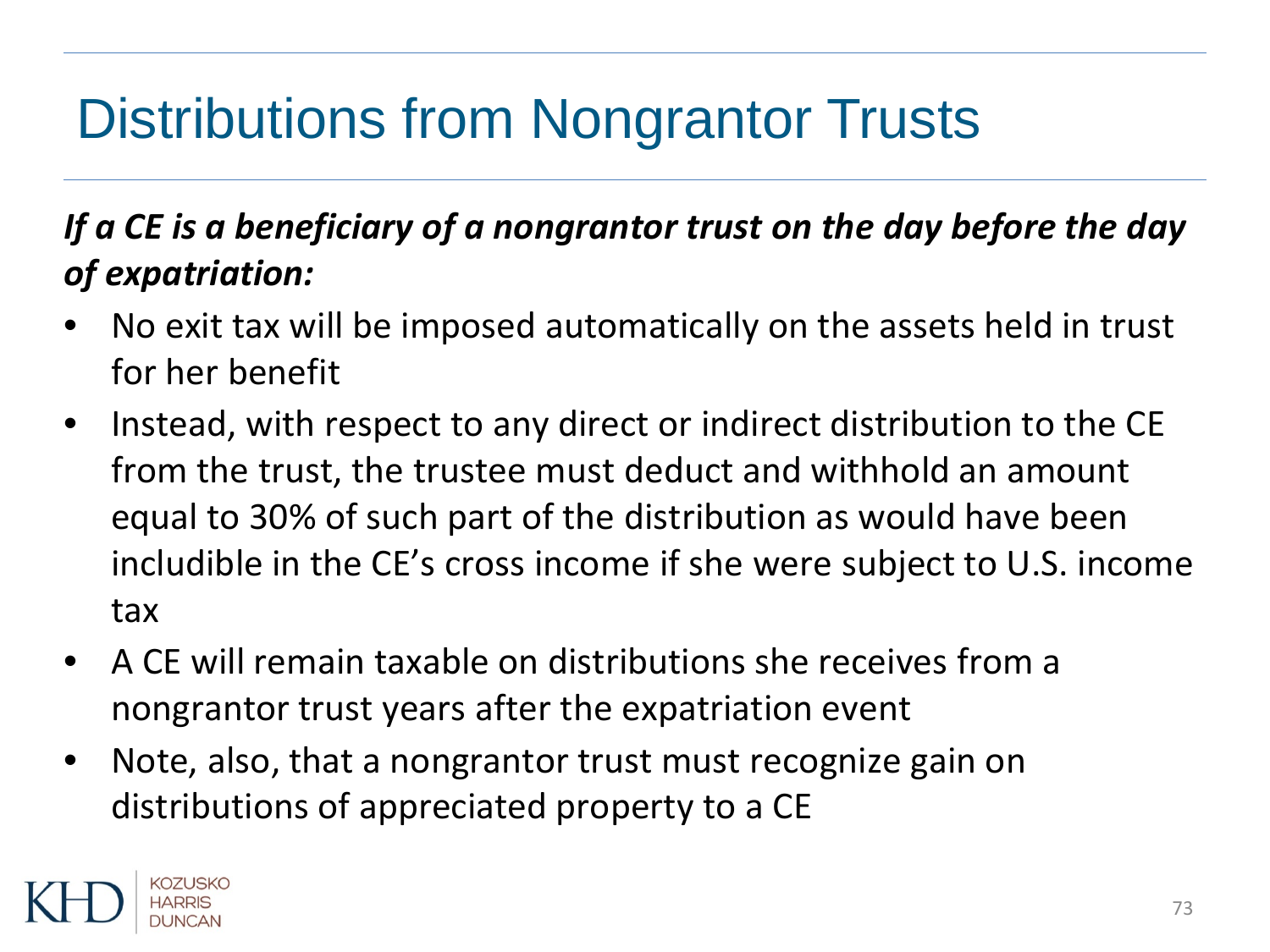## Distributions from Nongrantor Trusts

- A CE may opt out of the withholding regime for distributions from a nongrantor trust by electing to include her interest in the trust in her exit tax base (thereby exposing herself to the exit tax on the present value of her beneficial interest)
- A CE may opt out of the withholding regime for distributions from a nongrantor trust by electing to include her interest in the trust in her exit tax base (thereby exposing herself to the exit tax on the present value of her beneficial interest)
- Obtaining a private letter ruling is a precondition of making this election

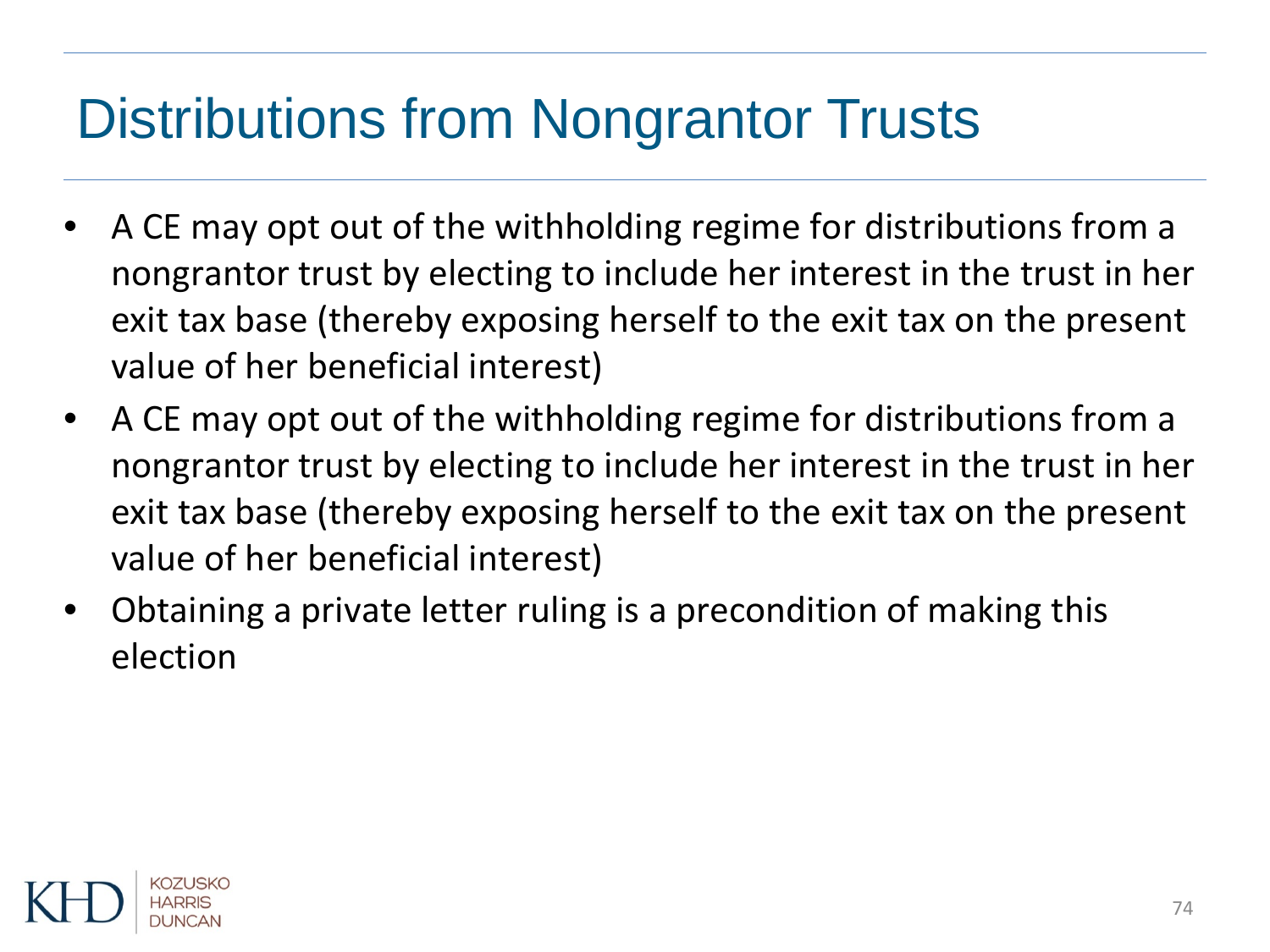## Inheriting from a Covered Expatriate

A U.S. citizen or resident who receives a "covered gift or bequest" from a CE will be subject to a "succession tax" on that gift or bequest at the highest applicable rate of gift or estate tax

- Not all gifts or bequests from a CE are "covered gifts and bequests." For example, succession tax is not imposed on annual exclusion gifts or on gifts or bequests to a U.S. spouse or charity
- Also, the term does not include:
	- property reported on a timely filed gift tax return that is a taxable gift by the covered expatriate, or
	- property included in the gross estate of the covered expatriate and reported on her timely filed estate tax return

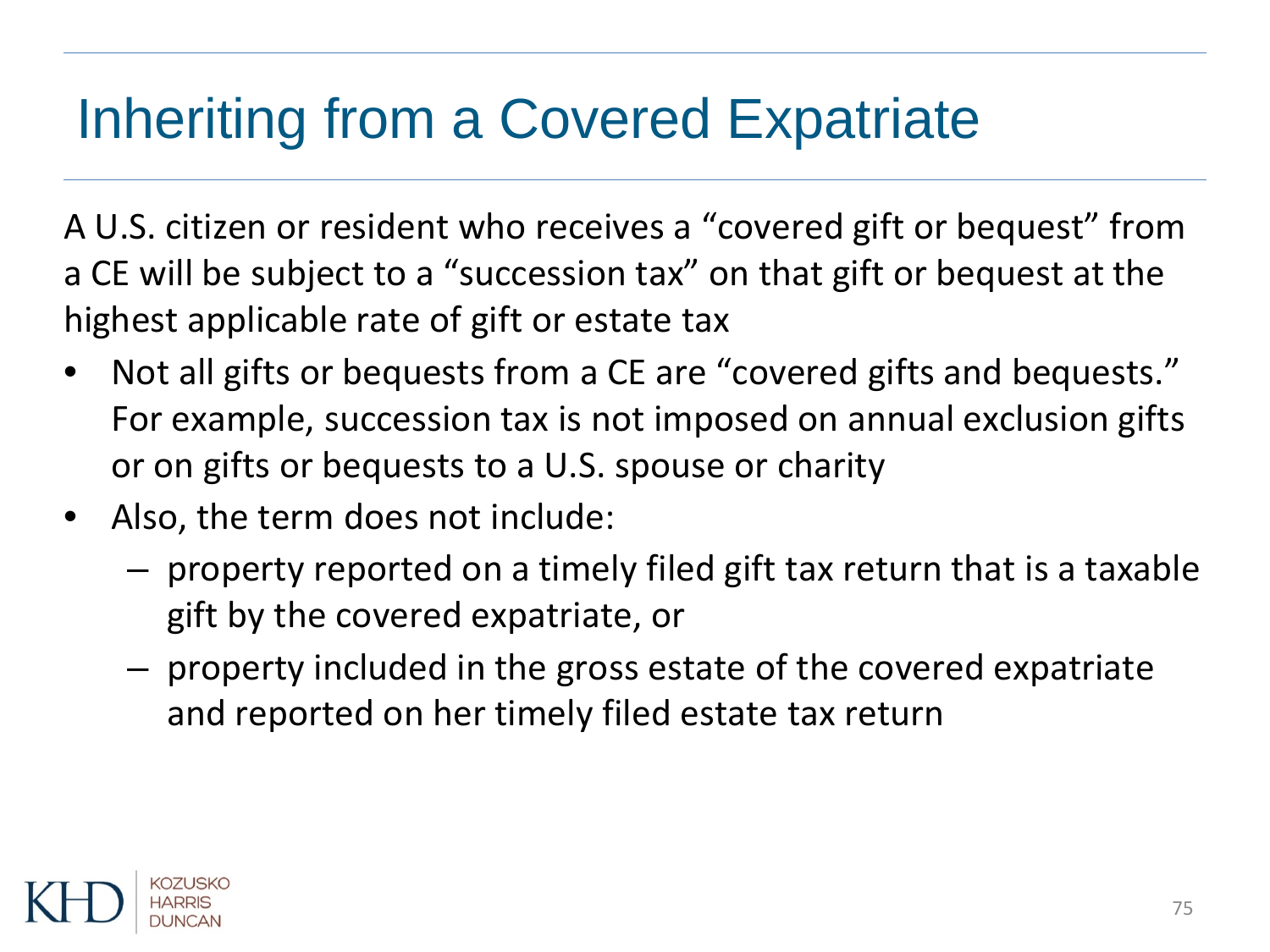## Inheriting from a Covered Expatriate - **Continued**

- Thus, for example, if a CE made a gift or bequest of U.S. real estate to her U.S. citizen child, that gift or bequest would be reportable on a gift or estate tax return and would be subject to U.S. gift or estate tax, but would not be subject to the succession tax in the hands of the U.S. citizen child
- However, a CE's bequest to a U.S. citizen child of a portfolio of non-U.S. securities would be subject to the succession tax, because that property would not be subject to U.S. estate tax
- Receipt of a covered gift or bequest by a domestic trust is treated no differently than if an individual had received it, but the trustee must pay the tax from the trust

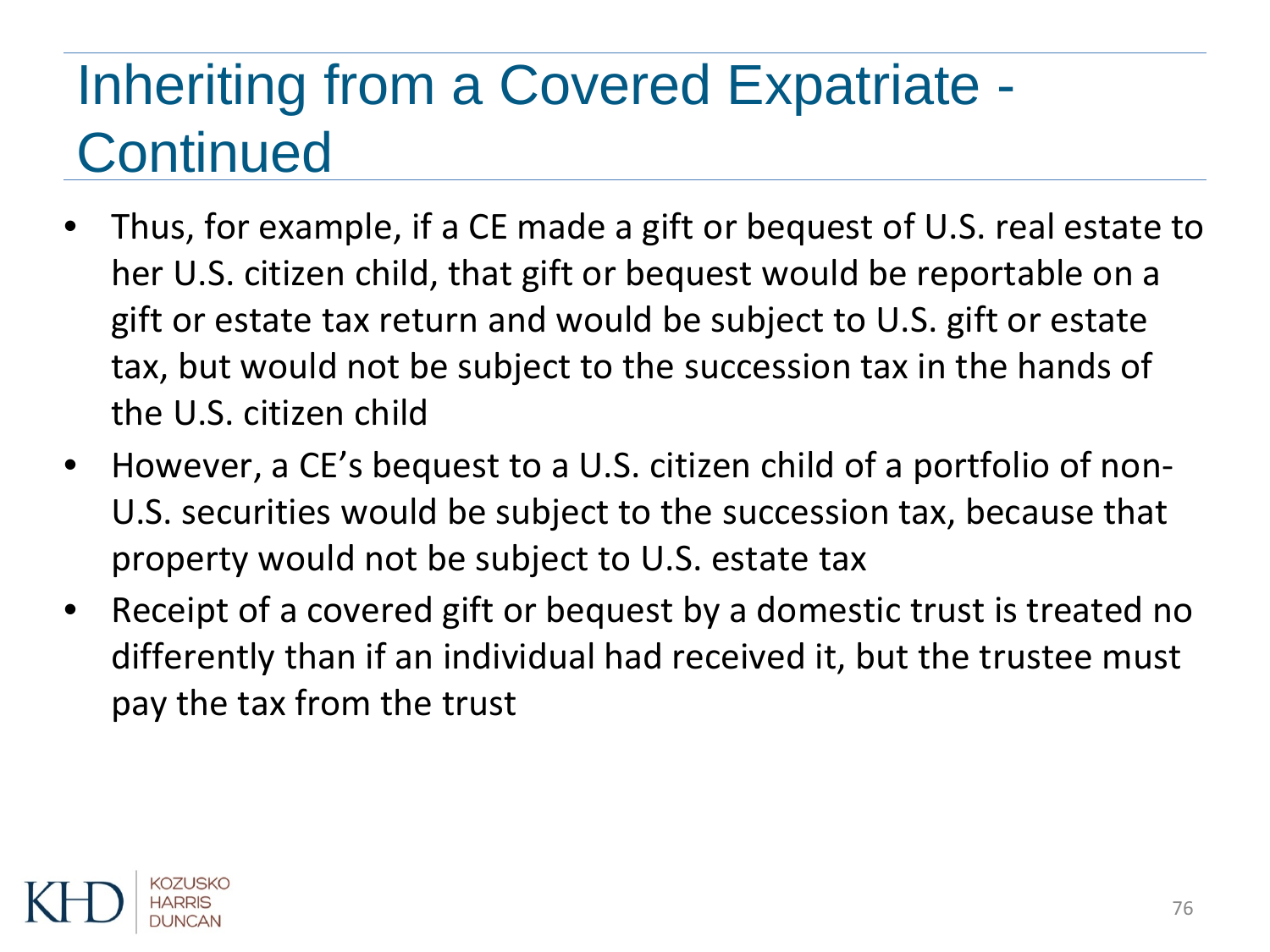## J. Andrew P. Stone Partner, Kozusko Harris Duncan

Andrew Stone is a partner in the law firm of Kozusko Harris Duncan and is based in the Firm's Chicago office.

Andrew counsels individuals, families, fiduciaries and family offices on all aspects of estate planning, estate administration and wealth transfer planning. Andrew's practice includes significant experience with closely-held family businesses and the multi-generational families that own and control these businesses. He also focuses on international aspects of tax and estate planning for U.S. beneficiaries of foreign trusts, non-U.S. families with U.S. connections, foreign executives in the U.S. and U.S. citizens residing abroad.

Andrew is a Fellow of the American College of Trust and Estate Counsel (ACTEC) and a member of its International Estate Planning Committee. He is past Chair of the Chicago Branch of the Society of Trust

KOZUSKO

and Estate Practitioners (STEP). He is past co-chair of the International Tax Planning Committee of the Section of Real Property, Trust and Estate Law of the American Bar Association. Since 2005, he has served on the Board of Trustees of the John C. Proctor Endowment in Peoria, Illinois. From 2012-2018, Andrew taught International Estate Planning in Northwestern University School of Law's Tax LLM program.

He is a graduate of Cornell Law School and Washington University in St. Louis. While in law school, Andrew was a John M. Olin Scholar in Law and Economics and was an articles editor for the *Cornell Journal of Law & Public Policy.* Prior to law school, he studied history at the Westfälische Wilhelms-Universität, Münster, Germany, as a recipient of a German Academic Exchange Service Scholarship.

Andrew speaks regularly on tax and estate planning topics and is a co-author of "Role of the Trustee" (Illinois Institute of Continuing Legal Education-*Trust Administration Handbook*). Prior to joining KHD in May of 2014, Andrew was a partner at McDermott Will & Emery LLP. He is admitted to practice in Illinois.

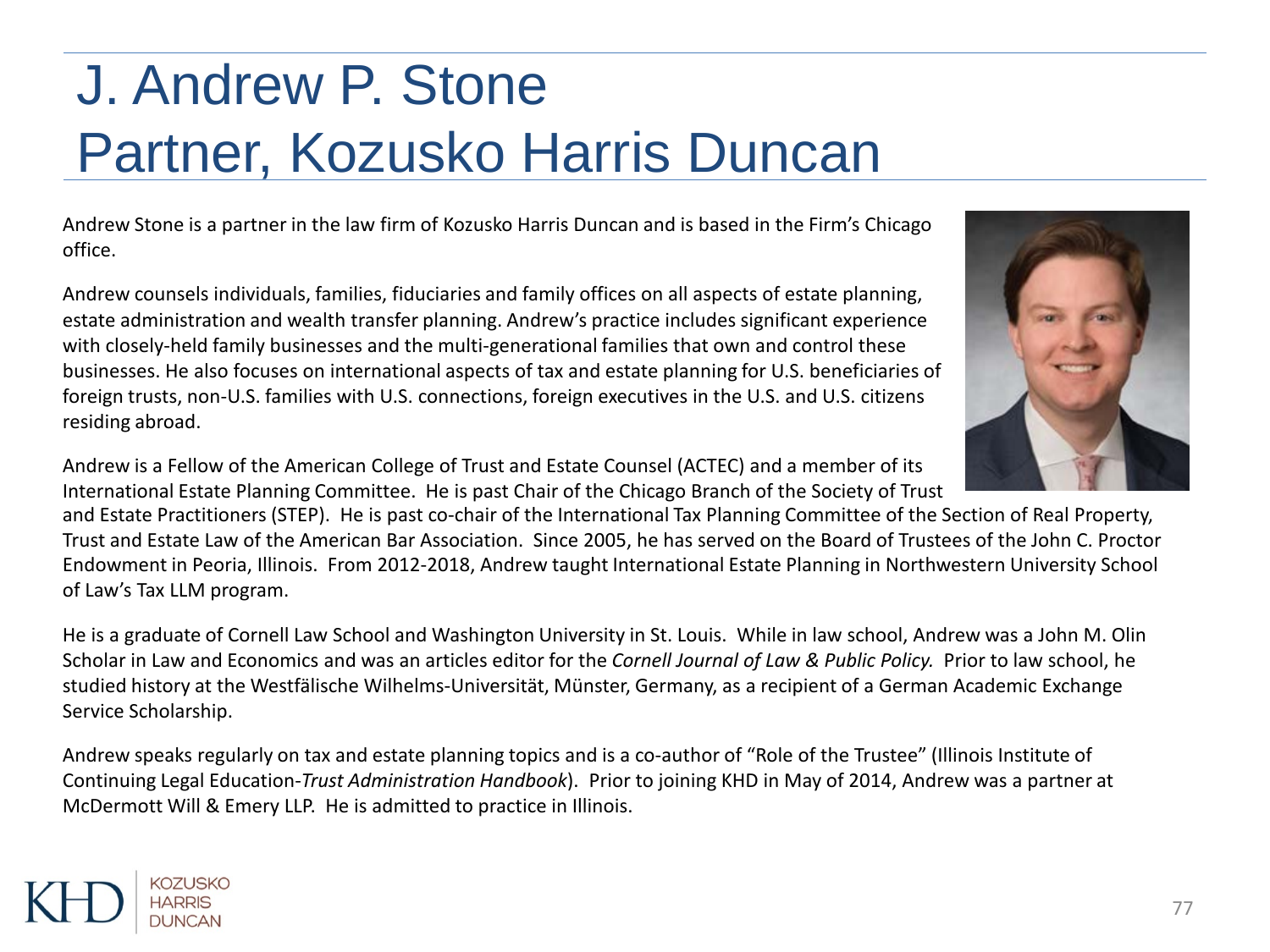## Olivia S. Brennan Associate, Kozusko Harris Duncan

Olivia focuses her practice on domestic and international estate and tax planning for high-net-worth individuals, their families and closely-held businesses, including trust and estate administration and wealth transfer planning. She also assists clients in the formation and administration of non-profit entities. Olivia works with her clients to identify their short-term and long-term wealth transfer goals, develops strategies to meet those goals and ensures that the strategies are properly implemented.

Prior to joining the firm, Olivia was an associate at a Chicago boutique law firm, where she worked closely with clients on estate planning, trust administration and charitable planning. Olivia began her career at a national independent tax accounting firm focusing on income and estate tax consulting and income and gift tax compliance for ultra-high-net-worth individuals, their families and closely-held businesses.